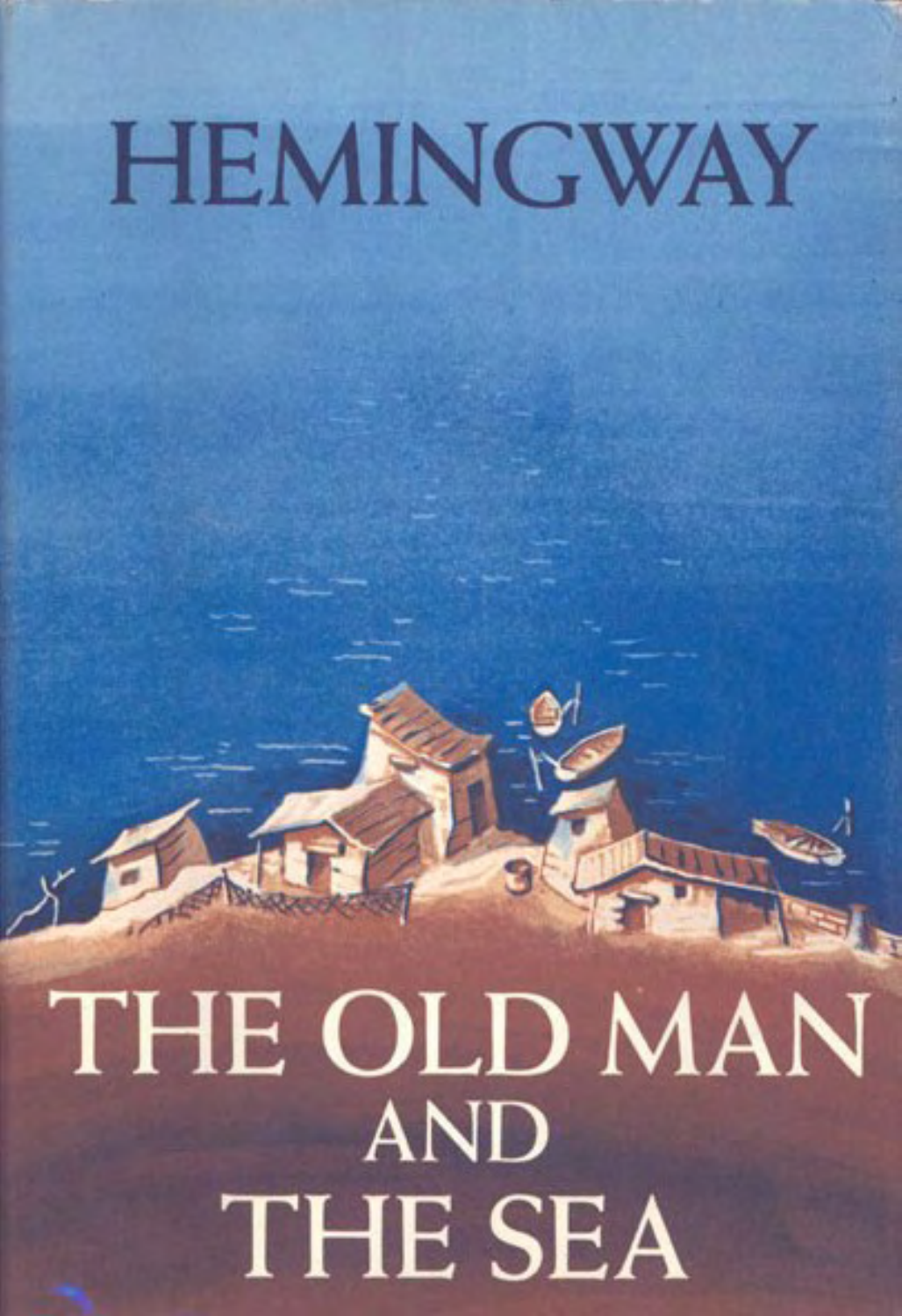#### **The Old Man and the Sea**

#### **By Ernest Hemingway**

#### **www.Asiaing.com**

To Charlie Shribner And To Max Perkins

He was an old man who fished alone in a skiff in the Gulf Stream and he had gone eighty-four days now without taking a fish. In the first forty days a boy had been with him. But after forty days without a fish the boy's parents had told him that the old man was now definitely and finally salao, which is the worst form of unlucky, and the boy had gone at their orders in another boat which caught three good fish the first week. It made the boy sad to see the old man come in each day with his skiff empty and he always went down to help him carry either the coiled lines or the gaff and harpoon and the sail that was furled around the mast. The sail was patched with flour sacks and, furled, it looked like the flag of permanent defeat.

The old man was thin and gaunt with deep wrinkles in the back of his neck. The brown blotches of the benevolent skin cancer the sun brings from its [9] reflection on the tropic sea were on his cheeks. The blotches ran well down the sides of his face and his hands had the deep-creased scars from handling heavy fish on the cords. But none of these scars were fresh. They were as old as erosions in a fishless desert.

Everything about him was old except his eyes and they were the same color as the sea and were cheerful and undefeated.

"Santiago," the boy said to him as they climbed the bank from where the skiff was hauled up. "I could go with you again. We've made some money."

The old man had taught the boy to fish and the boy loved him.

"No," the old man said. "You're with a lucky boat. Stay with them."

"But remember how you went eighty-seven days without fish and then we caught big ones every day for three weeks."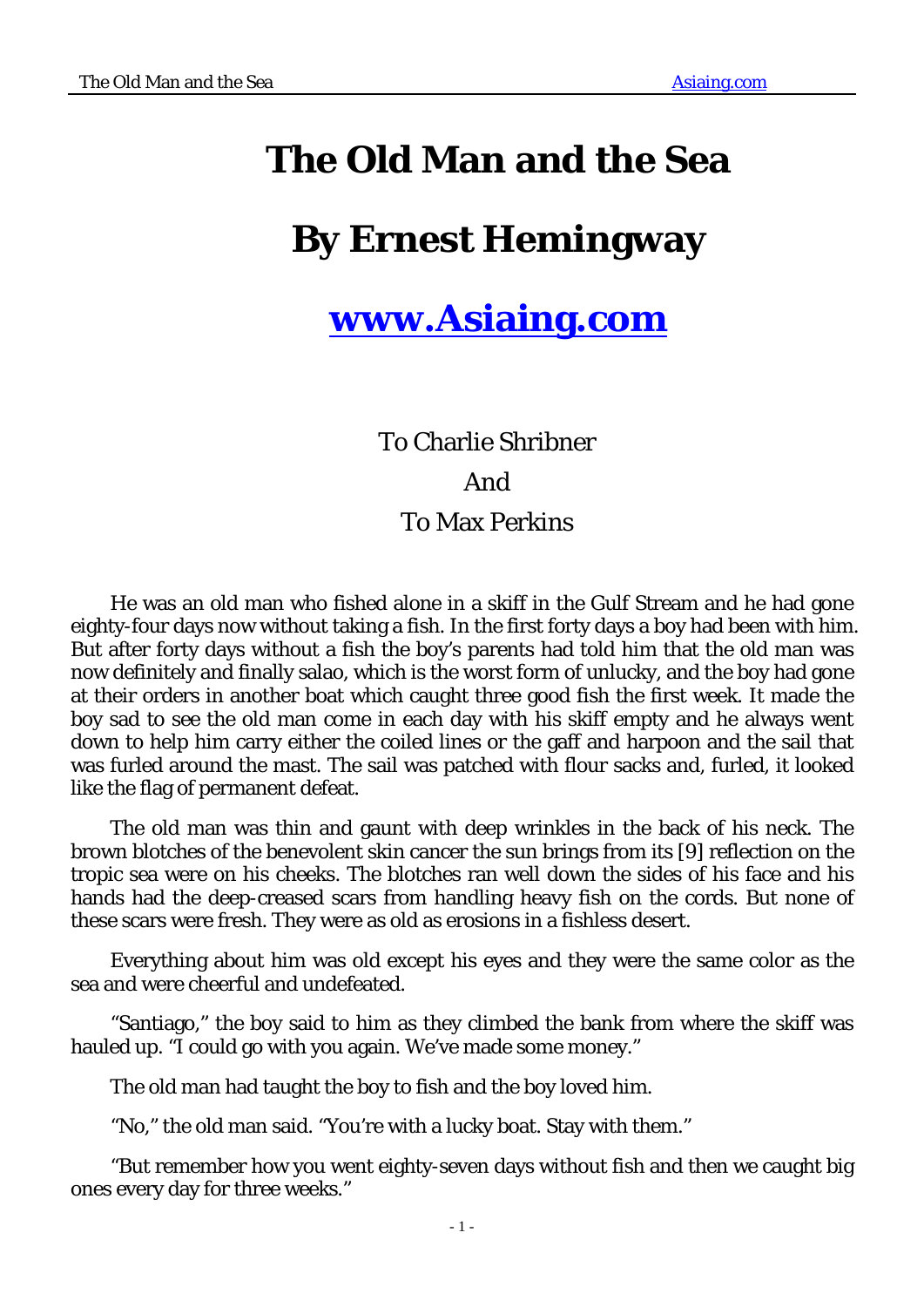"I remember," the old man said. "I know you did not leave me because you doubted."

"It was papa made me leave. I am a boy and I must obey him."

"I know," the old man said. "It is quite normal."

"He hasn't much faith."

[10] "No," the old man said. "But we have. Haven't we?" "Yes," the boy said. "Can I offer you a beer on the Terrace and then we'll take the stuff home."

"Why not?" the old man said. "Between fishermen."

They sat on the Terrace and many of the fishermen made fun of the old man and he was noteangry. Others, of the older fishermen, looked at him and were sad. But they did not show it and they spoke politely about the current and the depths they had drifted their lines at and the steady good weather and of what they had seen. The successful fishermen of that day were already in and had butchered their marlin out and carried them laid full length across two planks, with two men staggering at the end of each plank, to the fish house where they waited for the ice truck to carry them to the market in Havana. Those who had caught sharks had taken them to the shark factory on the other side of the cove where they were hoisted on a block and tackle, their livers removed, their fins cut off and their hides skinned out and their flesh cut into strips for salting.

When the wind was in the east a smell came across the harbour from the shark factory; but today there [11] was only the faint edge of the odour because the wind had backed into the north and then dropped off and it was pleasant and sunny on the Terrace.

"Santiago," the boy said.

"Yes," the old man said. He was holding his glass and thinking of many years ago.

"Can I go out to get sardines for you for tomorrow?"

"No. Go and play baseball. I can still row and Rogelio will throw the net."

"I would like to go. If I cannot fish with you. I would like to serve in some way."

"You bought me a beer," the old man said. "You are already a man."

"How old was I when you first took me in a boat?"

"Five and you nearly were killed when I brought the fish in too green and he nearly tore the boat to pieces. Can you remember?"

"I can remember the tail slapping and banging and the thwart breaking and the noise of the clubbing. I can remember you throwing me into the bow where the wet coiled lines were and feeling the whole boat shiver and the noise of you clubbing him like chopping a tree down and the sweet blood smell all over me."

[12] "Can you really remember that or did I just tell it to you?"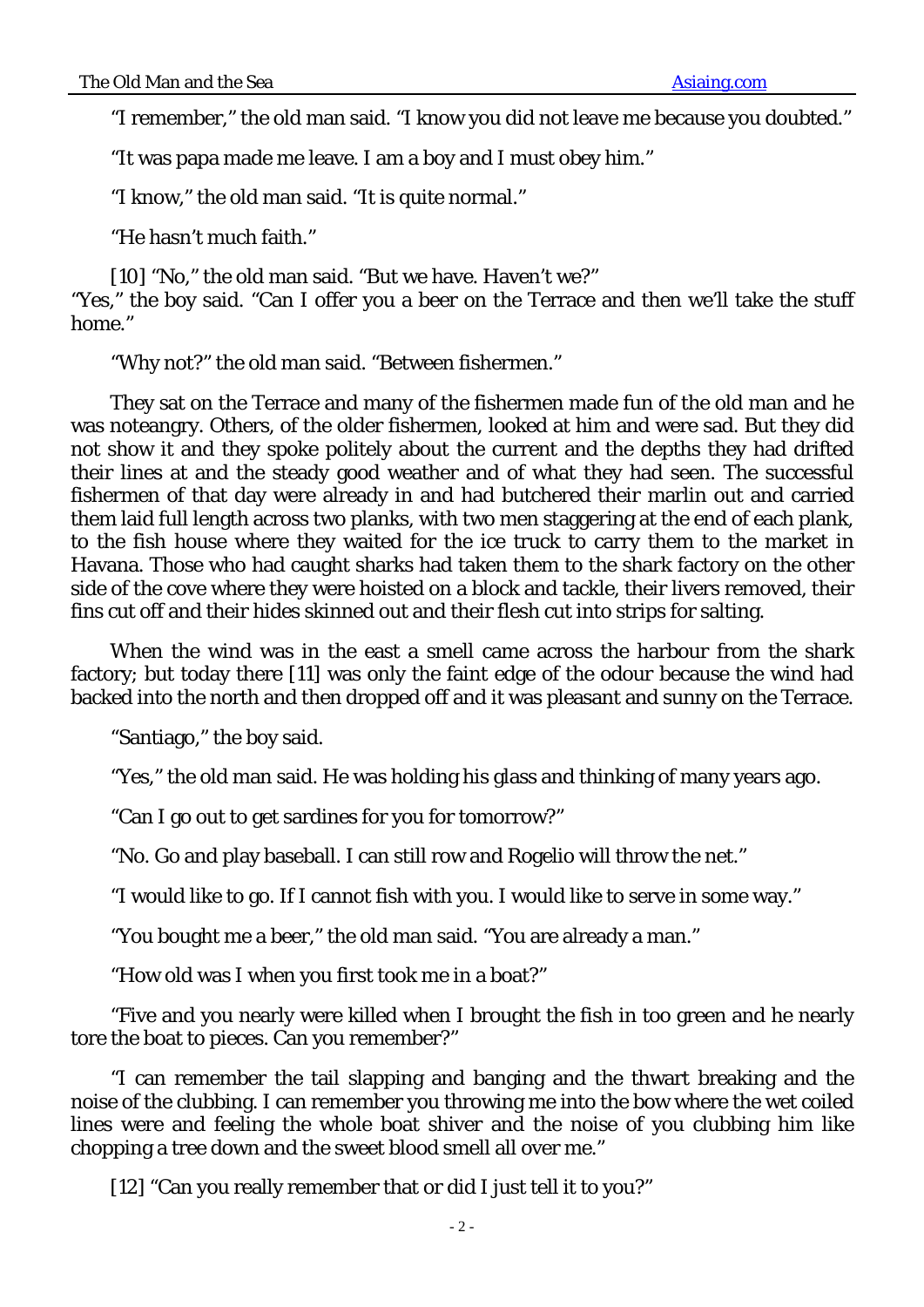"I remember everything from when we first went together."

The old man looked at him with his sun-burned, confident loving eyes.

"If you were my boy I'd take you out and gamble," he said. "But you are your father's and your mother's and you are in a lucky boat."

"May I get the sardines? I know where I can get four baits too."

"I have mine left from today. I put them in salt in the box."

"Let me get four fresh ones."

"One," the old man said. His hope and his confidence had never gone. But now they were freshening as when the breeze rises.

"Two," the boy said.

"Two," the old man agreed. "You didn't steal them?"

"I would," the boy said. "But I bought these."

"Thank you," the old man said. He was too simple to wonder when he had attained humility. But he [13] knew he had attained it and he knew it was not disgraceful and it carried no loss of true pride.

"Tomorrow is going to be a good day with this current," he said.

"Where are you going?" the boy asked.

"Far out to come in when the wind shifts. I want to be out before it is light."

"I'll try to get him to work far out," the boy said. "Then if you hook something truly big we can come to your aid."

"He does not like to work too far out."

"No," the boy said. "But I will see something that he cannot see such as a bird working and get

him to come out after dolphin." "Are his eyes that bad?" "He is almost blind." "It is strange," the old man said. "He never went turtle-ing. That is what kills the eyes." "But you went turtle-ing for years off the Mosquito Coast and your eyes are good."

"I am a strange old man"

"But are you strong enough now for a truly big fish?"

"I think so. And there are many tricks."

[14] "Let us take the stuff home," the boy said. "So I can get the cast net and go after the sardines."

They picked up the gear from the boat. The old man carried the mast on his shoulder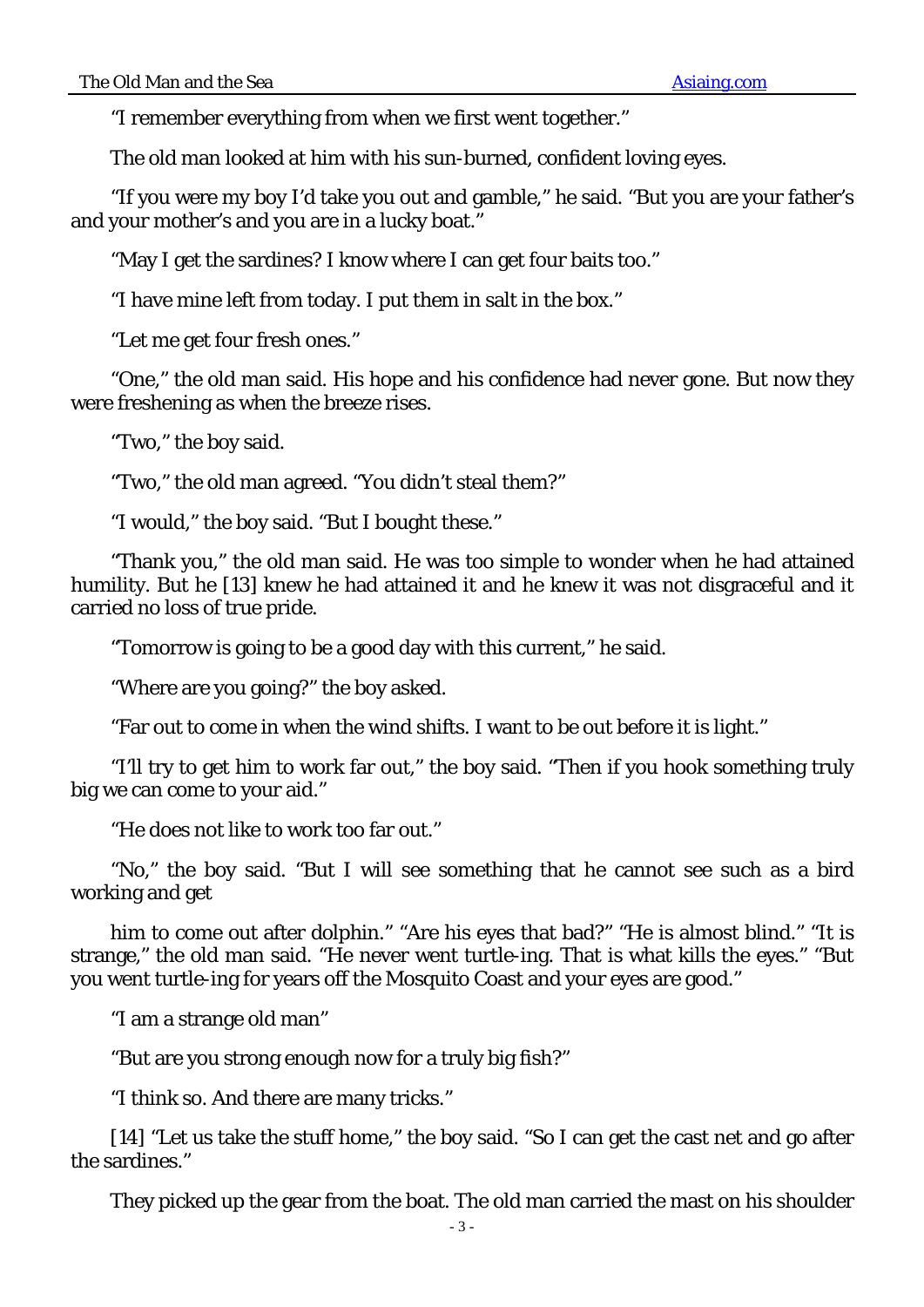and the boy carried the wooden boat with the coiled, hard-braided brown lines, the gaff and the harpoon with its shaft. The box with the baits was under the stern of the skiff along with the club that was used to subdue the big fish when they were brought alongside. No one would steal from the old man but it was better to take the sail and the heavy lines home as the dew was bad for them and, though he was quite sure no local people would steal from him, the old man thought that a gaff and a harpoon were needless temptations to leave in a boat.

They walked up the road together to the old man's shack and went in through its open door. The old man leaned the mast with its wrapped sail against the wall and the boy put the box and the other gear beside it. The mast was nearly as long as the one room of the shack. The shack was made of the tough budshields of the royal palm which are called guano and in it there was a bed, a table, one chair, and a place on the dirt floor to cook with charcoal. On the brown walls of the flattened, overlapping leaves of the sturdy fibered [15] guano there was a picture in color of the Sacred Heart of Jesus and another of the Virgin of Cobre. These were relics of his wife. Once there had been a tinted photograph of his wife on the wall but he had taken it down because it made him too lonely to see it and it was on the shelf in the corner under his clean shirt.

"What do you have to eat?" the boy asked.

"A pot of yellow rice with fish. Do you want some?"

"No. I will eat at home. Do you want me to make the fire?"

"No. I will make it later on. Or I may eat the rice cold."

"May I take the cast net?"

"Of course."

There was no cast net and the boy remembered when they had sold it. But they went through

this fiction every day. There was no pot of yellow rice and fish and the boy knew this too. "Eighty-five is a lucky number," the old man said. "How would you like to see me bring one in that dressed out over a thousand pounds?" "I'll get the cast net and go for sardines. Will you sit in the sun in the doorway?"

[16] "Yes. I have yesterday's paper and I will read the baseball." The boy did not know whether yesterday's paper was a fiction too. But the old man brought it out from under the bed.

"Perico gave it to me at the bodega," he explained. "I'll be back when I have the sardines. I'll keep yours and mine together on ice and we can share them in the morning. When I come back you can tell me about the baseball."

"The Yankees cannot lose."

"But I fear the Indians of Cleveland."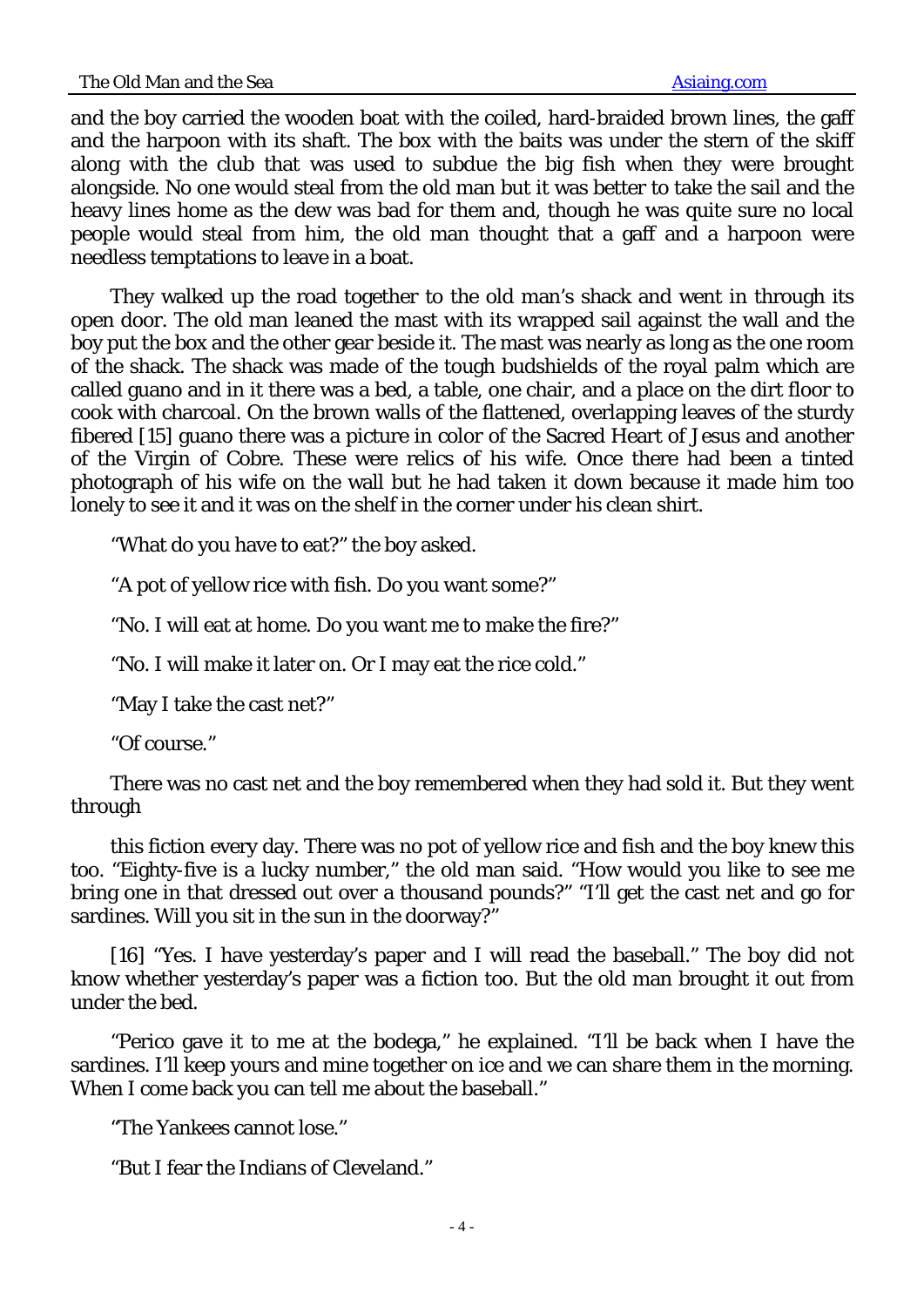"Have faith in the Yankees my son. Think of the great DiMaggio."

"I fear both the Tigers of Detroit and the Indians of Cleveland."

"Be careful or you will fear even the Reds of Cincinnati and the White Sax of Chicago."

"You study it and tell me when I come back."

"Do you think we should buy a terminal of the lottery with an eighty-five? Tomorrow is the

eighty-fifth day." "We can do that," the boy said. "But what about the eighty-seven of your great record?"

[17] "It could not happen twice. Do you think you can find an eighty-five?"

"I can order one.

"One sheet. That's two dollars and a half. Who can we borrow that from?"

"That's easy. I can always borrow two dollars and a half."

"I think perhaps I can too. But I try not to borrow. First you borrow. Then you beg."

"Keep warm old man," the boy said. "Remember we are in September."

"The month when the great fish come," the old man said. "Anyone can be a fisherman in May."

"I go now for the sardines," the boy said.

When the boy came back the old man was asleep in the chair and the sun was down. The boy took the old army blanket off the bed and spread it over the back of the chair and over the old man's shoulders. They were strange shoulders, still powerful although very old, and the neck was still strong too and the creases did not show so much when the old man was asleep and his head fallen forward. His shirt had been patched so many times that it was like the sail and the patches were faded to many different shades by the sun. The [18] old man's head was very old though and with his eyes closed there was no life in his face. The newspaper lay across his knees and the weight of his arm held it there in the evening breeze. He was barefooted.

The boy left him there and when he came back the old man was still asleep.

"Wake up old man," the boy said and put his hand on one of the old man's knees.

The old man opened his eyes and for a moment he was coming back from a long way away. Then he smiled.

"What have you got?" he asked.

"Supper," said the boy. "We're going to have supper."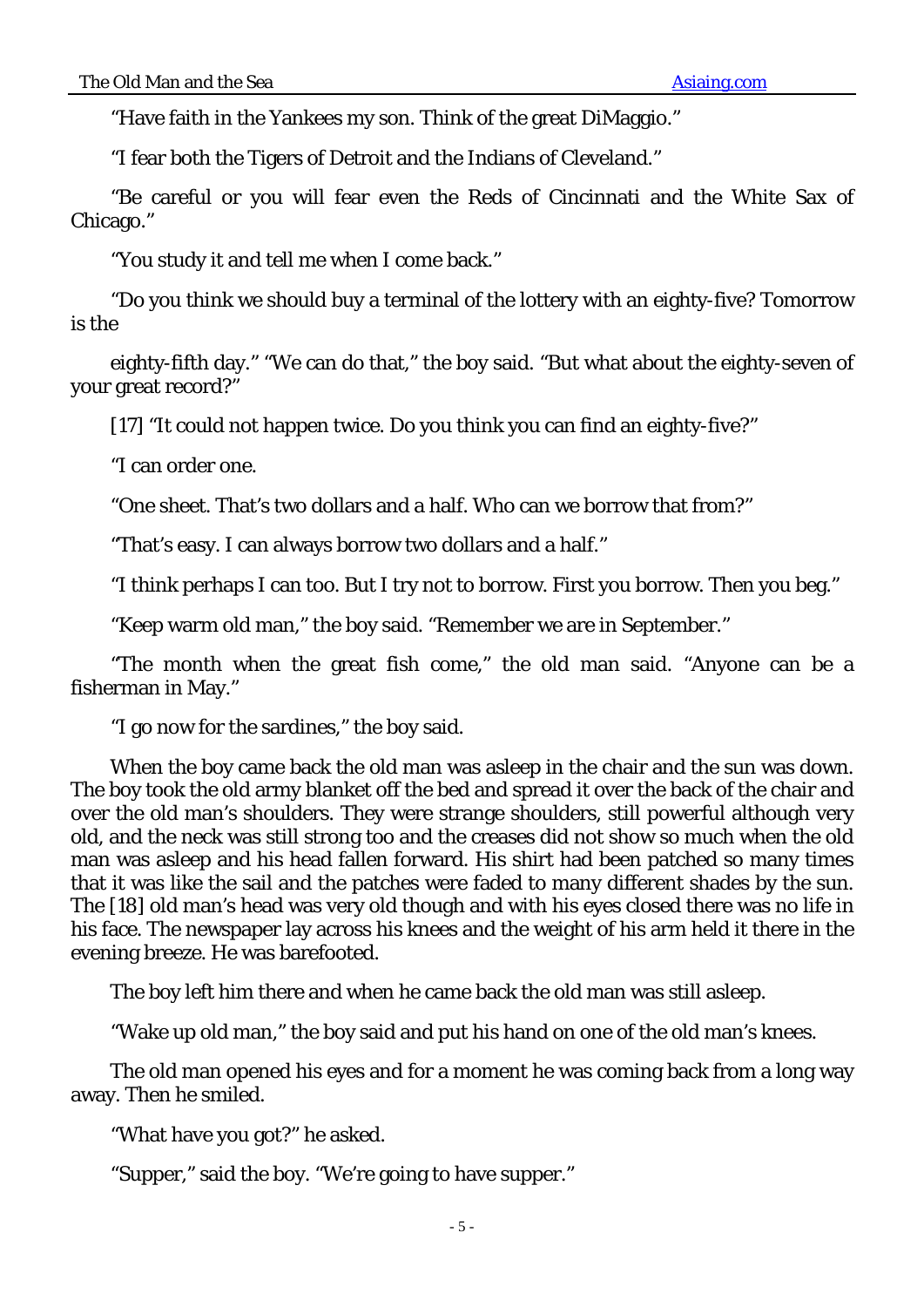"I'm not very hungry."

"Come on and eat. You can't fish and not eat."

"I have," the old man said getting up and taking the newspaper and folding it. Then he started to fold the blanket.

"Keep the blanket around you," the boy said. "You'll not fish without eating while I'm alive."

"Then live a long time and take care of yourself," the old man said. "What are we eating?"

"Black beans and rice, fried bananas, and some stew."

[19] The boy had brought them in a two-decker metal container from the Terrace. The two sets of knives and forks and spoons were in his pocket with a paper napkin wrapped around each set.

"Who gave this to you?"

"Martin. The owner."

"I must thank him."

"I thanked him already," the boy said. "You don't need to thank him."

"I'll give him the belly meat of a big fish," the old man said. "Has he done this for us more than once?"

"I think so."

"I must give him something more than the belly meat then. He is very thoughtful for us."

"He sent two beers."

"I like the beer in cans best."

"I know. But this is in bottles, Hatuey beer, and I take back the bottles."

"That's very kind of you," the old man said. "Should we eat?"

"I've been asking you to," the boy told him gently. "I have not wished to open the container until you were ready."

[20] "I'm ready now," the old man said. "I only needed time to wash."

Where did you wash? the boy thought. The village water supply was two streets down the road. I must have water here for him, the boy thought, and soap and a good towel. Why am I so thoughtless? I must get him another shirt and a jacket for the winter and some sort of shoes and another blanket.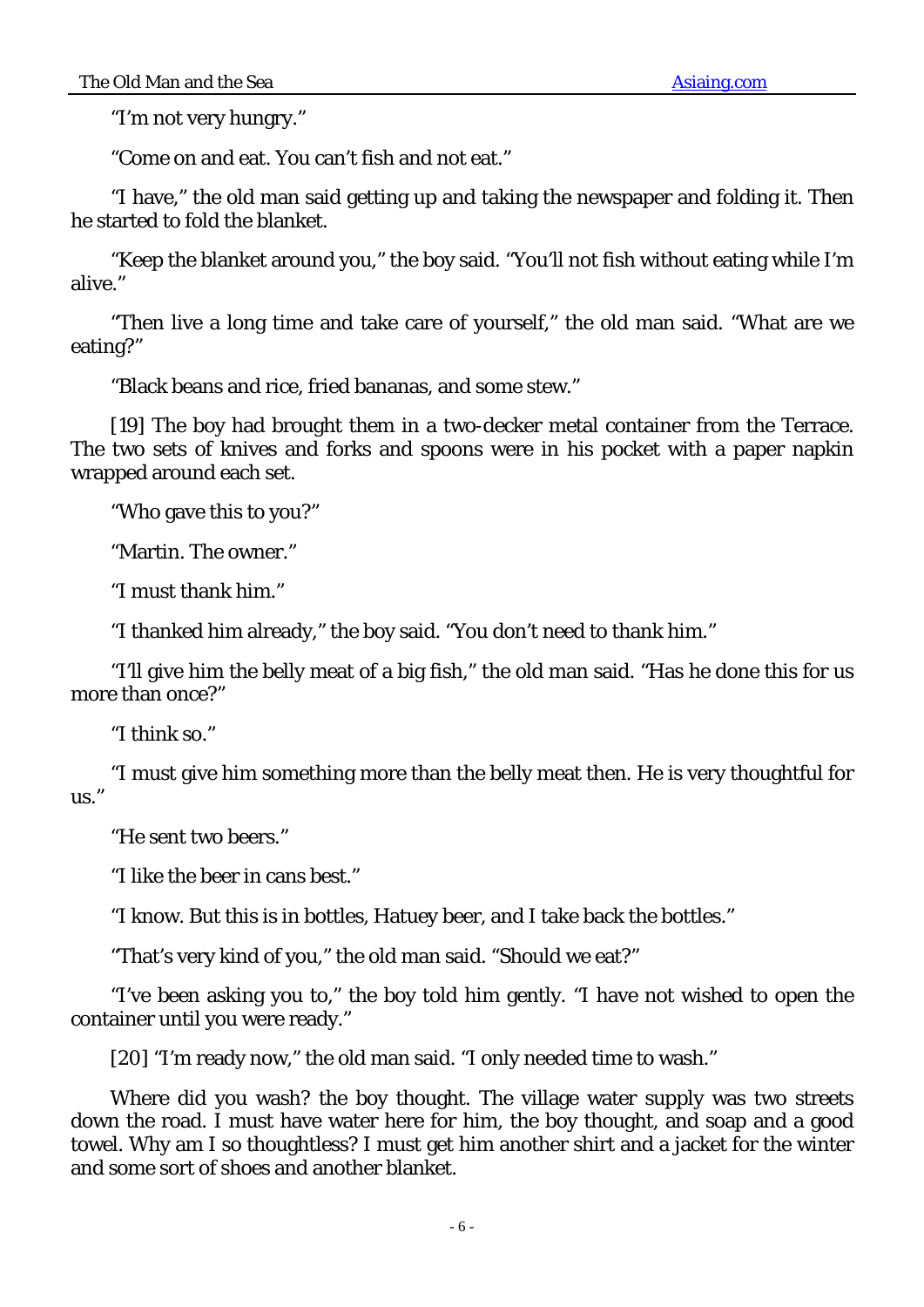"Your stew is excellent," the old man said.

"Tell me about the baseball," the boy asked him.

"In the American League it is the Yankees as I said," the old man said happily."

"They lost today," the boy told him.

"That means nothing. The great DiMaggio is himself again."

"They have other men on the team."

"Naturally. But he makes the difference. In the other league, between Brooklyn and Philadelphia I must take Brooklyn. But then I think of Dick Sisler and those great drives In the old park."

"There was nothing ever like them. He hits the longest ball I have ever seen."

"Do you remember when he used to come to the Terrace?"

[21] "I wanted to take him fishing but I was too timid to ask him. Then I asked you to ask him and you were too timid." "I know. It was a great mistake. He might have gone with us. Then we would have that for all of our lives." "I would like to take the great DiMaggio fishing," the old man said. "They say his father was a fisherman. Maybe he was as poor as we are and would understand." "The great Sisler's father was never poor and he, the father, was playing in the Big Leagues when he was my age." "When I was your age I was before the mast on a square rigged ship that ran to Africa and I

have seen lions on the beaches in the evening."

"I know. You told me."

"Should we talk about Africa or about baseball?"

"Baseball I think," the boy said. "Tell me about the great John J. McGraw." He said Jota for J.

"He used to come to the Terrace sometimes too in the older days. But he was rough and harsh-spoken and difficult when he was drinking. His mind was on horses as well as baseball. At least he carried lists of [22] horses at all times in his pocket and frequently spoke the names of horses on the telephone."

"He was a great manager," the boy said. "My father thinks he was the greatest."

"Because he came here the most times," the old man said. "If Durocher had continued to come here each year your father would think him the greatest manager."

"Who is the greatest manager, really, Luque or Mike Gonzalez?"

"I think they are equal."

"And the best fisherman is you."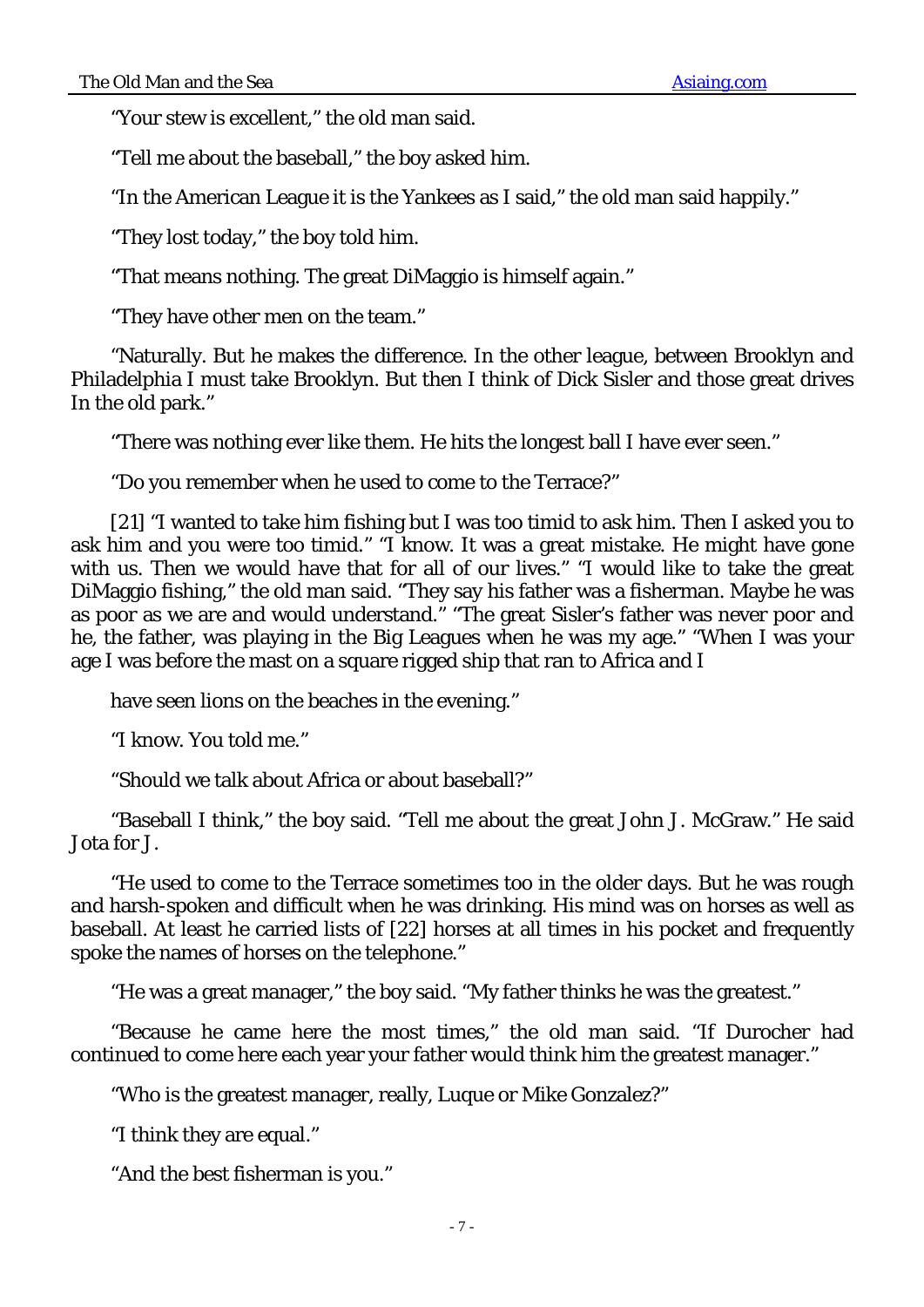"No. I know others better."

"Que Va," the boy said. "There are many good fishermen and some great ones. But there is only you."

"Thank you. You make me happy. I hope no fish will come along so great that he will prove us wrong."

"There is no such fish if you are still strong as you say."

"I may not be as strong as I think," the old man said. "But I know many tricks and I have resolution." "You ought to go to bed now so that you will be fresh in the morning. I will take the things back to the Terrace."

[23] "Good night then. I will wake you in the morning." "You're my alarm clock," the boy said.

"Age is my alarm clock," the old man said. "Why do old men wake so early? Is it to have one longer day?"

"I don't know," the boy said. "All I know is that young boys sleep late and hard."

"I can remember it," the old man said. "I'll waken you in time."

"I do not like for him to waken me. It is as though I were inferior."

"I know."

"Sleep well old man."

The boy went out. They had eaten with no light on the table and the old man took off his trousers and went to bed in the dark. He rolled his trousers up to make a pillow, putting the newspaper inside them. He rolled himself in the blanket and slept on the other old newspapers that covered the springs of the bed.

He was asleep in a short time and he dreamed of Africa when he was a boy and the long golden beaches and the white beaches, so white they hurt your eyes, and the high capes and the great brown mountains. He lived along that coast now every night and in his dreams he heard the surf roar and saw the native boats [24] come riding through it. He smelled the tar and oakum of the deck as he slept and he smelled the smell of Africa that the land breeze brought at morning.

Usually when he smelled the land breeze he woke up and dressed to go and wake the boy. But tonight the smell of the land breeze came very early and he knew it was too early in his dream and went on dreaming to see the white peaks of the Islands rising from the sea and then he dreamed of the different harbours and roadsteads of the Canary Islands.

He no longer dreamed of storms, nor of women, nor of great occurrences, nor of great fish, nor fights, nor contests of strength, nor of his wife. He only dreamed of places now and of the lions on the beach. They played like young cats in the dusk and he loved them as he loved the boy. He never dreamed about the boy. He simply woke, looked out the open door at the moon and unrolled his trousers and put them on. He urinated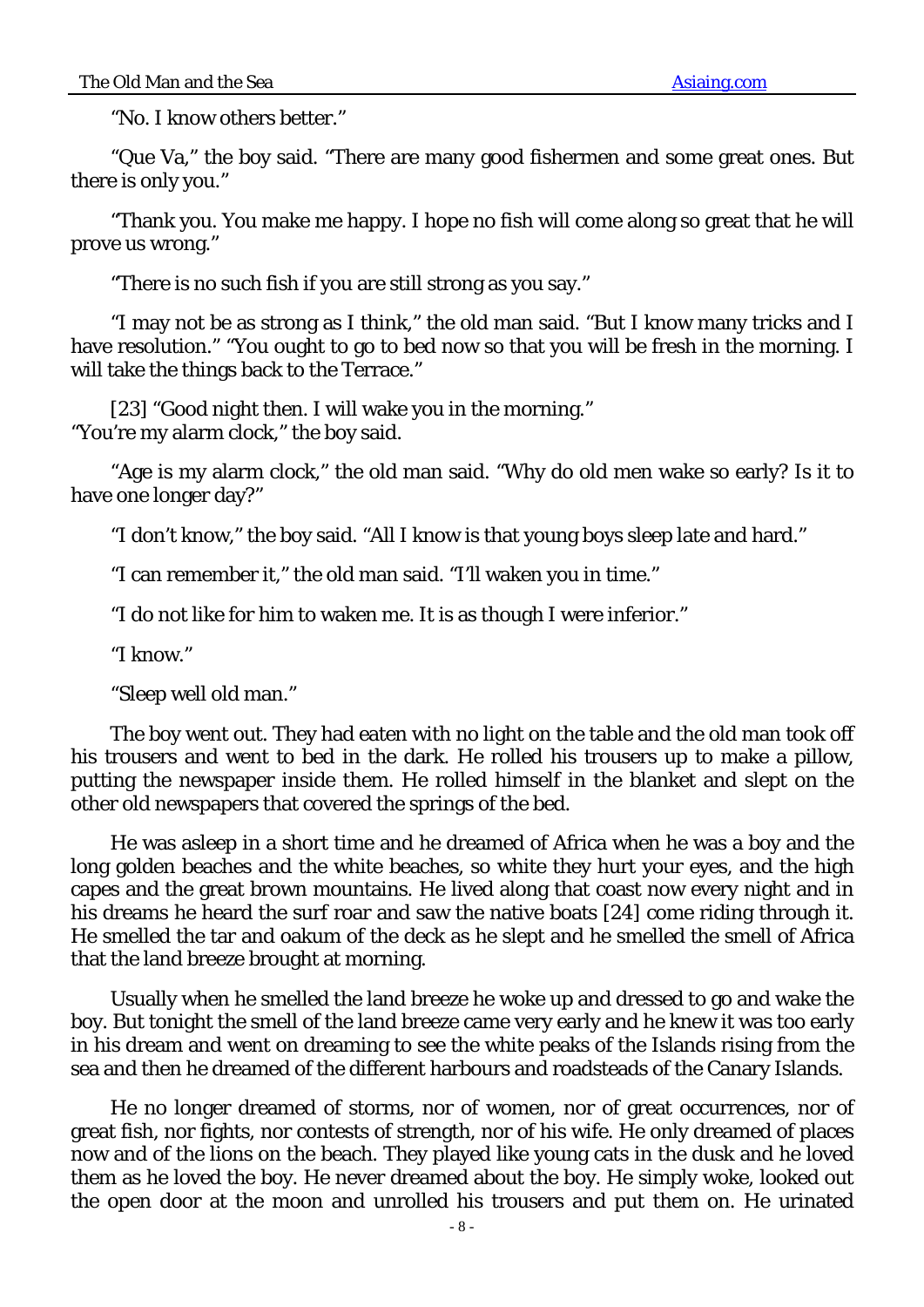outside the shack and then went up the road to wake the boy. He was shivering with the morning cold. But he knew he would shiver himself warm and that soon he would be rowing.

The door of the house where the boy lived was unlocked and he opened it and walked in quietly with his [25] bare feet. The boy was asleep on a cot in the first room and the old man could see him clearly with the light that came in from the dying moon. He took hold of one foot gently and held it until the boy woke and turned and looked at him. The old man nodded and the boy took his trousers from the chair by the bed and, sitting on the bed, pulled them on.

The old man went out the door and the boy came after him. He was sleepy and the old man put his arm across his shoulders and said, "I am sorry."

"Qua Va," the boy said. "It is what a man must do."

They walked down the road to the old man's shack and all along the road, in the dark, barefoot men were moving, carrying the masts of their boats.

When they reached the old man's shack the boy took the rolls of line in the basket and the harpoon and gaff and the old man carried the mast with the furled sail on his shoulder.

"Do you want coffee?" the boy asked.

"We'll put the gear in the boat and then get some."

They had coffee from condensed milk cans at an early morning place that served fishermen.

"How did you sleep old man?" the boy asked. He [26] was waking up now although it was still hard for him to leave his sleep.

"Very well, Manolin," the old man said. "I feel confident today."

"So do I," the boy said. "Now I must get your sardines and mine and your fresh baits. He brings our gear himself. He never wants anyone to carry anything."

"We're different," the old man said. "I let you carry things when you were five years old."

"I know it," the boy said. "I'll be right back. Have another coffee. We have credit here."

He walked off, bare-footed on the coral rocks, to the ice house where the baits were stored.

The old man drank his coffee slowly. It was all he would have all day and he knew that he should take it. For a long time now eating had bored him and he never carried a lunch. He had a bottle of water in the bow of the skiff and that was all he needed for the day.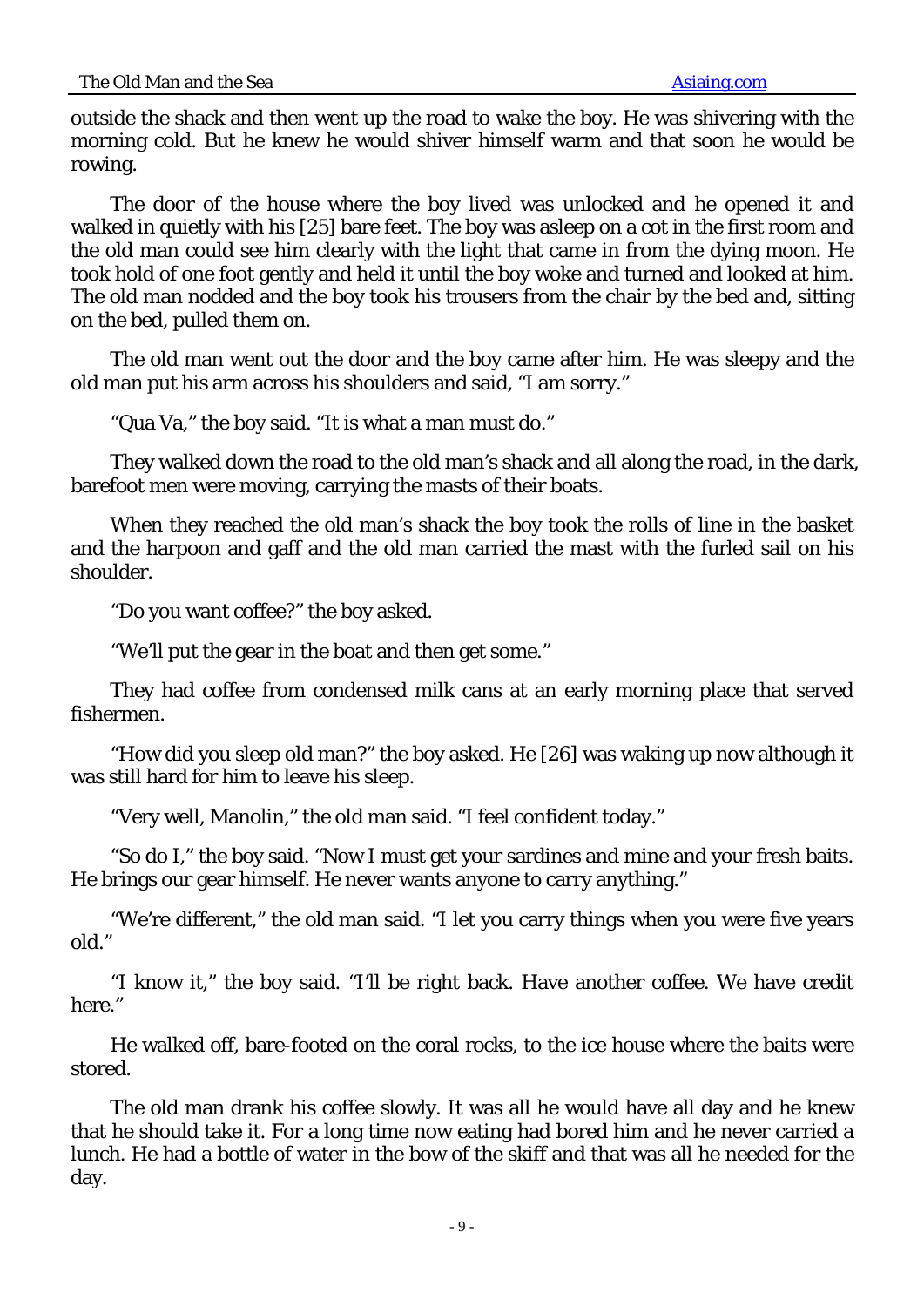The boy was back now with the sardines and the two baits wrapped in a newspaper and they went down the trail to the skiff, feeling the pebbled sand under their feet, and lifted the skiff and slid her into the water.

[27] "Good luck old man."

"Good luck," the old man said. He fitted the rope lashings of the oars onto the thole pins and, leaning forward against the thrust of the blades in the water, he began to row out of the harbour in the dark. There were other boats from the other beaches going out to sea and the old man heard the dip and push of their oars even though he could not see them now the moon was below the hills.

Sometimes someone would speak in a boat. But most of the boats were silent except for the dip of the oars. They spread apart after they were out of the mouth of the harbour and each one headed for the part of the ocean where he hoped to find fish. The old man knew he was going far out and he left the smell of the land behind and rowed out into the clean early morning smell of the ocean. He saw the phosphorescence of the Gulf weed in the water as he rowed over the part of the ocean that the fishermen called the great well because there was a sudden deep of seven hundred fathoms where all sorts of fish congregated because of the swirl the current made against the steep walls of the floor of the ocean. Here there were concentrations of shrimp and bait fish and sometimes schools of squid in the deepest holes and these rose close to the surface at night where all the wandering fish fed on them.

In the dark the old man could feel the morning coming and as he rowed he heard the trembling sound as flying fish left the water and the hissing that their stiff set wings made as they soared away in the darkness. He was very fond of flying fish as they were his principal friends on the ocean. He was sorry for the birds, especially the small delicate dark terns that were always flying and looking and almost never finding, and he thought, the birds have a harder life than we do except for the robber birds and the heavy strong ones. Why did they make birds so delicate and fine as those sea swallows when the ocean can be so cruel? She is kind and very beautiful. But she can be so cruel and it comes so suddenly and such birds that fly, dipping and hunting, with their small sad voices are made too delicately for the sea.

He always thought of the sea as la mar which is what people call her in Spanish when they love her. Sometimes those who love her say bad things of her but they are always said as though she were a woman. Some of the younger fishermen, those who used buoys as floats for their lines and had motorboats, bought [29] when the shark livers had brought much money, spoke of her as el mar which is masculine. They spoke of her as a contestant or a place or even an enemy. But the old man always thought of her as feminine and as something that gave or withheld great favours, and if she did wild or wicked things it was because she could not help them. The moon affects her as it does a woman, he thought.

He was rowing steadily and it was no effort for him since he kept well within his speed and the surface of the ocean was flat except for the occasional swirls of the current. He was letting the current do a third of the work and as it started to be light he saw he was already further out than he had hoped to be at this hour.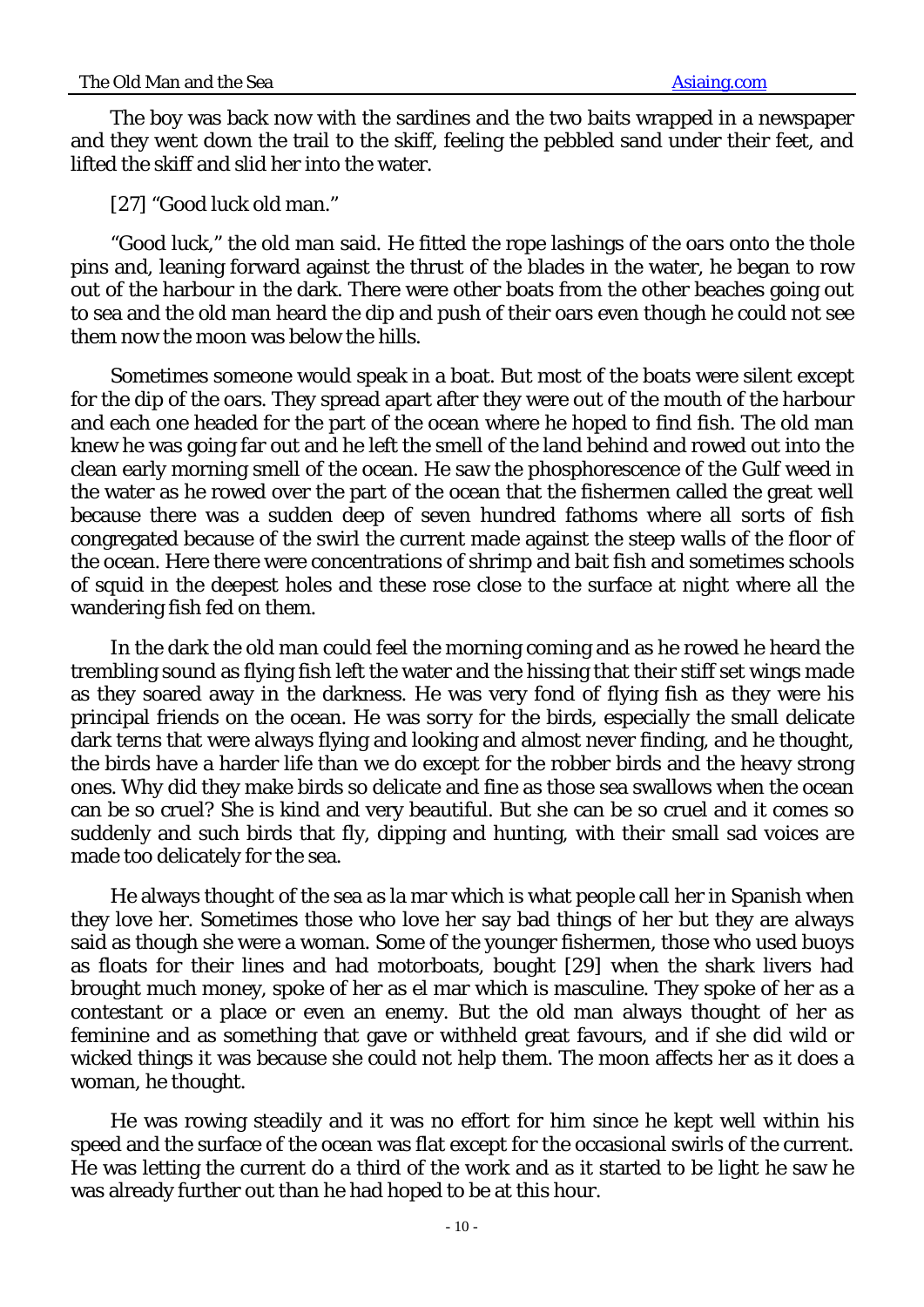I worked the deep wells for a week and did nothing, he thought. Today I'll work out where the schools of bonito and albacore are and maybe there will be a big one with them. Before it was really light he had his baits out and was drifting with the current. One bait was down forty fathoms. The second was at seventy-five and the third and fourth were down in the blue

water at one [30] hundred and one hundred and twenty-five fathoms. Each bait hung head down with the shank of the hook inside the bait fish, tied and sewed solid and all the projecting part of the hook, the curve and the point, was covered with fresh sardines. Each sardine was hooked through both eyes so that they made a half-garland on the projecting steel. There was no part of the hook that a great fish could feel which was not sweet smelling and good tasting.

The boy had given him two fresh small tunas, or albacores, which hung on the two deepest lines like plummets and, on the others, he had a big blue runner and a yellow jack that had been used before; but they were in good condition still and had the excellent sardines to give them scent and attractiveness. Each line, as thick around as a big pencil, was looped onto a green-sapped stick so that any pull or touch on the bait would make the stick dip and each line had two forty-fathom coils which could be made fast to the other spare coils so that, if it were necessary, a fish could take out over three hundred fathoms of line.

Now the man watched the dip of the three sticks over the side of the skiff and rowed gently to keep the [31] lines straight up and down and at their proper depths. It was quite light and any moment now the sun would rise.

The sun rose thinly from the sea and the old man could see the other boats, low on the water and well in toward the shore, spread out across the current. Then the sun was brighter and the glare came on the water and then, as it rose clear, the flat sea sent it back at his eyes so that it hurt sharply and he rowed without looking into it. He looked down into the water and watched the lines that went straight down into the dark of the water. He kept them straighter than anyone did, so that at each level in the darkness of the stream there would be a bait waiting exactly where he wished it to be for any fish that swam there. Others let them drift with the current and sometimes they were at sixty fathoms when the fishermen thought they were at a hundred.

But, he thought, I keep them with precision. Only I have no luck any more. But who knows? Maybe today. Every day is a new day. It is better to be lucky. But I would rather be exact. Then when luck comes you are ready.

The sun was two hours higher now and it did not [32] hurt his eyes so much to look into the east. There were only three boats in sight now and they showed very low and far inshore.

All my life the early sun has hurt my eyes, he thought. Yet they are still good. In the evening I can look straight into it without getting the blackness. It has more force in the evening too. But in the morning it is painful.

Just then he saw a man-of-war bird with his long black wings circling in the sky ahead of him. He made a quick drop, slanting down on his back-swept wings, and then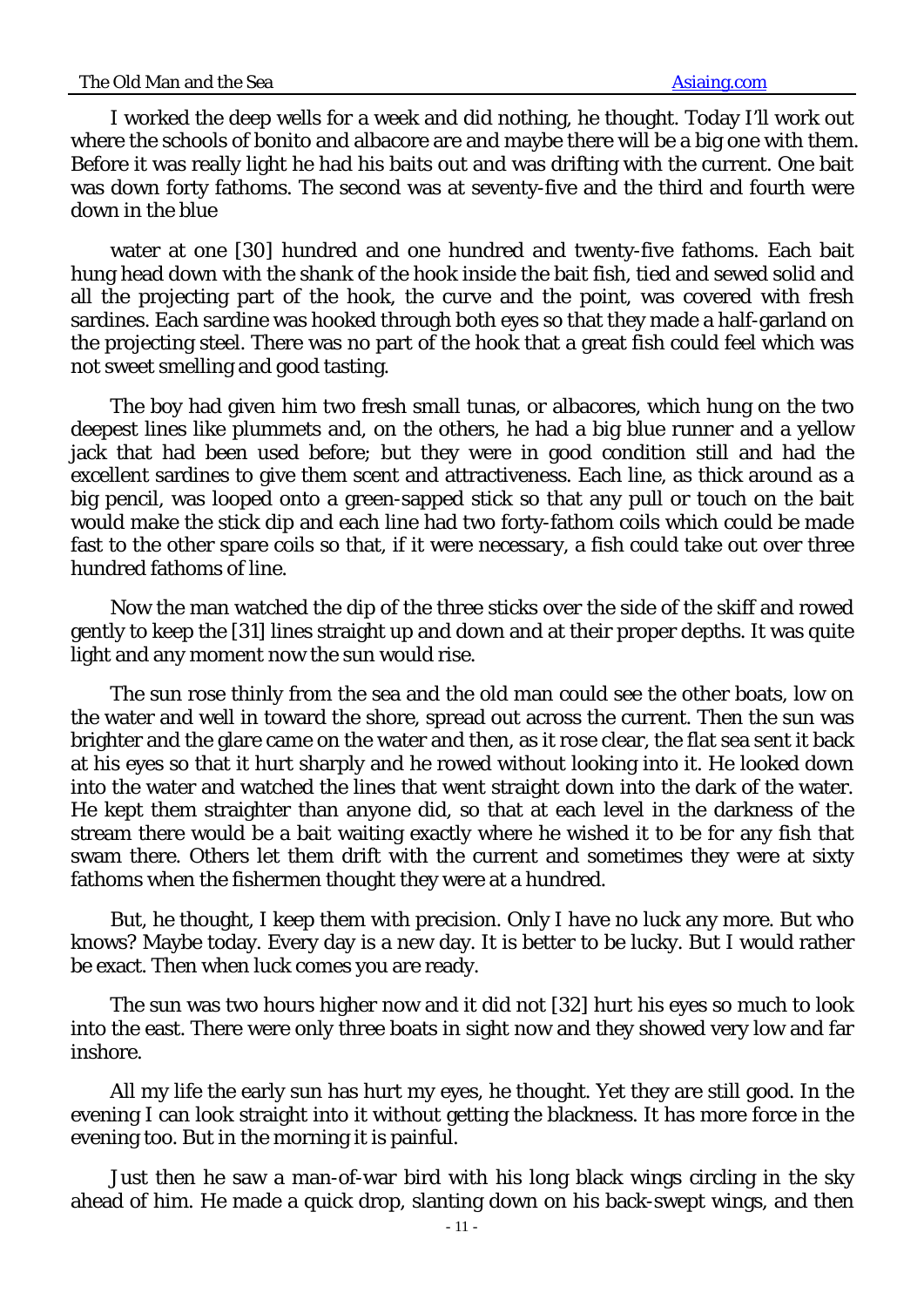circled again.

"He's got something," the old man said aloud. "He's not just looking."

He rowed slowly and steadily toward where the bird was circling. He did not hurry and he kept his lines straight up and down. But he crowded the current a little so that he was still fishing correctly though faster than he would have fished if he was not trying to use the bird.

The bird went higher in the air and circled again, his wings motionless. Then he dove suddenly and the old man saw flying fish spurt out of the water and sail desperately over the surface.

[33] "Dolphin," the old man said aloud. "Big dolphin."

He shipped his oars and brought a small line from under the bow. It had a wire leader and a medium-sized hook and he baited it with one of the sardines. He let it go over the side and then made it fast to a ring bolt in the stern. Then he baited another line and left it coiled in the shade of the bow. He went back to rowing and to watching the long-winged black bird who was working, now, low over the water.

As he watched the bird dipped again slanting his wings for the dive and then swinging them wildly and ineffectually as he followed the flying fish. The old man could see the slight bulge in the water that the big dolphin raised as they followed the escaping fish. The dolphin were cutting through the water below the flight of the fish and would be in the water, driving at speed, when the fish dropped. It is a big school of dolphin, he thought. They are widespread and the flying fish have little chance. The bird has no chance. The flying fish are too big for him and they go too fast.

He watched the flying fish burst out again and again and the ineffectual movements of the bird. That school has gotten away from me, he thought. They are moving out too fast and too far. But perhaps I will pick up [34] a stray and perhaps my big fish is around them. My big fish must be somewhere.

The clouds over the land now rose like mountains and the coast was only a long green line with the gray blue hills behind it. The water was a dark blue now, so dark that it was almost purple. As he looked down into it he saw the red sifting of the plankton in the dark water and the strange light the sun made now. He watched his lines to see them go straight down out of sight into the water and he was happy to see so much plankton because it meant fish. The strange light the sun made in the water, now that the sun was higher, meant good weather and so did the shape of the clouds over the land. But the bird was almost out of sight now and nothing showed on the surface of the water but some patches of yellow, sun-bleached Sargasso weed and the purple, formalized, iridescent, gelatinous bladder of a Portuguese man-of-war floating dose beside the boat. It turned on its side and then righted itself. It floated cheerfully as a bubble with its long deadly purple filaments trailing a yard behind it in the water.

"Agua mala," the man said. "You whore."

From where he swung lightly against his oars he looked down into the water and saw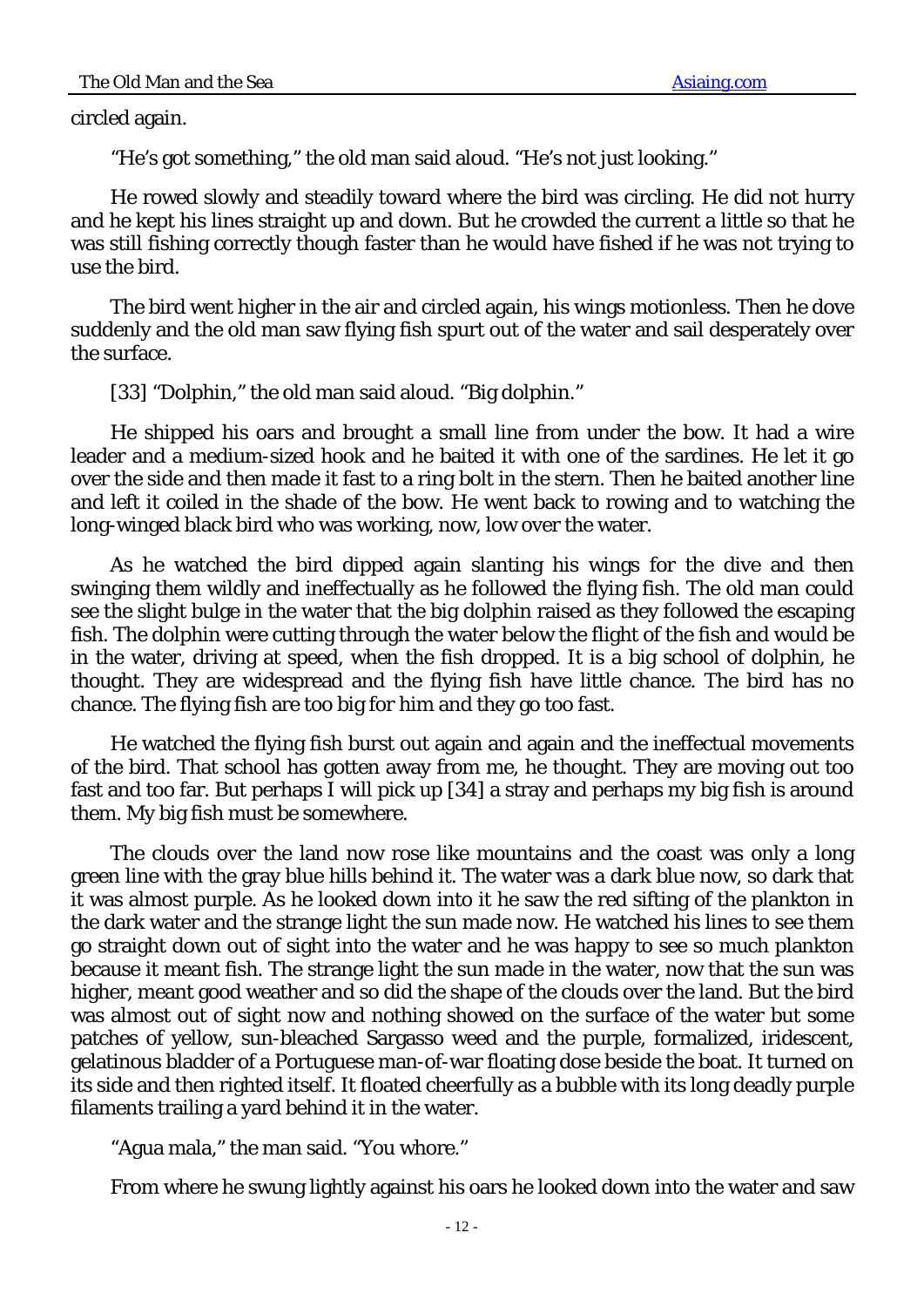the tiny fish that [35] were coloured like the trailing filaments and swam between them and under the small shade the bubble made as it drifted. They were immune to its poison. But men were not and when same of the filaments would catch on a line and rest there slimy and purple while the old man was working a fish, he would have welts and sores on his arms and hands of the sort that poison ivy or poison oak can give. But these poisonings from the agua mala came quickly and struck like a whiplash.

The iridescent bubbles were beautiful. But they were the falsest thing in the sea and the old man loved to see the big sea turtles eating them. The turtles saw them, approached them from the front, then shut their eyes so they were completely carapaced and ate them filaments and all. The old man loved to see the turtles eat them and he loved to walk on them on the beach after a storm and hear them pop when he stepped on them with the horny soles of his feet.

He loved green turtles and hawk-bills with their elegance and speed and their great value and he had a friendly contempt for the huge, stupid loggerheads, yellow in their armour-plating, strange in their [36] love-making, and happily eating the Portuguese men-of-war with their eyes shut.

He had no mysticism about turtles although he had gone in turtle boats for many years. He was sorry for them all, even the great trunk backs that were as long as the skiff and weighed a ton. Most people are heartless about turtles because a turtle's heart will beat for hours after he has been cut up and butchered. But the old man thought, I have such a heart too and my feet and hands are like theirs. He ate the white eggs to give himself strength. He ate them all through May to be strong in September and October for the truly big fish.

He also drank a cup of shark liver oil each day from the big drum in the shack where many of the fishermen kept their gear. It was there for all fishermen who wanted it. Most fishermen hated the taste. But it was no worse than getting up at the hours that they rose and it was very good against all colds and grippes and it was good for the eyes.

Now the old man looked up and saw that the bird was circling again.

"He's found fish," he said aloud. No flying fish broke the surface and there was no scattering of bait [37] fish. But as the old man watched, a small tuna rose in the air, turned and dropped head first into the water. The tuna shone silver in the sun and after he had dropped back into the water another and another rose and they were jumping in all directions, churning the water and leaping in long jumps after the bait. They were circling it and driving it.

If they don't travel too fast I will get into them, the old man thought, and he watched the school working the water white and the bird now dropping and dipping into the bait fish that were forced to the surface in their panic.

"The bird is a great help," the old man said. Just then the stern line came taut under his foot, where he had kept a loop of the line, and he dropped his oars and felt tile weight of the small tuna's shivering pull as he held the line firm and commenced to haul it in. The shivering increased as he pulled in and he could see the blue back of the fish in the water and the gold of his sides before he swung him over the side and into the boat. He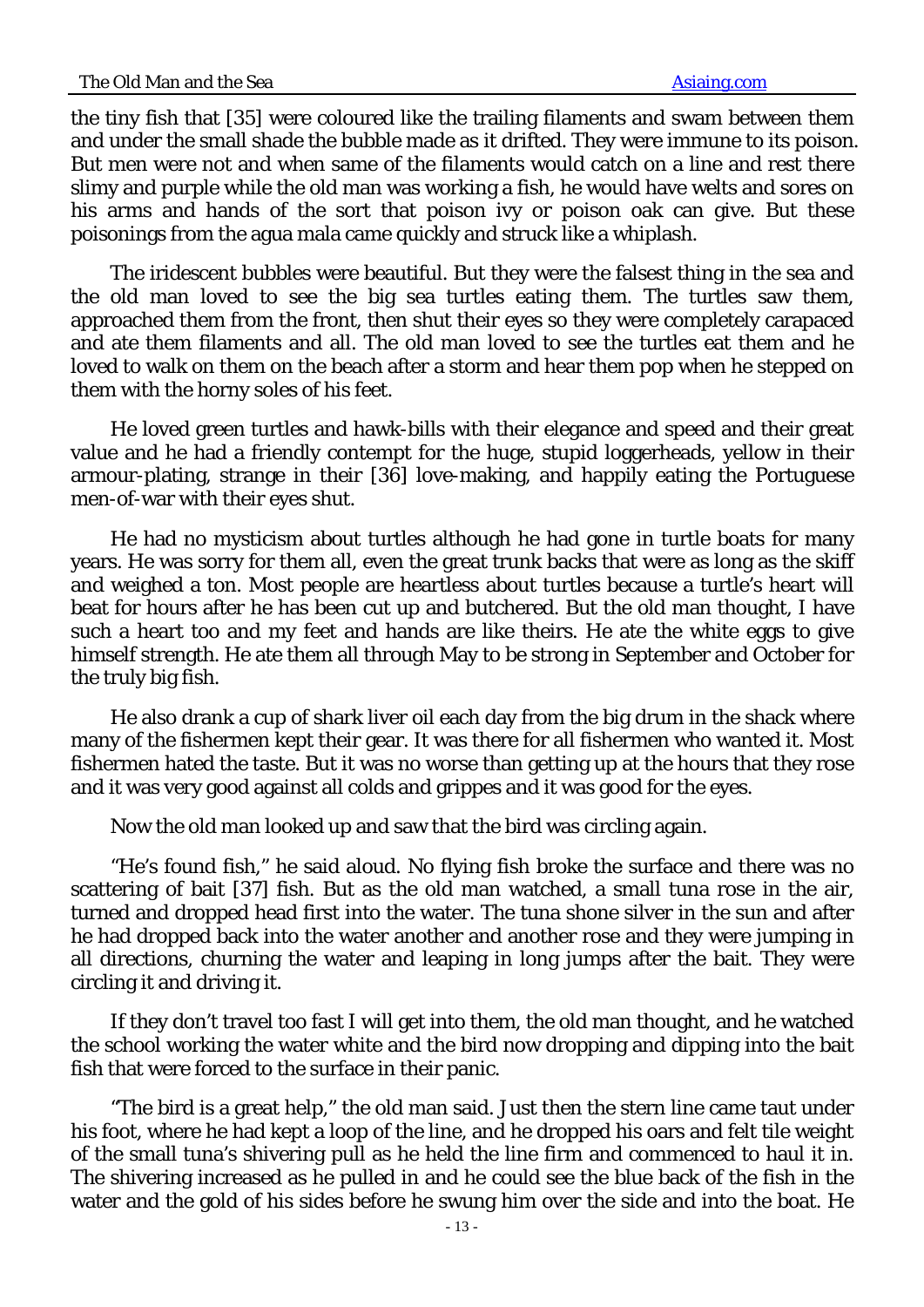lay in the stern in the sun, compact and bullet shaped, his big, unintelligent eyes staring as he thumped his life out against the planking of the boat with the quick shivering strokes of his neat, fast-moving [38] tail. The old man hit him on the head for kindness and kicked him, his body still shuddering, under the shade of the stern.

"Albacore," he said aloud. "He'll make a beautiful bait. He'll weigh ten pounds."

He did not remember when he had first started to talk aloud when he was by himself. He had sung when he was by himself in the old days and he had sung at night sometimes when he was alone steering on his watch in the smacks or in the turtle boats. He had probably started to talk aloud, when alone, when the boy had left. But he did not remember. When he and the boy fished together they usually spoke only when it was necessary. They talked at night or when they were storm-bound by bad weather. It was considered a virtue not to talk unnecessarily at sea and the old man had always considered it so and respected it. But now he said his thoughts aloud many times since there was no one that they could annoy.

"If the others heard me talking out loud they would think that I am crazy," he said aloud. "But since I am not crazy, I do not care. And the rich have radios to talk to them in their boats and to bring them the baseball."

[39] Now is no time to think of baseball, he thought. Now is the time to think of only one thing. That which I was born for. There might be a big one around that school, he thought. I picked up only a straggler from the albacore that were feeding. But they are working far out and fast. Everything that shows on the surface today travels very fast and to the north-east. Can that be the time of day? Or is it some sign of weather that I do not know?

He could not see the green of the shore now but only the tops of the blue hills that showed white as though they were snow-capped and the clouds that looked like high snow mountains above them. The sea was very dark and the light made prisms in the water. The myriad flecks of the plankton were annulled now by the high sun and it was only the great deep prisms in the blue water that the old man saw now with his lines going straight down into the water that was a mile deep.

The tuna, the fishermen called all the fish of that species tuna and only distinguished among them by their proper names when they came to sell them or to trade them for baits, were down again. The sun was [40] hot now and the old man felt it on the back of his neck and felt the sweat trickle down his back as he rowed.

I could just drift, he thought, and sleep and put a bight of line around my toe to wake me. But today is eighty-five days and I should fish the day well.

Just then, watching his lines, he saw one of the projecting green sticks dip sharply.

"Yes," he said. "Yes," and shipped his oars without bumping the boat. He reached out for the line and held it softly between the thumb and forefinger of his right hand. He felt no strain nor weight and he held the line lightly. Then it came again. This time it was a tentative pull, not solid nor heavy, and he knew exactly what it was. One hundred fathoms down a marlin was eating the sardines that covered the point and the shank of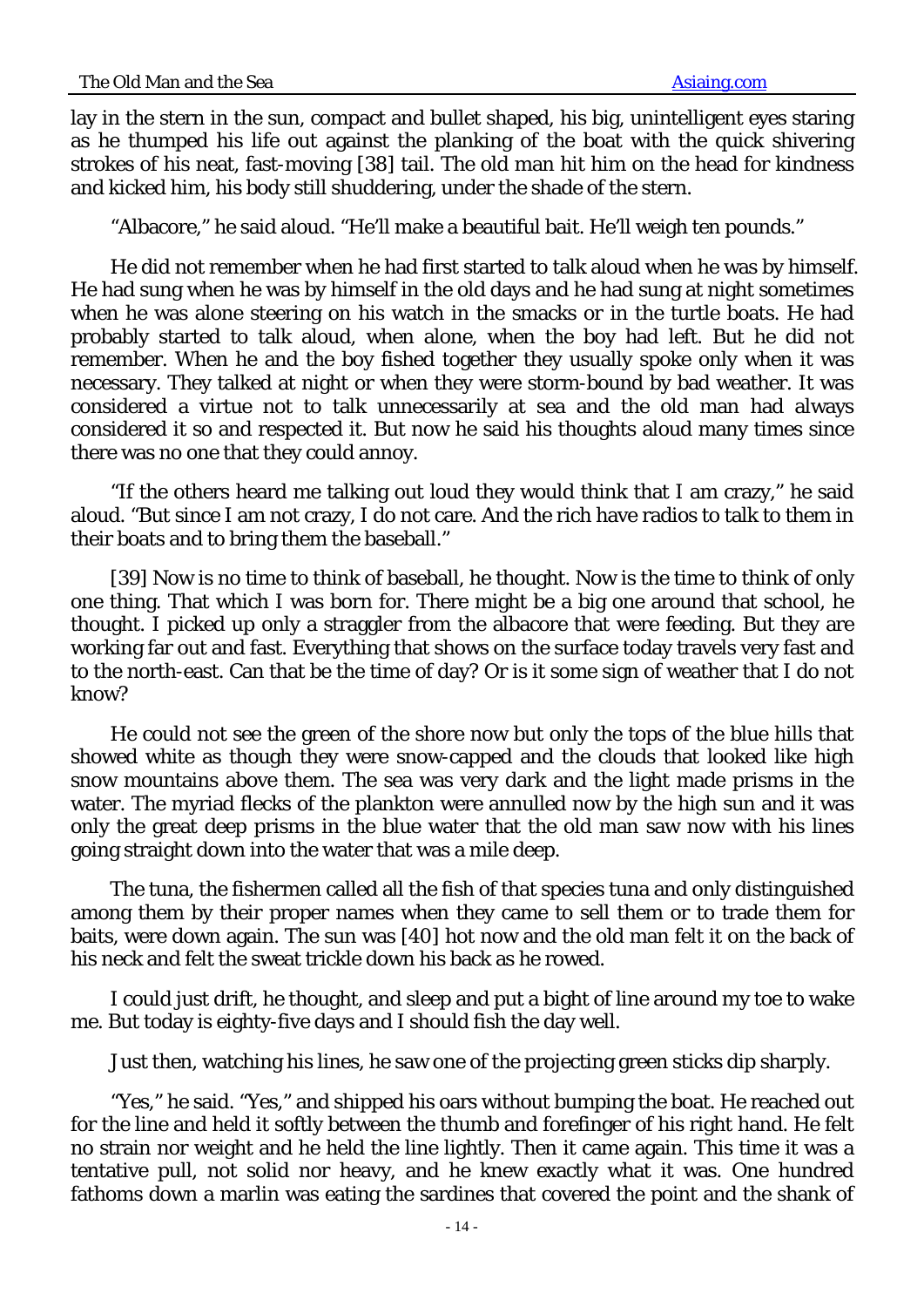the hook where the hand-forged hook projected from the head of the small tuna.

The old man held the line delicately, and softly, with his left hand, unleashed it from the stick. Now he could let it run through his fingers without the fish feeling any tension.

This far out, he must be huge in this month, he thought. Eat them, fish. Eat them. Please eat them.

[41] How fresh they are and you down there six hundred feet in that cold water in the dark. Make another turn in the dark and come back and eat them. He felt the light delicate pulling and then a harder pull when a sardine's head must have been more difficult to break from the hook. Then there was nothing.

"Come on," the old man said aloud. "Make another turn. Just smell them. Aren't they lovely? Eat them good now and then there is the tuna. Hard and cold and lovely. Don't be shy, fish. Eat them."

He waited with the line between his thumb and his finger, watching it and the other lines at the same time for the fish might have swum up or down. Then came the same delicate pulling touch again.

"He'll take it," the old man said aloud. "God help him to take it."

He did not take it though. He was gone and the old man felt nothing.

"He can't have gone," he said. "Christ knows he can't have gone. He's making a turn. Maybe he

has been hooked before and he remembers something of it.

[42] Then he felt the gentle touch on the line and he was happy.

"It was only his turn," he said. "He'll take it."

He was happy feeling the gentle pulling and then he felt something hard and unbelievably heavy. It was the weight of the fish and he let the line slip down, down, down, unrolling off the first of the two reserve coils. As it went down, slipping lightly through the old man's fingers, he still could feel the great weight, though the pressure of his thumb and finger were almost imperceptible. "What a fish," he said. "He has it sideways in his mouth now and he is moving off with it."

Then he will turn and swallow it, he thought. He did not say that because he knew that if you said a good thing it might not happen. He knew what a huge fish this was and he thought of him moving away in the darkness with the tuna held crosswise in his mouth. At that moment he felt him stop moving but the weight was still there. Then the weight increased and he gave more line. He tightened the pressure of his thumb and finger for a moment and the weight increased and was going straight down.

[43] "He's taken it," he said. "Now I'll let him eat it well."

He let the line slip through his fingers while he reached down with his left hand and made fast the free end of the two reserve coils to the loop of the two reserve coils of the next line. Now he was ready. He had three forty-fathom coils of line in reserve now, as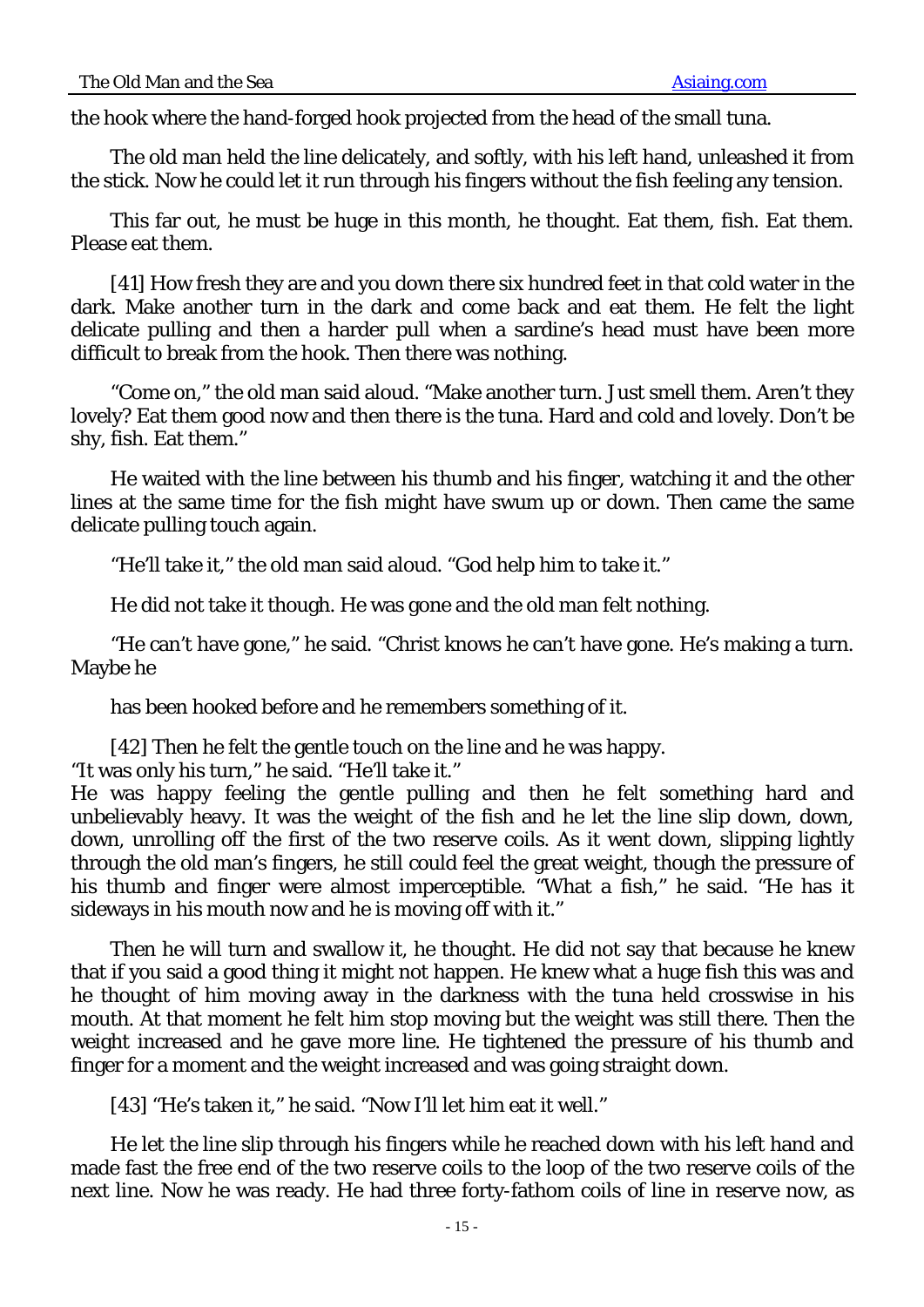well as the coil he was using.

"Eat it a little more," he said. "Eat it well."

Eat it so that the point of the hook goes into your heart and kills you, he thought. Come up easy and let me put the harpoon into you. All right. Are you ready? Have you been long enough at table?

"Now!" he said aloud and struck hard with both hands, gained a yard of line and then struck again and again, swinging with each arm alternately on the cord with all the strength of his arms and the pivoted weight of his body.

Nothing happened. The fish just moved away slowly and the old man could not raise him an inch. His line was strong and made for heavy fish and he held it against his hack until it was so taut that beads of water were jumping from it. Then it began to make a slow hissing sound in the water and he still held it, bracing [44] himself against the thwart and leaning back against the pull. The boat began to move slowly off toward the north-west.

The fish moved steadily and they travelled slowly on the calm water. The other baits were still in the water but there was nothing to be done.

"I wish I had the boy" the old man said aloud. "I'm being towed by a fish and I'm the towing bitt. I could make the line fast. But then he could break it. I must hold him all I can and give him line when he must have it. Thank God he is travelling and not going down."

What I will do if he decides to go down, I don't know. What I'll do if he sounds and dies I don't know. But I'll do something. There are plenty of things I can do.

He held the line against his back and watched its slant in the water and the skiff moving steadily to the north-west.

This will kill him, the old man thought. He can't do this forever. But four hours later the fish was still swimming steadily out to sea, towing the skiff, and the old man was still braced solidly with the line across his back.

[45] "It was noon when I hooked him," he said. "And I have never seen him."

He had pushed his straw hat hard down on his head before he hooked the fish and it was cutting his forehead. He was thirsty too and he got down on his knees and, being careful not to jerk on the line, moved as far into the bow as he could get and reached the water bottle with one hand. He opened it and drank a little. Then he rested against the bow. He rested sitting on the un-stepped mast and sail and tried not to think but only to endure.

Then he looked behind him and saw that no land was visible. That makes no difference, he thought. I can always come in on the glow from Havana. There are two more hours before the sun sets and maybe he will come up before that. If he doesn't maybe he will come up with the moon. If he does not do that maybe he will come up with the sunrise. I have no cramps and I feel strong. It is he that has the hook in his mouth.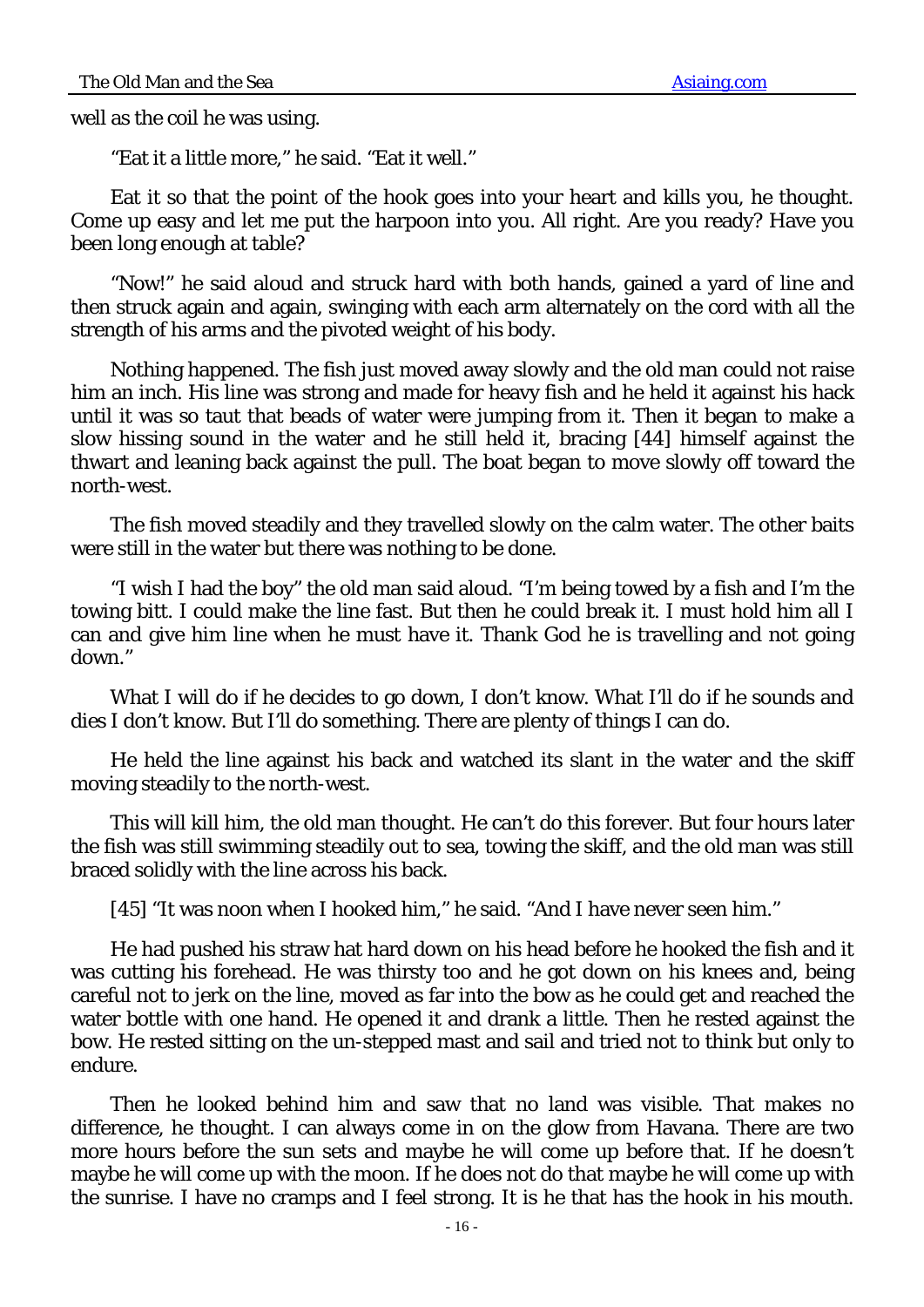But what a fish to pull like that. He must have his mouth shut tight on the wire. I wish I could see him. I wish I could see him only once to know what I have against me.

The fish never changed his course nor his direction [46] all that night as far as the man could tell from watching the stars. It was cold after the sun went down and the old man's sweat dried cold on his back and his arms and his old legs. During the day he had taken the sack that covered the bait box and spread it in the sun to dry. After the sun went down he tied it around his neck so that it hung down over his back and he cautiously worked it down under the line that was across his shoulders now. The sack cushioned the line and he had found a way of leaning forward against the bow so that he was almost comfortable. The position actually was only somewhat less intolerable; but he thought of it as almost comfortable.

I can do nothing with him and he can do nothing with me, he thought. Not as long as he keeps this up.

Once he stood up and urinated over the side of the skiff and looked at the stars and checked his course. The line showed like a phosphorescent streak in the water straight out from his shoulders. They were moving more slowly now and the glow of Havana was not so strong, so that he knew the current must be carrying them to the eastward. If I lose the glare of Havana we must be going more to the eastward, he thought. For if the fish's course held true I must see it for many more [47] hours. I wonder how the baseball came out in the grand leagues today, he thought. It would be wonderful to do this with a radio. Then he thought, think of it always. Think of what you are doing. You must do nothing stupid.

Then he said aloud, "I wish I had the boy. To help me and to see this."

No one should be alone in their old age, he thought. But it is unavoidable. I must remember to eat the tuna before he spoils in order to keep strong. Remember, no matter how little you want to, that you must eat him in the morning. Remember, he said to himself.

During the night two porpoises came around the boat and he could hear them rolling and blowing. He could tell the difference between the blowing noise the male made and the sighing blow of the female.

"They are good," he said. "They play and make jokes and love one another. They are our brothers like the flying fish."

Then he began to pity the great fish that he had hooked. He is wonderful and strange and who knows how old he is, he thought. Never have I had such a strong fish nor one who acted so strangely. Perhaps he is too wise to jump. He could ruin me by jumping or [48] by a wild rush. But perhaps he has been hooked many times before and he knows that this is how he should make his fight. He cannot know that it is only one man against him, nor that it is an old man. But what a great fish he is and what will he bring in the market if the flesh is good. He took the bait like a male and he pulls like a male and his fight has no panic in it. I wonder if he has any plans or if he is just as desperate as I am?

He remembered the time he had hooked one of a pair of marlin. The male fish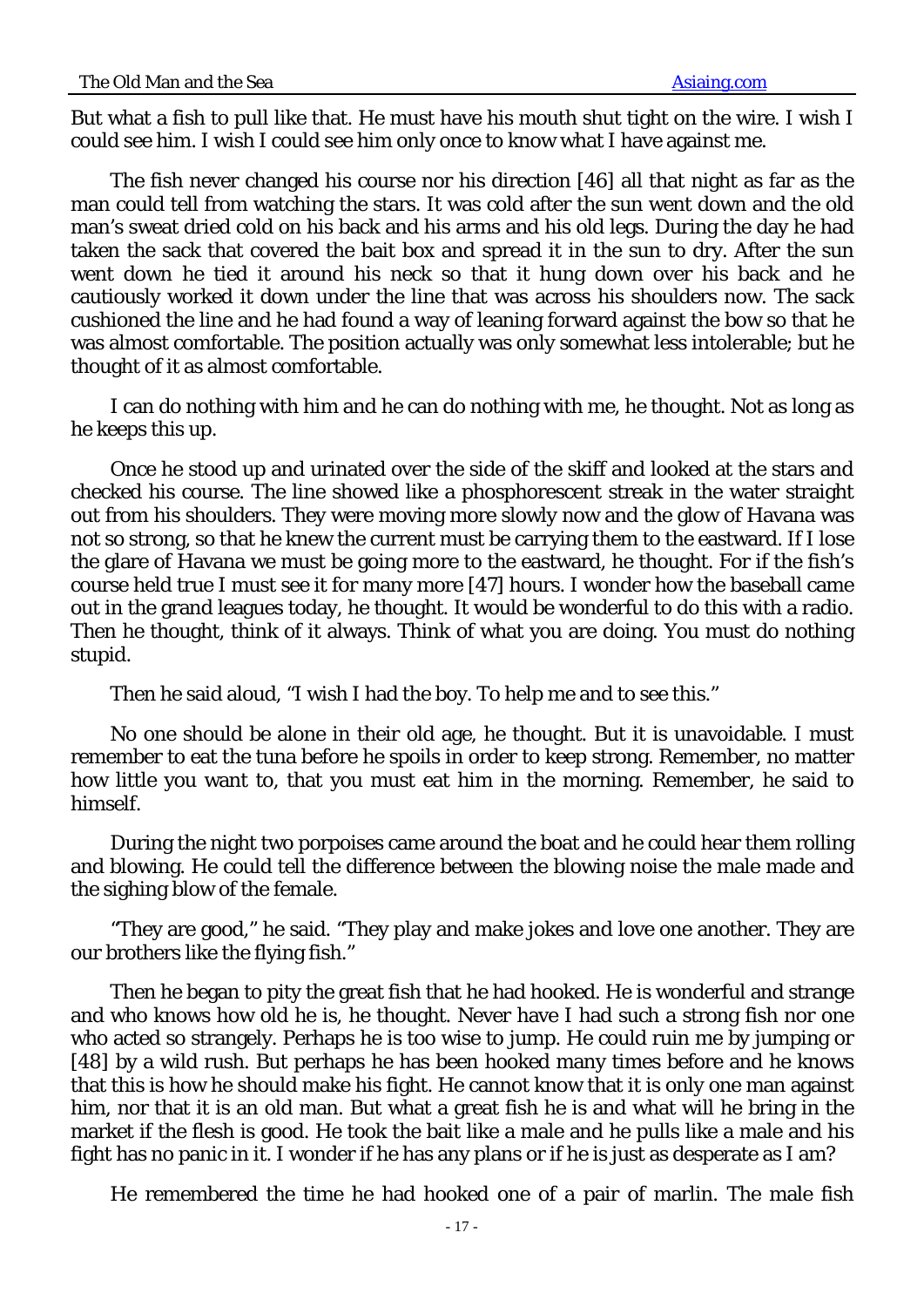always let the female fish feed first and the hooked fish, the female, made a wild, panic-stricken, despairing fight that soon exhausted her, and all the time the male had stayed with her, crossing the line and circling with her on the surface. He had stayed so close that the old man was afraid he would cut the line with his tail which was sharp as a scythe and almost of that size and shape. When the old man had gaffed her and clubbed her, holding the rapier bill with its sandpaper edge and dubbing her across the top of her head until her colour turned to a colour almost like the backing of mirrors, and then, with the boy's aid, hoisted her aboard, the male fish had stayed by the side of the boat. Then, while the old man was clearing the lines and preparing the harpoon, [49] the male fish jumped high into the air beside the boat to see where the female was and then went down deep, his lavender wings, that were his pectoral fins, spread wide and all his wide lavender stripes showing. He was beautiful, the old man remembered, and he had stayed.

That was the saddest thing I ever saw with them, the old man thought. The boy was sad too and we begged her pardon and butchered her promptly.

"I wish the boy was here," he said aloud and settled himself against the rounded planks of the bow and felt the strength of the great fish through the line he held across his shoulders moving steadily toward whatever he had chosen.

When once, through my treachery, it had been necessary to him to make a choice, the old man thought.

His choice had been to stay in the deep dark water far out beyond all snares and traps and treacheries. My choice was to go there to find him beyond all people. Beyond all people in the world. Now we are joined together and have been since noon. And no one to help either one of us.

Perhaps I should not have been a fisherman, he thought. But that was the thing that I was born for. I must surely remember to eat the tuna after it gets light.

[50] Some time before daylight something took one of the baits that were behind him. He heard the stick break and the line begin to rush out over the gunwale of the skiff. In the darkness he loosened his sheath knife and taking all the strain of the fish on his left shoulder he leaned back and cut the line against the wood of the gunwale. Then he cut the other line closest to him and in the dark made the loose ends of the reserve coils fast. He worked skillfully with the one hand and put his foot on the coils to hold them as he drew his knots tight. Now he had six reserve coils of line. There were two from each bait he had severed and the two from the bait the fish had taken and they were all connected.

After it is light, he thought, I will work back to the forty-fathom bait and cut it away too and link up the reserve coils. I will have lost two hundred fathoms of good Catalan cardel and the hooks and leaders. That can be replaced. But who replaces this fish if I hook some fish and it cuts him off?

I don't know what that fish was that took the bait just now. It could have been a marlin or a broadbill or a shark. I never felt him. I had to get rid of him too fast.

Aloud he said, "I wish I had the boy."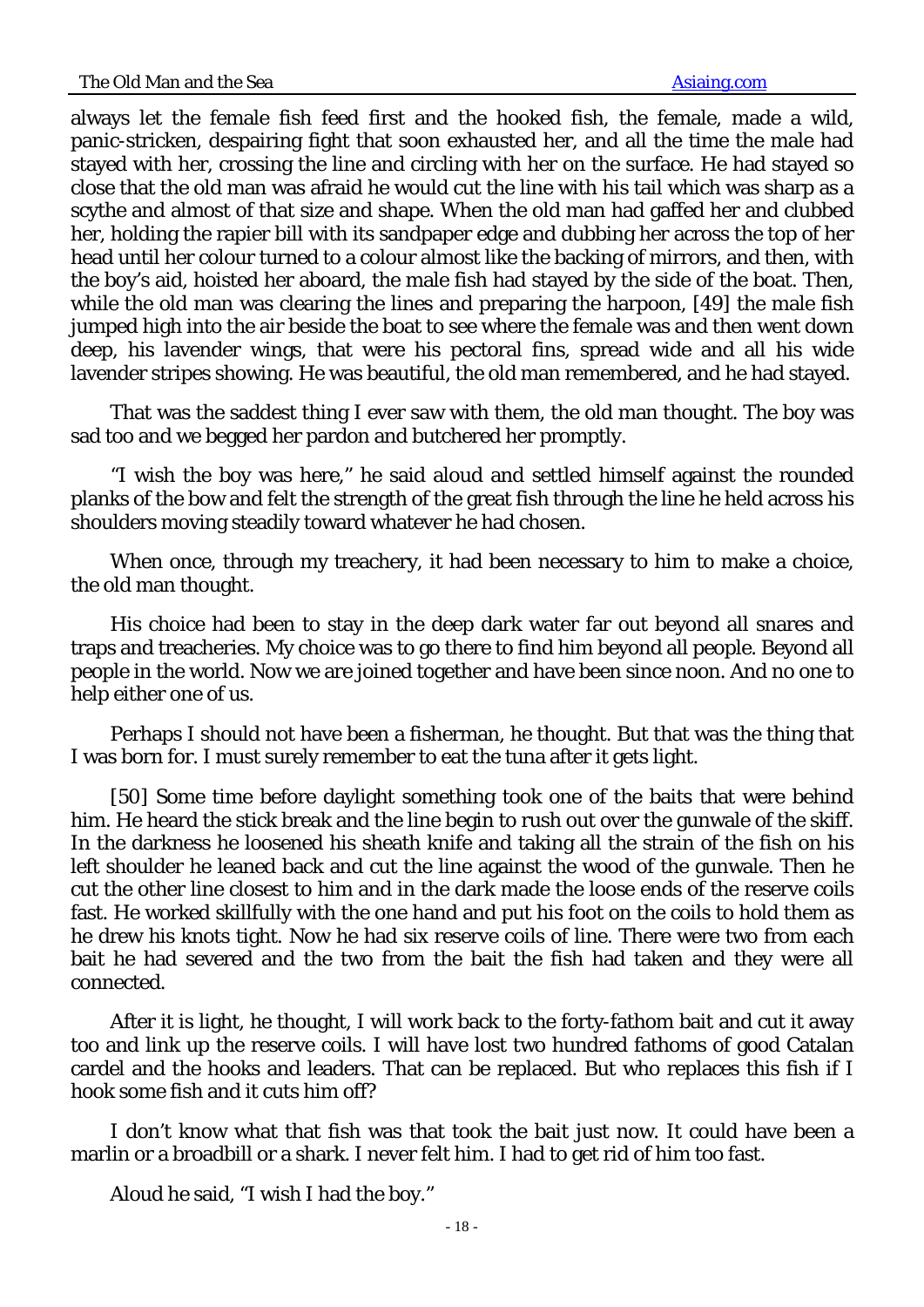[51] But you haven't got the boy, he thought. You have only yourself and you had better work back to the last line now, in the dark or not in the dark, and cut it away and hook up the two reserve coils.

So he did it. It was difficult in the dark and once the fish made a surge that pulled him down on his face and made a cut below his eye. The blood ran down his cheek a little way. But it coagulated and dried before it reached his chin and he worked his way back to the bow and rested against the wood. He adjusted the sack and carefully worked the line so that it came across a new part of his shoulders and, holding it anchored with his shoulders, he carefully felt the pull of the fish and then felt with his hand the progress of the skiff through the water.

I wonder what he made that lurch for, he thought. The wire must have slipped on the great hill of his back. Certainly his back cannot feel as badly as mine does. But he cannot pull this skiff forever, no matter how great he is. Now everything is cleared away that might make trouble and I have a big reserve of line; all that a man can ask.

"Fish," he said softly, aloud, "I'll stay with you until I am dead."

[52] He'll stay with me too, I suppose, the old man thought and he waited for it to be light. It was cold now in the time before daylight and he pushed against the wood to be warm. I can do it as long as he can, he thought. And in the first light the line extended out and down into the water. The boat moved steadily and when the first edge of the sun rose it was on the old man's right shoulder.

"He's headed north," the old man said. The current will have set us far to the eastward, he thought. I wish he would turn with the current. That would show that he was tiring.

When the sun had risen further the old man realized that the fish was not tiring. There was only one favorable sign. The slant of the line showed he was swimming at a lesser depth. That did not necessarily mean that he would jump. But he might.

"God let him jump," the old man said. "I have enough line to handle him."

Maybe if I can increase the tension just a little it will hurt him and he will jump, he thought. Now that it is daylight let him jump so that he'll fill the sacks along his backbone with air and then he cannot go deep to die.

[53] He tried to increase the tension, but the line had been taut up to the very edge of the breaking point since he had hooked the fish and he felt the harshness as he leaned back to pull and knew he could put no more strain on it. I must not jerk it ever, he thought. Each jerk widens the cut the hook makes and then when he does jump he might throw it. Anyway I feel better with the sun and for once I do not have to look into it.

There was yellow weed on the line but the old man knew that only made an added drag and he was pleased. It was the yellow Gulf weed that had made so much phosphorescence in the night.

"Fish," he said, "I love you and respect you very much. But I will kill you dead before this day ends."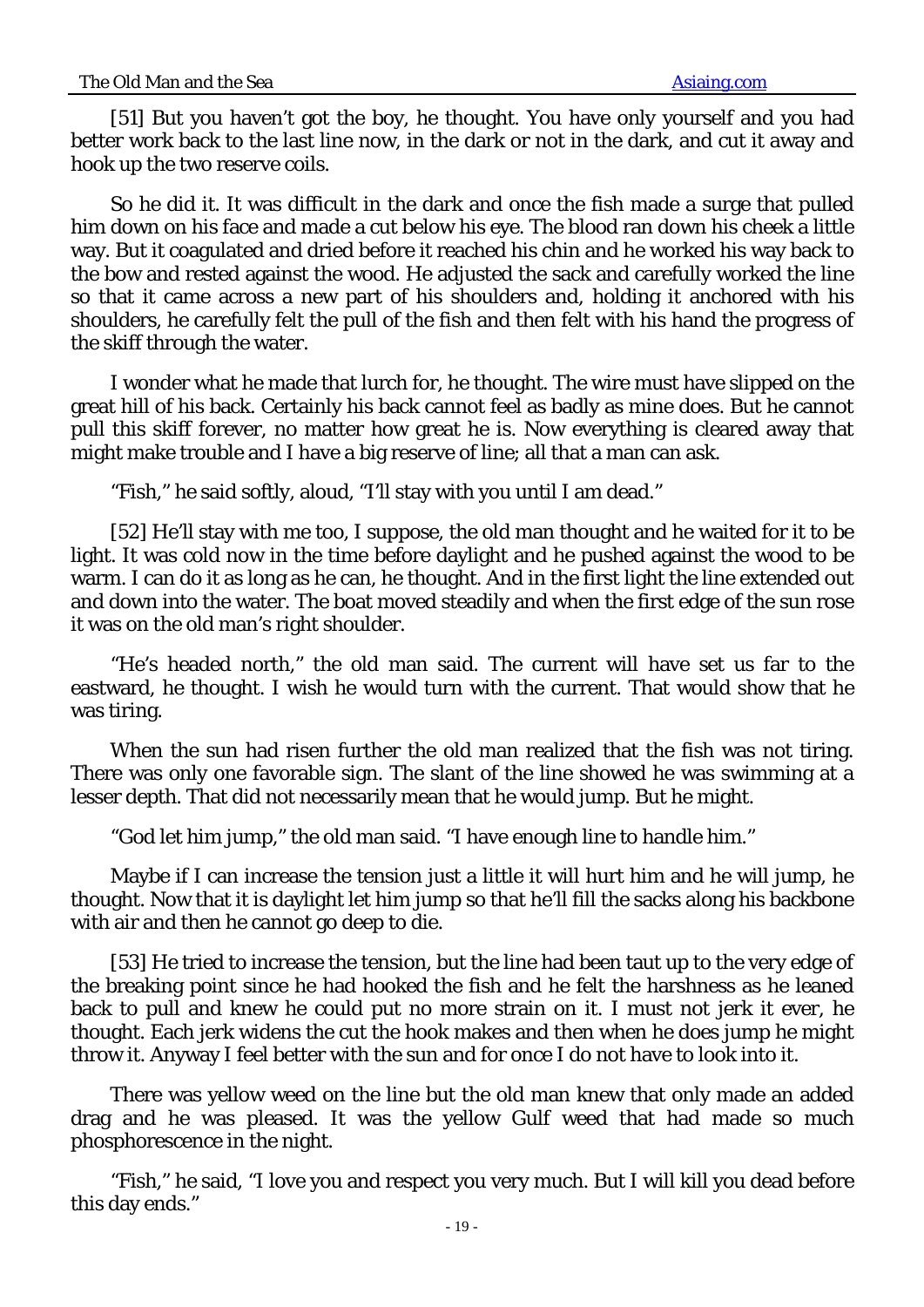Let us hope so, he thought.

A small bird came toward the skiff from the north. He was a warbler and flying very low over

the water. The old man could see that he was very tired. The bird made the stern of the boat and rested there. Then he flew around the old man's head and rested on the line where he was more comfortable. "How old are you?" the old man asked the bird. "Is this your first trip?"

[54] The bird looked at him when he spoke. He was too tired even to examine the line and he teetered on it as his delicate feet gripped it fast.

"It's steady," the old man told him. "It's too steady. You shouldn't be that tired after a windless night. What are birds coming to?"

The hawks, he thought, that come out to sea to meet them. But he said nothing of this to the bird who could not understand him anyway and who would learn about the hawks soon enough.

"Take a good rest, small bird," he said. "Then go in and take your chance like any man or bird or fish."

It encouraged him to talk because his back had stiffened in the night and it hurt truly now.

"Stay at my house if you like, bird," he said. "I am sorry I cannot hoist the sail and take you in with the small breeze that is rising. But I am with a friend."

Just then the fish gave a sudden lurch that pulled the old man down onto the bow and would have pulled him overboard if he had not braced himself and given some line.

The bird had flown up when the line jerked and the old man had not even seen him go. He felt the line [55] carefully with his right hand and noticed his hand was bleeding.

"Something hurt him then," he said aloud and pulled back on the line to see if he could turn the fish. But when he was touching the breaking point he held steady and settled back against the strain of the line.

"You're feeling it now, fish," he said. "And so, God knows, am I."

He looked around for the bird now because he would have liked him for company. The bird was gone.

You did not stay long, the man thought. But it is rougher where you are going until you make the shore. How did I let the fish cut me with that one quick pull he made? I must be getting very stupid. Or perhaps I was looking at the small bird and thinking of him. Now I will pay attention to my work and then I must eat the tuna so that I will not have a failure of strength.

"I wish the boy were here and that I had some salt," he said aloud.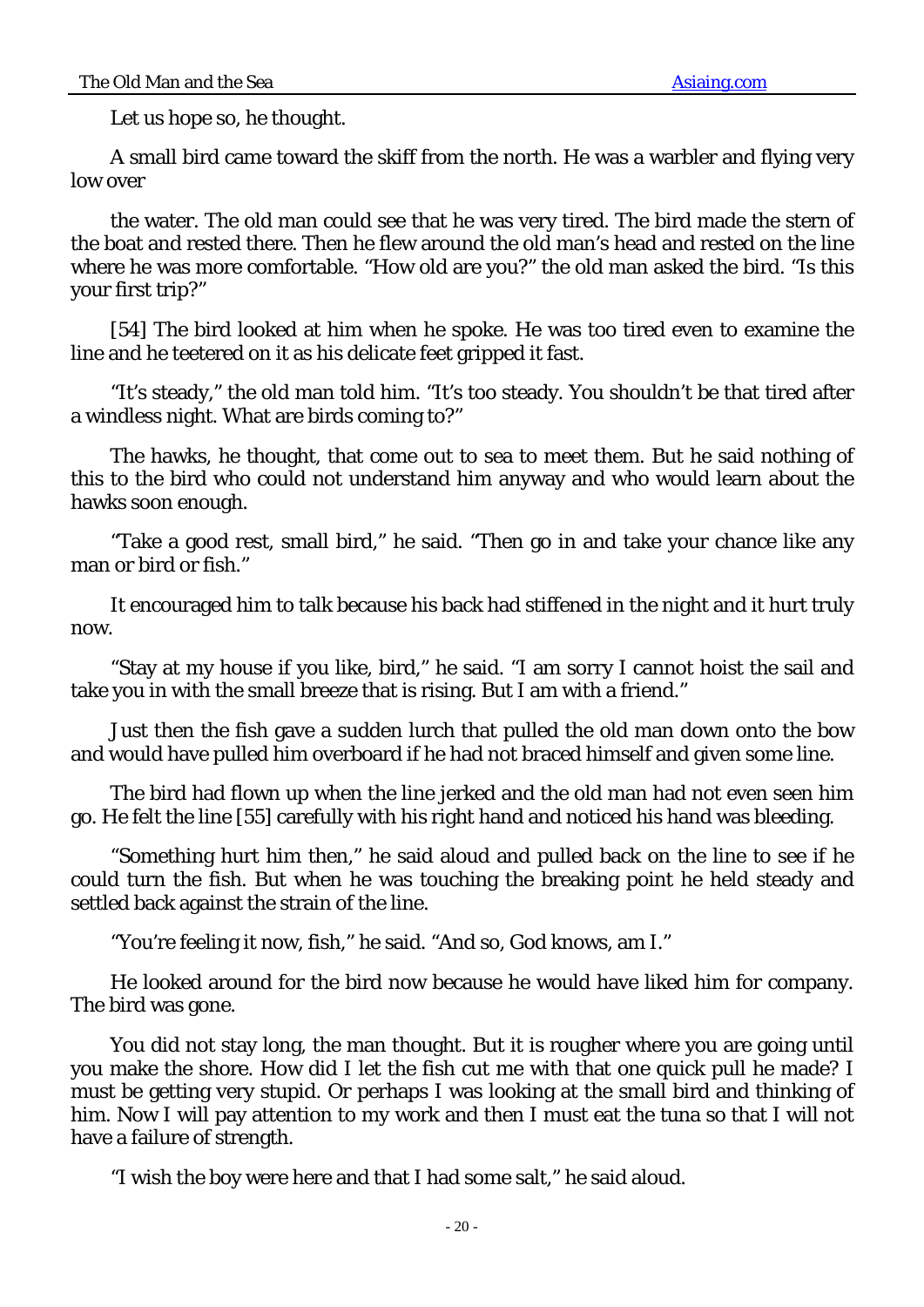Shifting the weight of the line to his left shoulder and kneeling carefully he washed his hand in the ocean and held it there, submerged, for more than a [56] minute watching the blood trail away and the steady movement of the water against his hand as the boat moved.

"He has slowed much," he said.

The old man would have liked to keep his hand in the salt water longer but he was afraid of another sudden lurch by the fish and he stood up and braced himself and held his hand up against the sun. It was only a line burn that had cut his flesh. But it was in the working part of his hand. He knew he would need his hands before this was over and he did not like to be cut before it started.

"Now," he said, when his hand had dried, "I must eat the small tuna. I can reach him with the gaff and eat him here in comfort."

He knelt down and found the tuna under the stem with the gaff and drew it toward him keeping it clear of the coiled lines. Holding the line with his left shoulder again, and bracing on his left hand and arm, he took the tuna off the gaff hook and put the gaff back in place. He put one knee on the fish and cut strips of dark red meat longitudinally from the back of the head to the tail. They were wedge-shaped strips and he cut [57] them from next to the back bone down to the edge of the belly. When he had cut six strips he spread them out on the wood of the bow, wiped his knife on his trousers, and lifted the carcass of the bonito by the tail and dropped it overboard.

"I don't think I can eat an entire one," he said and drew his knife across one of the strips. He could feel the steady hard pull of the line and his left hand was cramped. It drew up tight on the heavy cord and he looked at it in disgust.

"What kind of a hand is that," he said. "Cramp then if you want. Make yourself into a claw. It will do you no good."

Come on, he thought and looked down into the dark water at the slant of the line. Eat it now and it will strengthen the hand. It is not the hand's fault and you have been many hours with the fish. But you can stay with him forever. Eat the bonito now.

He picked up a piece and put it in his mouth and chewed it slowly. It was not unpleasant.

Chew it well, he thought, and get all the juices. It would not be had to eat with a little lime or with lemon or with salt.

"How do you feel, hand?" he asked the cramped [58] hand that was almost as stiff as rigor mortis. "I'll eat some more for you."

He ate the other part of the piece that he had cut in two. He chewed it carefully and then spat out the skin.

"How does it go, hand? Or is it too early to know?"

He took another full piece and chewed it.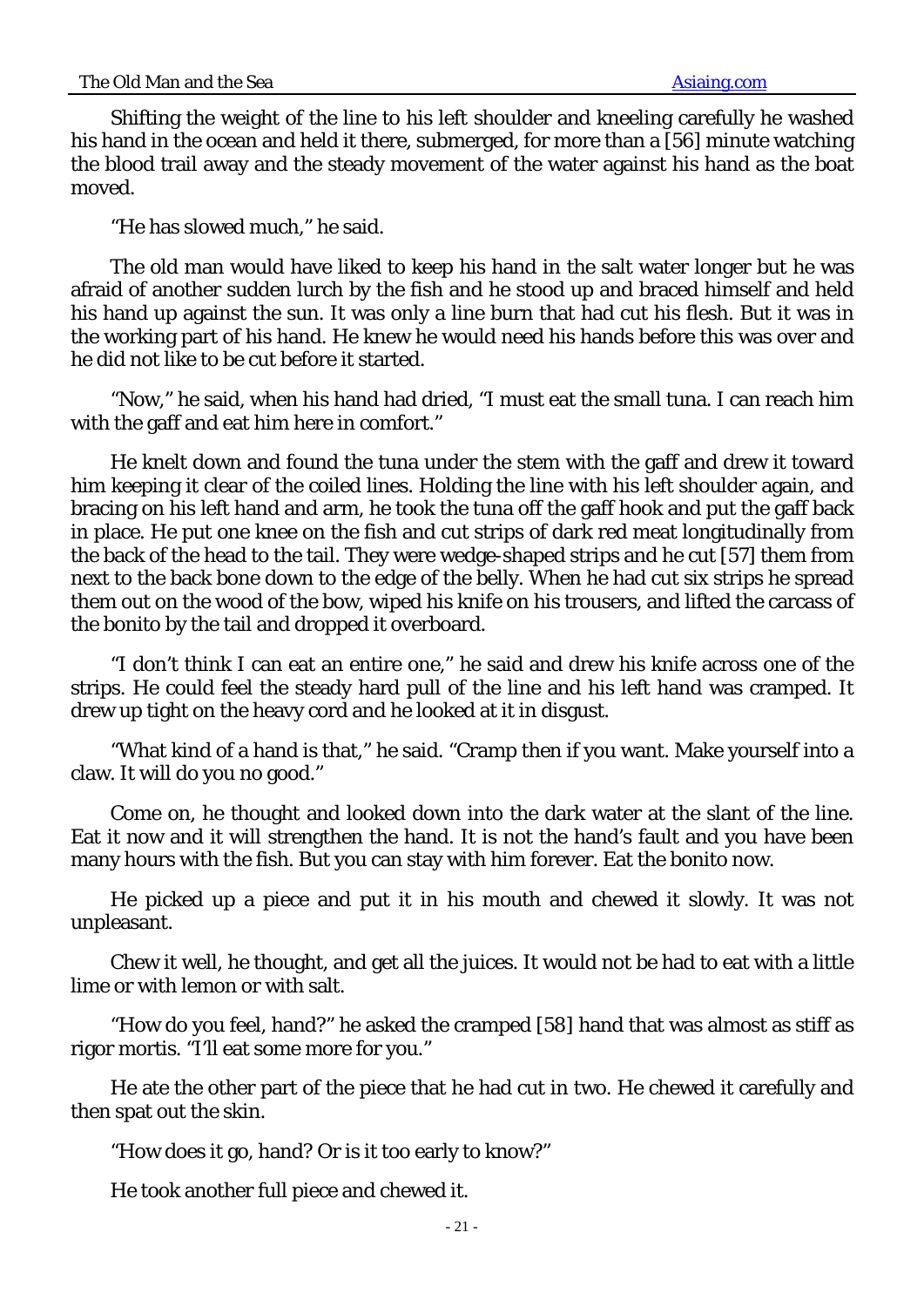"It is a strong full-blooded fish," he thought. "I was lucky to get him instead of dolphin. Dolphin is too sweet. This is hardly sweet at all and all the strength is still in it."

There is no sense in being anything but practical though, he thought. I wish I had some salt. And I do not know whether the sun will rot or dry what is left, so I had better eat it all although I am not hungry. The fish is calm and steady. I will eat it all and then I will be ready.

"Be patient, hand," he said. "I do this for you."

I wish I could feed the fish, he thought. He is my brother. But I must kill him and keep strong to do it. Slowly and conscientiously he ate all of the wedge-shaped strips of fish.

He straightened up, wiping his hand on his trousers. "Now," he said. "You can let the cord go, hand, and I will handle him with the right arm alone until you [59] stop that nonsense." He put his left foot on the heavy line that the left hand had held and lay back against the pull against his back.

"God help me to have the cramp go," he said. "Because I do not know what the fish is going to do."

But he seems calm, he thought, and following his plan. But what is his plan, he thought. And what is mine? Mine I must improvise to his because of his great size. If he will jump I can kill him. But he stays down forever. Then I will stay down with him forever.

He rubbed the cramped hand against his trousers and tried to gentle the fingers. But it would not open. Maybe it will open with the sun, he thought. Maybe it will open when the strong raw tuna is digested. If I have to have it, I will open it, cost whatever it costs. But I do not want to open it now by force. Let it open by itself and come back of its own accord. After all I abused it much in the night when it was necessary to free and untie the various lines.

He looked across the sea and knew how alone he was now. But he could see the prisms in the deep dark water and the line stretching ahead and the strange undulation of the calm. The clouds were building up now for the trade wind and he looked ahead and saw a [60] flight of wild ducks etching themselves against the sky over the water, then blurring, then etching again and he knew no man was ever alone on the sea.

He thought of how some men feared being out of sight of land in a small boar and knew they were right in the months of sudden bad weather. But now they were in hurricane months and, when there are no hurricanes, the weather of hurricane months is the best of all the year.

If there is a hurricane you always see the signs of it in the sky for days ahead, if you are at sea. They do not see it ashore because they do not know what to look for, he thought. The land must make a difference too, in the shape of the clouds. But we have no hurricane coming now.

He looked at the sky and saw the white cumulus built like friendly piles of ice cream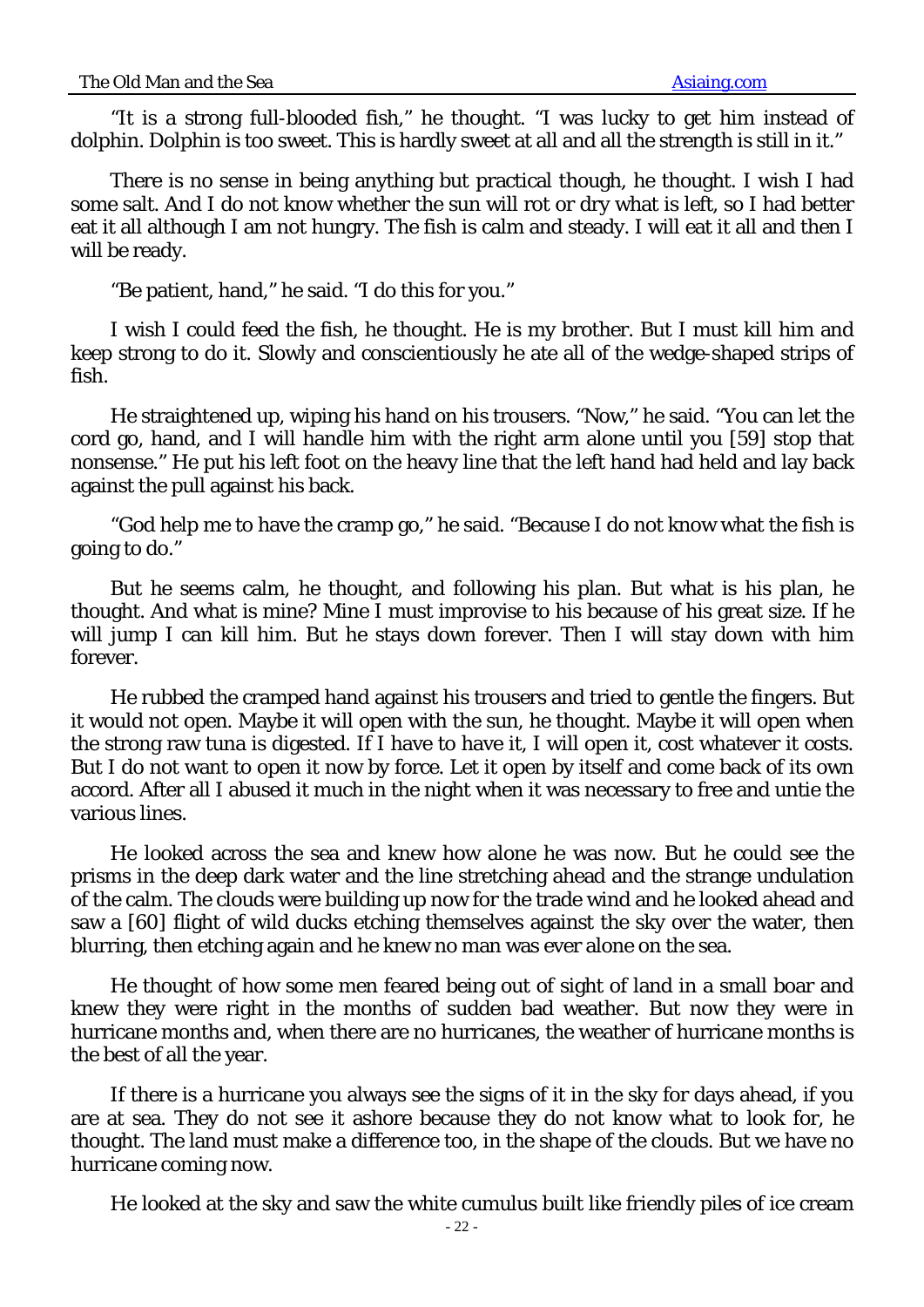and high above were the thin feathers of the cirrus against the high September sky.

"Light brisa," he said. "Better weather for me than for you, fish."

His left hand was still cramped, but he was unknotting it slowly.

I hate a cramp, he thought. It is a treachery of one's [61] own body. It is humiliating before others to have a diarrhoea from ptomaine poisoning or to vomit from it. But a cramp, he thought of it as a calambre, humiliates oneself especially when one is alone.

If the boy were here he could rub it for me and loosen it down from the forearm, he thought. But it will loosen up.

Then, with his right hand he felt the difference in the pull of the line before he saw the slant change in the water. Then, as he leaned against the line and slapped his left hand hard and fast against his thigh he saw the line slanting slowly upward.

"He's coming up," he said. "Come on hand. Please come on."

The line rose slowly and steadily and then the surface of the ocean bulged ahead of the boat and the fish came out. He came out unendingly and water poured from his sides. He was bright in the sun and his head and back were dark purple and in the sun the stripes on his sides showed wide and a light lavender. His sword was as long as a baseball bat and tapered like a rapier and he rose his full length from the water and then re-entered it, smoothly, like a diver and the old [62] man saw the great scythe-blade of his tail go under and the line commenced to race out.

"He is two feet longer than the skiff," the old man said. The line was going out fast but steadily and the fish was not panicked. The old man was trying with both hands to keep the line just inside of breaking strength. He knew that if he could not slow the fish with a steady pressure the fish could take out all the line and break it.

He is a great fish and I must convince him, he thought. I must never let him learn his strength nor what he could do if he made his run. If I were him I would put in everything now and go until something broke. But, thank God, they are not as intelligent as we who kill them; although they are more noble and more able.

The old man had seen many great fish. He had seen many that weighed more than a thousand pounds and he had caught two of that size in his life, but never alone. Now alone, and out of sight of land, he was fast to the biggest fish that he had ever seen and bigger than he had ever heard of, and his left hand was still as tight as the gripped claws of an eagle.

[63] It will uncramp though, he thought. Surely it will uncramp to help my right hand. There are three things that are brothers: the fish and my two hands. It must uncramp. It is unworthy of it to be cramped. The fish had slowed again and was going at his usual pace.

I wonder why he jumped, the old man thought. He jumped almost as though to show me how big he was. I know now, anyway, he thought. I wish I could show him what sort of man I am. But then he would see the cramped hand. Let him think I am more man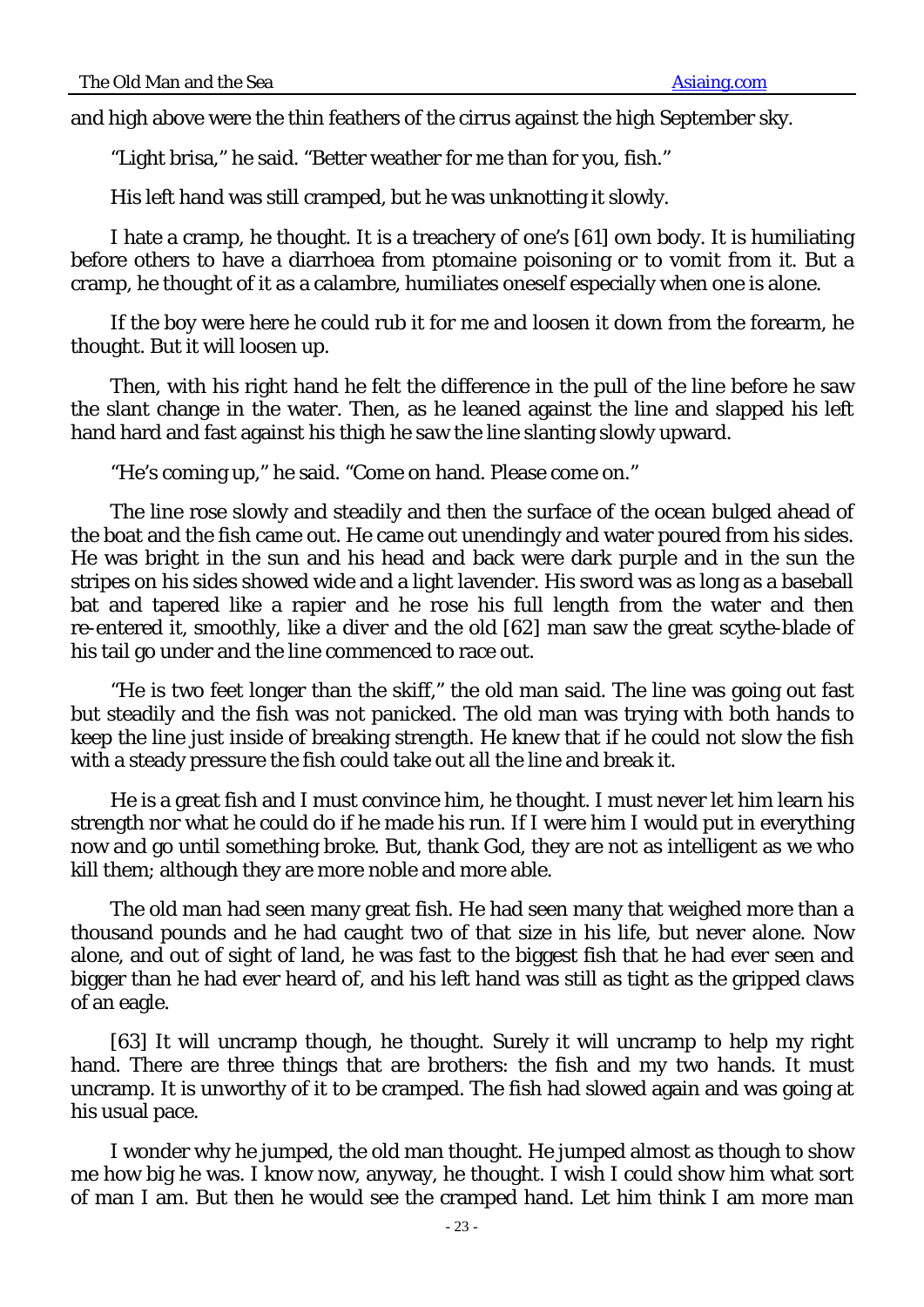than I am and I will be so. I wish I was the fish, he thought, with everything he has against only my will and my intelligence.

He settled comfortably against the wood and took his suffering as it came and the fish swam steadily and the boat moved slowly through the dark water. There was a small sea rising with the wind coming up from the east and at noon the old man's left hand was uncramped.

"Bad news for you, fish," he said and shifted the line over the sacks that covered his shoulders.

He was comfortable but suffering, although he did not admit the suffering at all.

"I am not religious," he said. "But I will say ten Our [64] Fathers and ten Hail Marys that I should catch this fish, and I promise to make a pilgrimage to the Virgin of Cobre if I catch him. That is a promise."

He commenced to say his prayers mechanically. Sometimes he would be so tired that he could not remember the prayer and then he would say them fast so that they would come automatically. Hail Marys are easier to say than Our Fathers, he thought.

"Hail Mary full of Grace the Lord is with thee. Blessed art thou among women and blessed is the fruit of thy womb, Jesus. Holy Mary, Mother of God, pray for us sinners now and at the hour of our death. Amen." Then he added, "Blessed Virgin, pray for the death of this fish. Wonderful though he is."

With his prayers said, and feeling much better, but suffering exactly as much, and perhaps a little more, he leaned against the wood of the bow and began, mechanically, to work the fingers of his left hand.

The sun was hot now although the breeze was rising gently.

"I had better re-bait that little line out over the stern," he said. "If the fish decides to stay another night I will need to eat again and the water is low in the bottle. I don't think I can get anything but a dolphin [65] here. But if I eat him fresh enough he won't be bad. I wish a flying fish would come on board tonight. But I have no light to attract them. A flying fish is excellent to eat raw and I would not have to cut him up. I must save all my strength now. Christ, I did not know he was so big."

"I'll kill him though," he said. "In all his greatness and his glory."

Although it is unjust, he thought. But I will show him what a man can do and what a man endures.

"I told the boy I was a strange old man," he said.

"Now is when I must prove it."

The thousand times that he had proved it meant nothing. Now he was proving it again. Each time was a new time and he never thought about the past when he was doing it.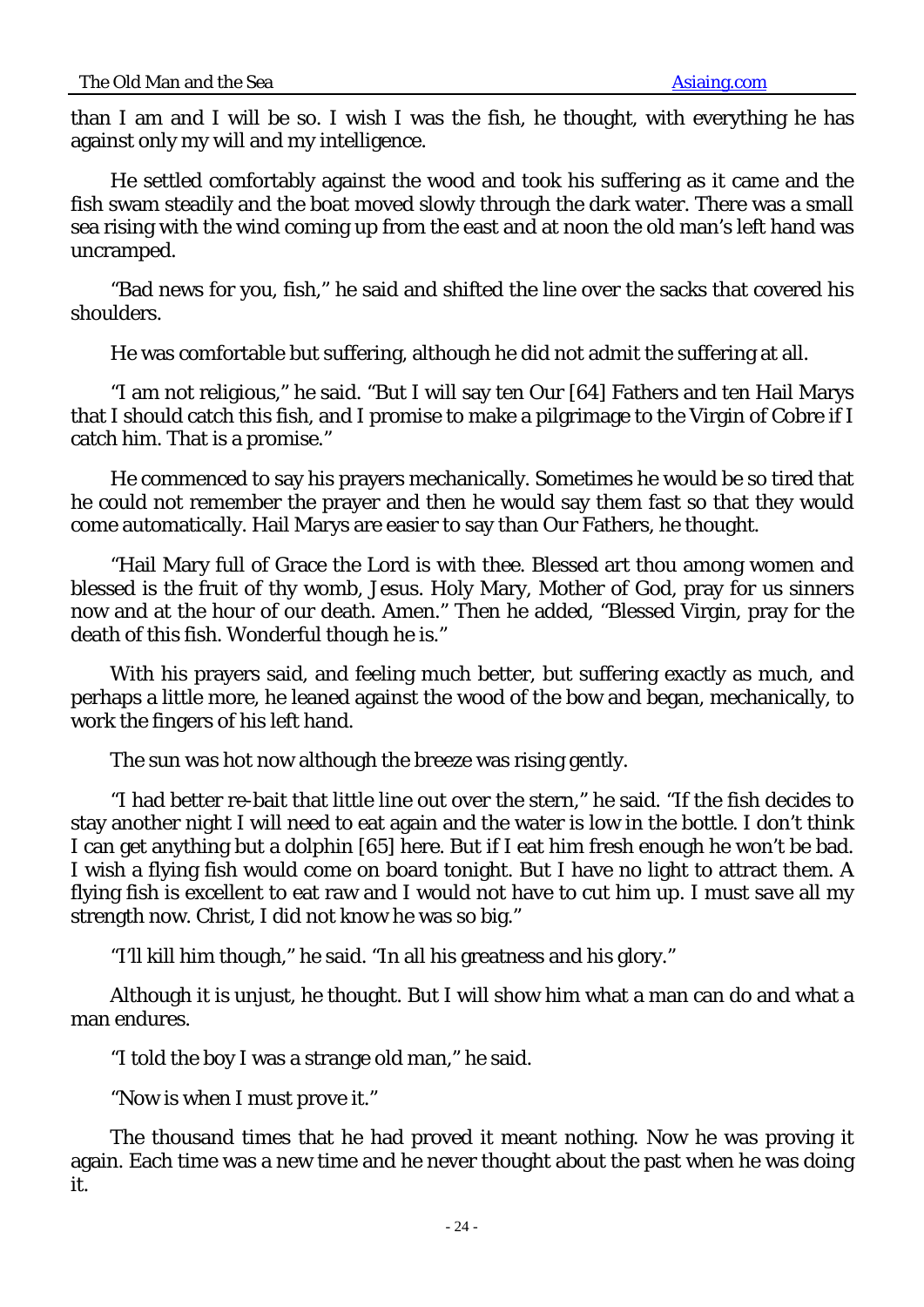I wish he'd sleep and I could sleep and dream about the lions, he thought. Why are the lions the main thing that is left? Don't think, old man, he said to himself, Rest gently now against the wood and think of nothing. He is working. Work as little as you can.

It was getting into the afternoon and the boat still moved slowly and steadily. But there was an added drag now from the easterly breeze and the old man [66] rode gently with the small sea and the hurt of the cord across his back came to him easily and smoothly.

Once in the afternoon the line started to rise again. But the fish only continued to swim at a slightly higher level. The sun was on the old man's left arm and shoulder and on his back. So he knew the fish had turned east of north.

Now that he had seen him once, he could picture the fish swimming in the water with his purple pectoral fins set wide as wings and the great erect tail slicing through the dark. I wonder how much he sees at that depth, the old man thought. His eye is huge and a horse, with much less eye, can see in the dark. Once I could see quite well in the dark. Not in the absolute dark. But almost as a cat sees.

The sun and his steady movement of his fingers had uncramped his left hand now completely and he began to shift more of the strain to it and he shrugged the muscles of his back to shift the hurt of the cord a little.

"If you're not tired, fish," he said aloud, "you must be very strange."

He felt very tired now and he knew the night would come soon and he tried to think of other things. He thought of the Big Leagues, to him they were the Gran [67] Ligas, and he knew that the Yankees of New York were playing the Tigres of Detroit.

This is the second day now that I do not know the result of the juegos, he thought. But I must have confidence and I must be worthy of the great DiMaggio who does all things perfectly even with the pain of the bone spur in his heel. What is a bone spur? he asked himself. Un espuela de hueso. We do not have them. Can it be as painful as the spur of a fighting cock in one's heel? I do not think I could endure that or the loss of the eye and of both eyes and continue to fight as the fighting cocks do. Man is not much beside the great birds and beasts. Still I would rather be that beast down there in the darkness of the sea.

"Unless sharks come," he said aloud. "If sharks come, God pity him and me."

Do you believe the great DiMaggio would stay with a fish as long as I will stay with this one? he thought. I am sure he would and more since he is young and strong. Also his father was a fisherman. But would the bone spur hurt him too much?

"I do not know," he said aloud. "I never had a bone spur."

As the sun set he remembered, to give himself more [68] confidence, the time in the tavern at Casablanca when he had played the hand game with the great negro from Cienfuegos who was the strongest man on the docks. They had gone one day and one night with their elbows on a chalk line on the table and their forearms straight up and their hands gripped tight. Each one was trying to force the other's hand down onto the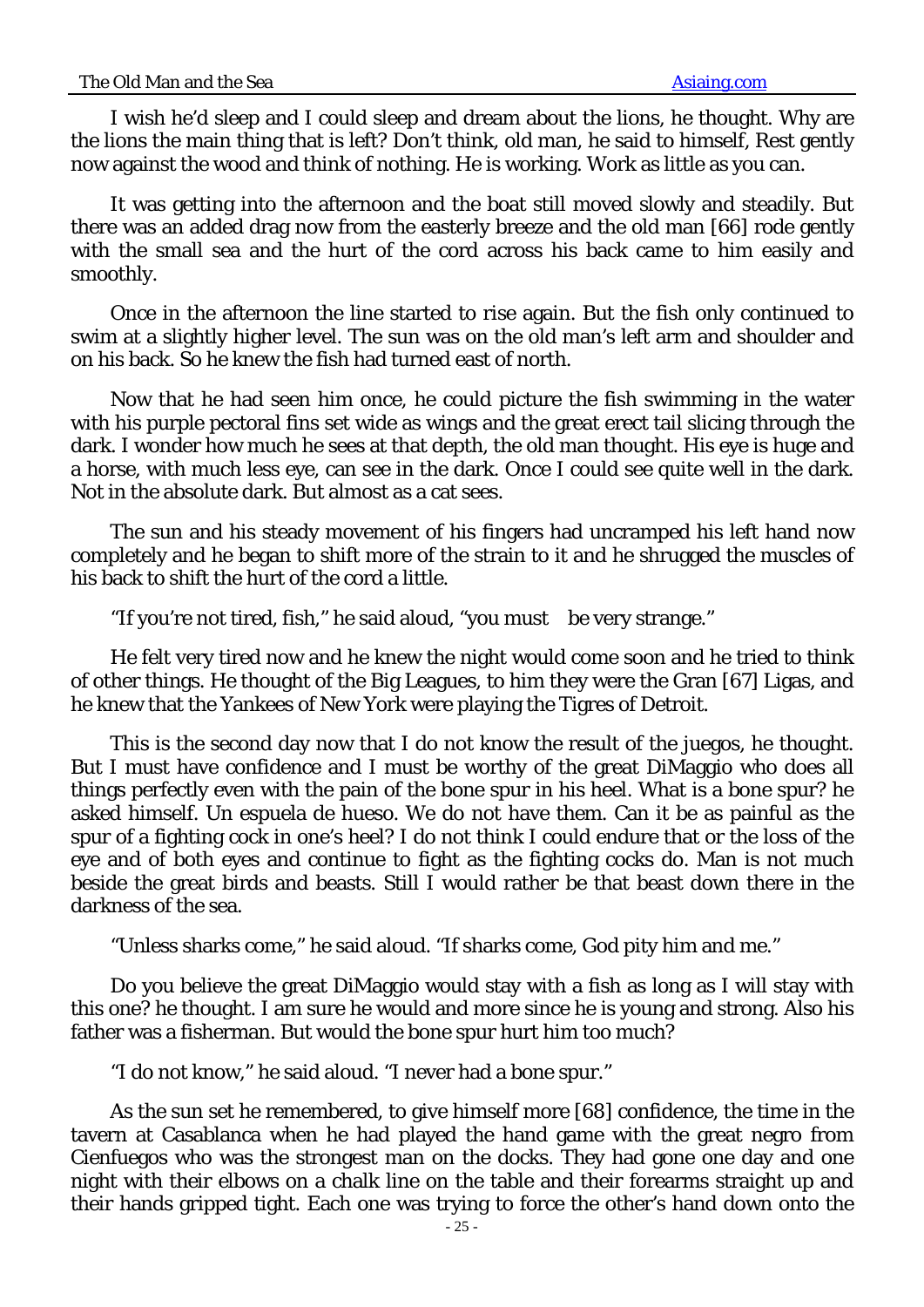table. There was much betting and people went in and out of the room under the kerosene lights and he had looked at the arm and hand of the negro and at the negro's face. They changed the referees every four hours after the first eight so that the referees could sleep. Blood came out from under the fingernails of both his and the negro's hands and they looked each other in the eye and at their hands and forearms and the bettors went in and out of the room and sat on high chairs against the wall and watched. The walls were painted bright blue and were of wood and the lamps threw their shadows against them. The negro's shadow was huge and it moved on the wall as the breeze moved the lamps.

The odds would change back and forth all night and they fed the negro rum and lighted cigarettes for him.

Then the negro, after the rum, would try for a tremendous [69] effort and once he had the old man, who was not an old man then but was Santiago El Campeon, nearly three inches off balance. But the old man had raised his hand up to dead even again. He was sure then that he had the negro, who was a fine man and a great athlete, beaten. And at daylight when the bettors were asking that it be called a draw and the referee was shaking his head, he had unleashed his effort and forced the hand of the negro down and down until it rested on the wood. The match had started on a Sunday morning and ended on a Monday morning. Many of the bettors had asked for a draw because they had to go to work on the docks loading sacks of sugar or at the Havana Coal Company. Otherwise everyone would have wanted it to go to a finish. But he had finished it anyway and before anyone had to go to work.

For a long time after that everyone had called him The Champion and there had been a return match in the spring. But not much money was bet and he had won it quite easily since he had broken the confidence of the negro from Cienfuegos in the first match. After that he had a few matches and then no more. He decided that he could beat anyone if he wanted to badly enough and he decided that it was bad for his right [70] hand for fishing. He had tried a few practice matches with his left hand. But his left hand had always been a traitor and would not do what he called on it to do and he did not trust it.

The sun will bake it out well now, he thought. It should not cramp on me again unless it gets too cold in the night. I wonder what this night will bring.

An airplane passed overhead on its course to Miami and he watched its shadow scaring up the schools of flying fish.

"With so much flying fish there should be dolphin," he said, and leaned back on the line to see if it was possible to gain any on his fish. But he could not and it stayed at the hardness and water-drop shivering that preceded breaking. The boat moved ahead slowly and he watched the airplane until he could no longer see it.

It must be very strange in an airplane, he thought. I wonder what the sea looks like from that height? They should be able to see the fish well if they do not fly too high. I would like to fly very slowly at two hundred fathoms high and see the fish from above. In the turtle boats I was in the cross-trees of the mast-head and even at that height I saw much. The dolphin look greener from there and you can see their stripes and their purple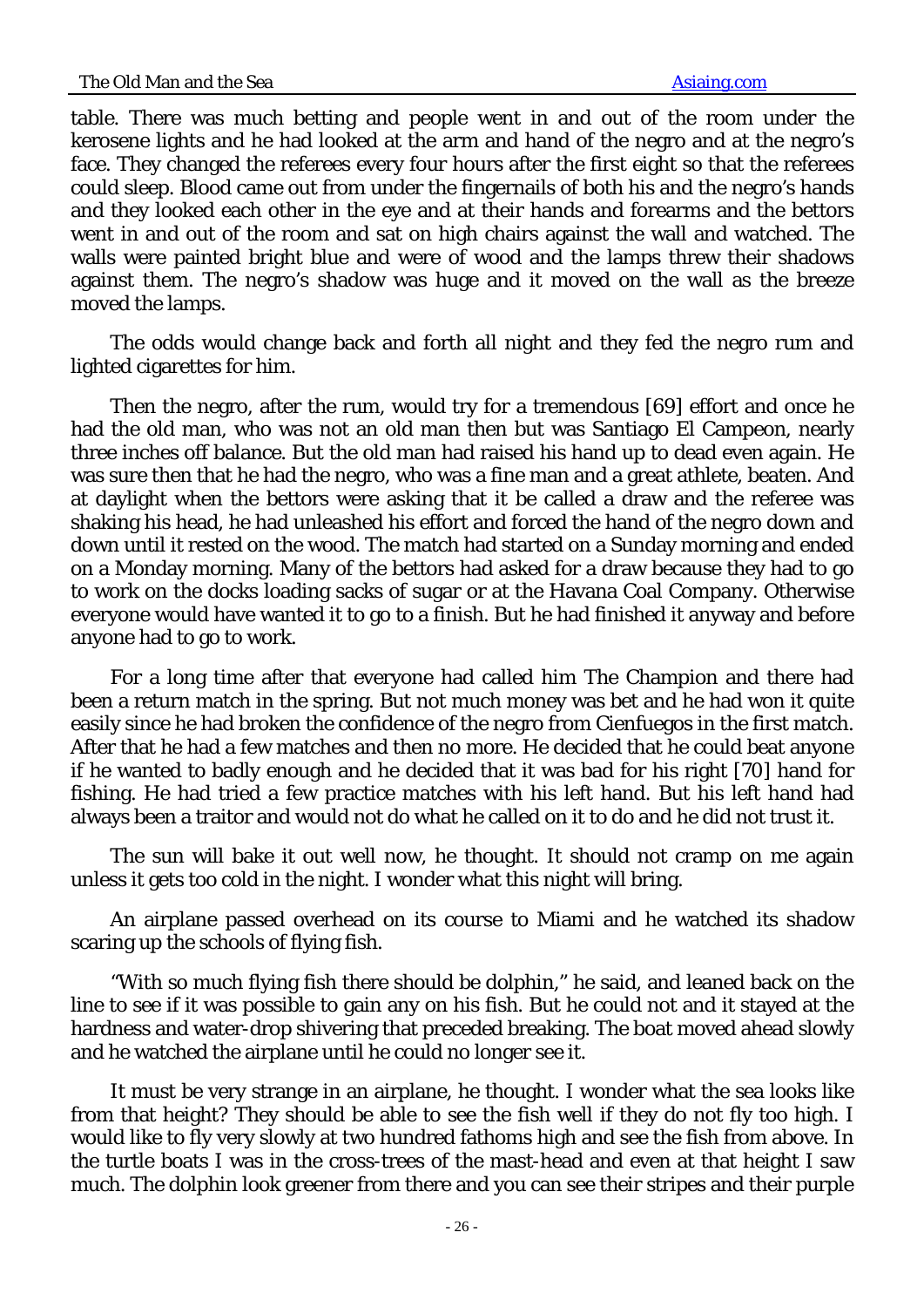[71] spots and you can see all of the school as they swim. Why is it that all the fast-moving fish of the dark current have purple backs and usually purple stripes or spots? The dolphin looks green of course because he is really golden. But when he comes to feed, truly hungry, purple stripes show on his sides as on a marlin. Can it be anger, or the greater speed he makes that brings them out?

Just before it was dark, as they passed a great island of Sargasso weed that heaved and swung in the light sea as though the ocean were making love with something under a yellow blanket, his small line was taken by a dolphin. He saw it first when it jumped in the air, true gold in the last of the sun and bending and flapping wildly in the air. It jumped again and again in the acrobatics of its fear and he worked his way back to the stern and crouching and holding the big line with his right hand and arm, he pulled the dolphin in with his left hand, stepping on the gained line each time with his bare left foot. When the fish was at the stem, plunging and cutting from side to side in desperation, the old man leaned over the stern and lifted the burnished gold fish with its purple spots over the stem. Its jaws were working convulsively in quick bites against [72] the hook and it pounded the bottom of the skiff with its long flat body, its tail and its head until he clubbed it across the shining golden head until it shivered and was still.

The old man unhooked the fish, re-baited the line with another sardine and tossed it over. Then he worked his way slowly back to the bow. He washed his left hand and wiped it on his trousers. Then he shifted the heavy line from his right hand to his left and washed his right hand in the sea while he watched the sun go into the ocean and the slant of the big cord.

"He hasn't changed at all," he said. But watching the movement of the water against his hand he noted that it was perceptibly slower.

"I'll lash the two oars together across the stern and that will slow him in the night," he said. "He's good for the night and so am I."

It would be better to gut the dolphin a little later to save the blood in the meat, he thought. I can do that a little later and lash the oars to make a drag at the same time. I had better keep the fish quiet now and not disturb him too much at sunset. The setting of the sun is a difficult time for all fish. He let his hand dry in the air then grasped the line [73] with it and eased himself as much as he could and allowed himself to be pulled forward against the wood so that the boat took the strain as much, or more, than he did.

I'm learning how to do it, he thought. This part of it anyway. Then too, remember he hasn't eaten since he took the bait and he is huge and needs much food. I have eaten the whole bonito. Tomorrow I will eat the dolphin. He called it dorado. Perhaps I should eat some of it when I clean it. It will be harder to eat than the bonito. But, then, nothing is easy.

"How do you feel, fish?" he asked aloud. "I feel good and my left hand is better and I have food for a night and a day. Pull the boat, fish."

He did not truly feel good because the pain from the cord across his back had almost passed pain and gone into a dullness that he mistrusted. But I have had worse things than that, he thought. My hand is only cut a little and the cramp is gone from the other.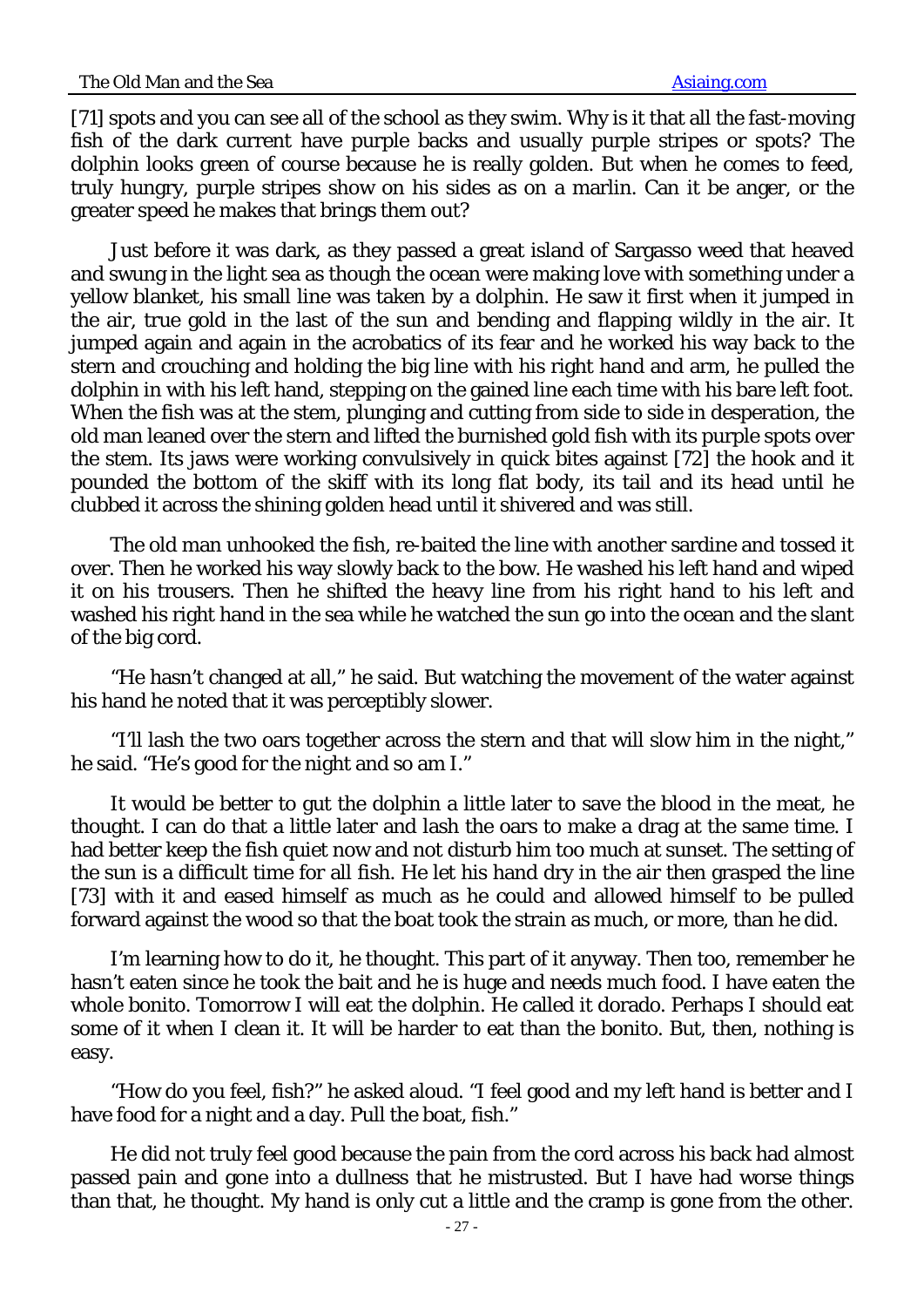My legs are all right. Also now I have gained on him in the question of sustenance.

It was dark now as it becomes dark quickly after the sun sets in September. He lay against the worn wood of the bow and rested all that he could. The first stars [74] were out. He did not know the name of Rigel but he saw it and knew soon they would all be out and he would have all his distant friends.

"The fish is my friend too," he said aloud. "I have never seen or heard of such a fish. But I must kill him. I am glad we do not have to try to kill the stars."

Imagine if each day a man must try to kill the moon, he thought. The moon runs away. But imagine if a man each day should have to try to kill the sun? We were born lucky, he thought.

Then he was sorry for the great fish that had nothing to eat and his determination to kill him never relaxed in his sorrow for him. How many people will he feed, he thought. But are they worthy to eat him? No, of course not. There is no one worthy of eating him from the manner of his behaviour and his great dignity.

I do not understand these things, he thought. But it is good that we do not have to try to kill the sun or the moon or the stars. It is enough to live on the sea and kill our true brothers.

Now, he thought, I must think about the drag. It has its perils and its merits. I may lose so much line that I will lose him, if he makes his effort and the drag [75] made by the oars is in place and the boat loses all her lightness. Her lightness prolongs both our suffering but it is my safety since he has great speed that he has never yet employed. No matter what passes I must gut the dolphin so he does not spoil and eat some of him to be strong.

Now I will rest an hour more and feel that he is solid and steady before I move back to the stern to do the work and make the decision. In the meantime I can see how he acts and if he shows any changes. The oars are a good trick; but it has reached the time to play for safety. He is much fish still and I saw that the hook was in the corner of his mouth and he has kept his mouth tight shut. The punishment of the hook is nothing. The punishment of hunger, and that he is against something that he does not comprehend, is everything. Rest now, old man, and let him work until your next duty comes.

He rested for what he believed to be two hours. The moon did not rise now until late and he had no way of judging the time. Nor was he really resting except comparatively. He was still bearing the pull of the fish across his shoulders but he placed his left hand on the [76] gunwale of the bow and confided more and more of the resistance to the fish to the skiff itself.

How simple it would be if I could make the line fast, he thought. But with one small lurch he could break it. I must cushion the pull of the line with my body and at all times be ready to give line with both hands.

"But you have not slept yet, old man," he said aloud. "It is half a day and a night and now another day and you have not slept. You must devise a way so that you sleep a little if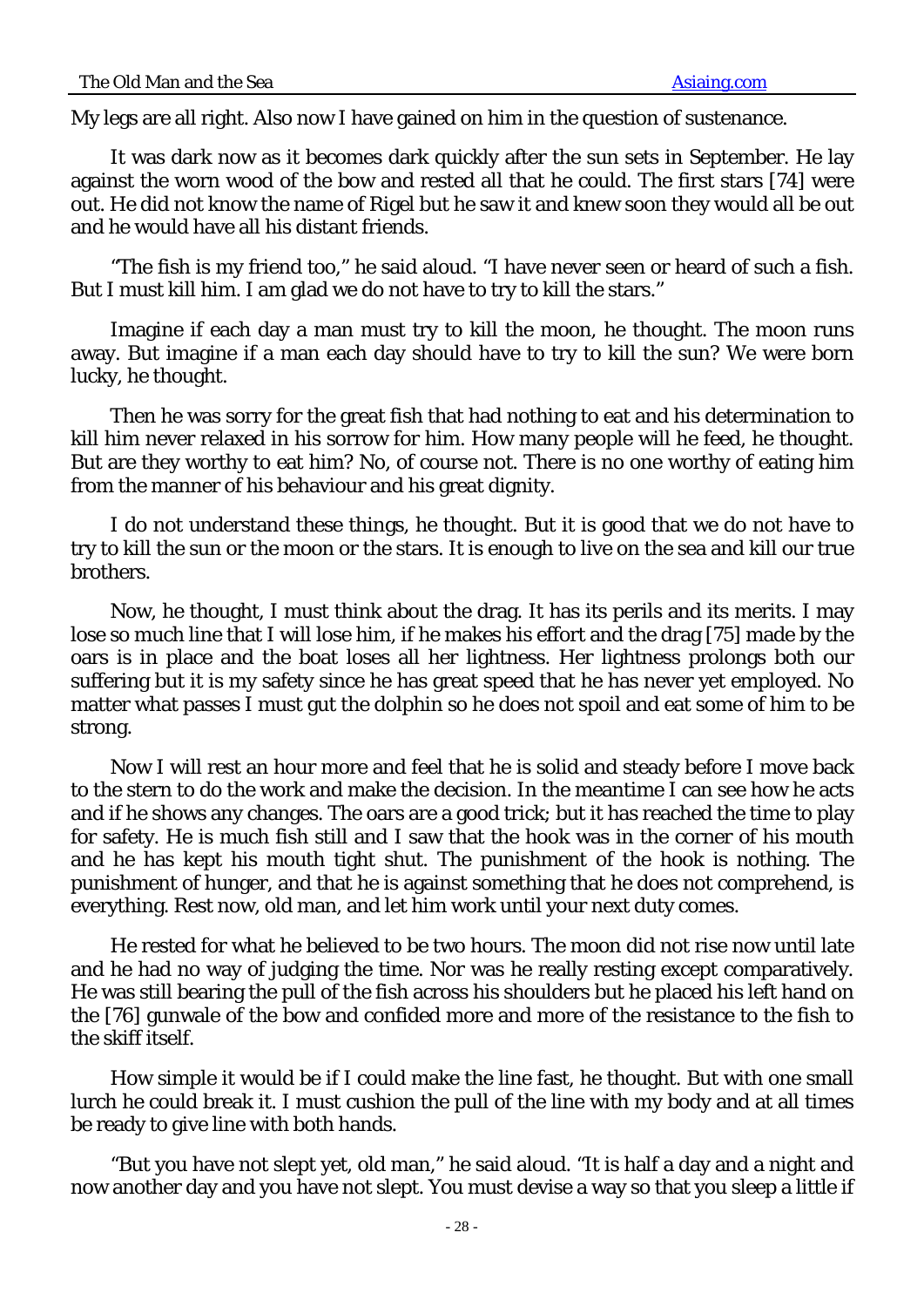he is quiet and steady. If you do not sleep you might become unclear in the head."

I'm clear enough in the head, he thought. Too clear. I am as clear as the stars that are my brothers. Still I must sleep. They sleep and the moon and the sun sleep and even the ocean sleeps sometimes on certain days when there is no current and a flat calm.

But remember to sleep, he thought. Make yourself do it and devise some simple and sure way about the lines. Now go back and prepare the dolphin. It is too dangerous to rig the oars as a drag if you must sleep.

I could go without sleeping, he told himself. But it would be too dangerous.

[77] He started to work his way back to the stern on his hands and knees, being careful not to jerk against the fish. He may be half asleep himself, he thought. But I do not want him to rest. He must pull until he dies.

Back in the stern he turned so that his left hand held the strain of the line across his shoulders and drew his knife from its sheath with his right hand. The stars were bright now and he saw the dolphin clearly and he pushed the blade of his knife into his head and drew him out from under the stern. He put one of his feet on the fish and slit him quickly from the vent up to the tip of his lower jaw. Then he put his knife down and gutted him with his right hand, scooping him clean and pulling the gills clear.

He felt the maw heavy and slippery in his hands and he slit it open. There were two flying fish inside. They were fresh and hard and he laid them side by side and dropped the guts and the gills over the stern. They sank leaving a trail of phosphorescence in the water. The dolphin was cold and a leprous gray-white now in the starlight and the old man skinned one side of him while he held his right foot on the fish's head. Then he turned him over and skinned the other side and cut each side off from the head down to the tail.

[78] He slid the carcass overboard and looked to see if there was any swirl in the water. But there was only the light of its slow descent. He turned then and placed the two flying fish inside the two fillets of fish and putting his knife back in its sheath, he worked his way slowly back to the bow. His back was bent with the weight of the line across it and he carried the fish in his right hand.

Back in the bow he laid the two fillets of fish out on the wood with the flying fish beside them. After that he settled the line across his shoulders in a new place and held it again with his left hand resting on the gunwale. Then he leaned over the side and washed the flying fish in the water, noting the speed of the water against his hand. His hand was phosphorescent from skinning the fish and he watched the flow of the water against it. The flow was less strong and as he rubbed the side of his hand against the planking of the skiff, particles of phosphorus floated off and drifted slowly astern.

"He is tiring or he is resting," the old man said. "Now let me get through the eating of this dolphin and get some rest and a little sleep."

Under the stars and with the night colder all the [79] time he ate half of one of the dolphin fillets and one of the flying fish, gutted and with its head cut off.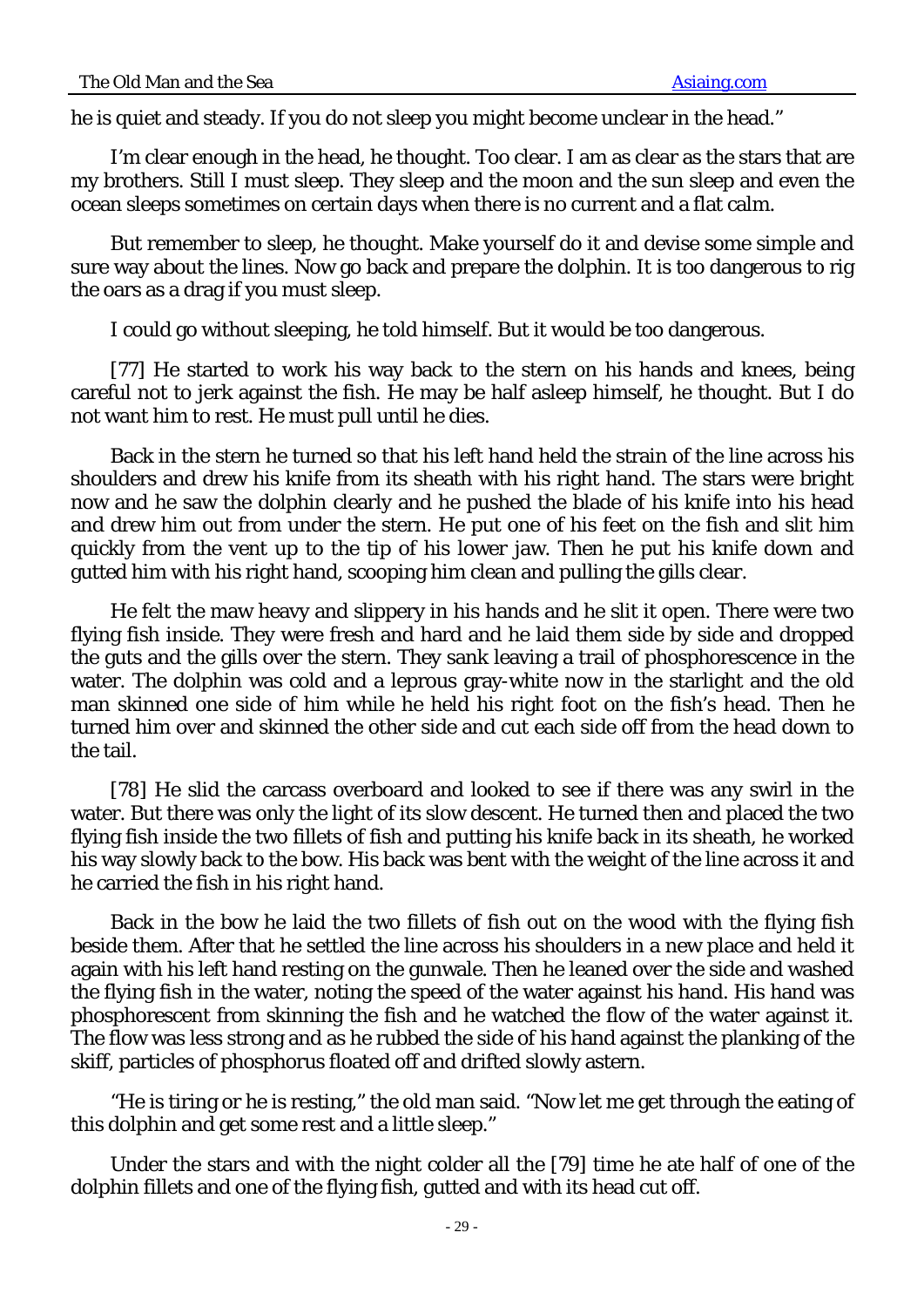"What an excellent fish dolphin is to eat cooked," he said. "And what a miserable fish raw. I will never go in a boat again without salt or limes."

If I had brains I would have splashed water on the bow all day and drying, it would have made salt, he thought. But then I did not hook the dolphin until almost sunset. Still it was a lack of preparation. But I have chewed it all well and I am not nauseated.

The sky was clouding over to the east and one after another the stars he knew were gone. It looked now as though he were moving into a great canyon of clouds and the wind had dropped.

"There will be bad weather in three or four days," he said. "But not tonight and not tomorrow. Rig now to get some sleep, old man, while the fish is calm and steady."

He held the line tight in his right hand and then pushed his thigh against his right hand as he leaned all his weight against the wood of the bow. Then he passed the line a little lower on his shoulders and braced his left hand on it.

My right hand can hold it as long as it is braced, he [80] thought If it relaxes in sleep my left hand will wake me as the line goes out. It is hard on the right hand. But he is used to punishment Even if I sleep twenty minutes or a half an hour it is good. He lay forward cramping himself against the line with all of his body, putting all his weight onto his right band, and he was asleep.

He did not dream of the lions but instead of a vast school of porpoises that stretched for eight or ten miles and it was in the time of their mating and they would leap high into the air and return into the same hole they had made in the water when they leaped.

Then he dreamed that he was in the village on his bed and there was a norther and he was very cold and his right arm was asleep because his head had rested on it instead of a pillow.

After that he began to dream of the long yellow beach and he saw the first of the lions come down onto it in the early dark and then the other lions came and he rested his chin on the wood of the bows where the ship lay anchored with the evening off-shore breeze and he waited to see if there would be more lions and he was happy.

The moon had been up for a long time but he slept [81] on and the fish pulled on steadily and the boat moved into the tunnel of clouds.

He woke with the jerk of his right fist coming up against his face and the line burning out through his right hand. He had no feeling of his left hand but he braked all he could with his right and the line rushed out. Finally his left hand found the line and he leaned back against the line and now it burned his back and his left hand, and his left hand was taking all the strain and cutting badly. He looked back at the coils of line and they were feeding smoothly. Just then the fish jumped making a great bursting of the ocean and then a heavy fall. Then he jumped again and again and the boat was going fast although line was still racing out and the old man was raising the strain to breaking point and raising it to breaking point again and again. He had been pulled down tight onto the bow and his face was in the cut slice of dolphin and he could not move.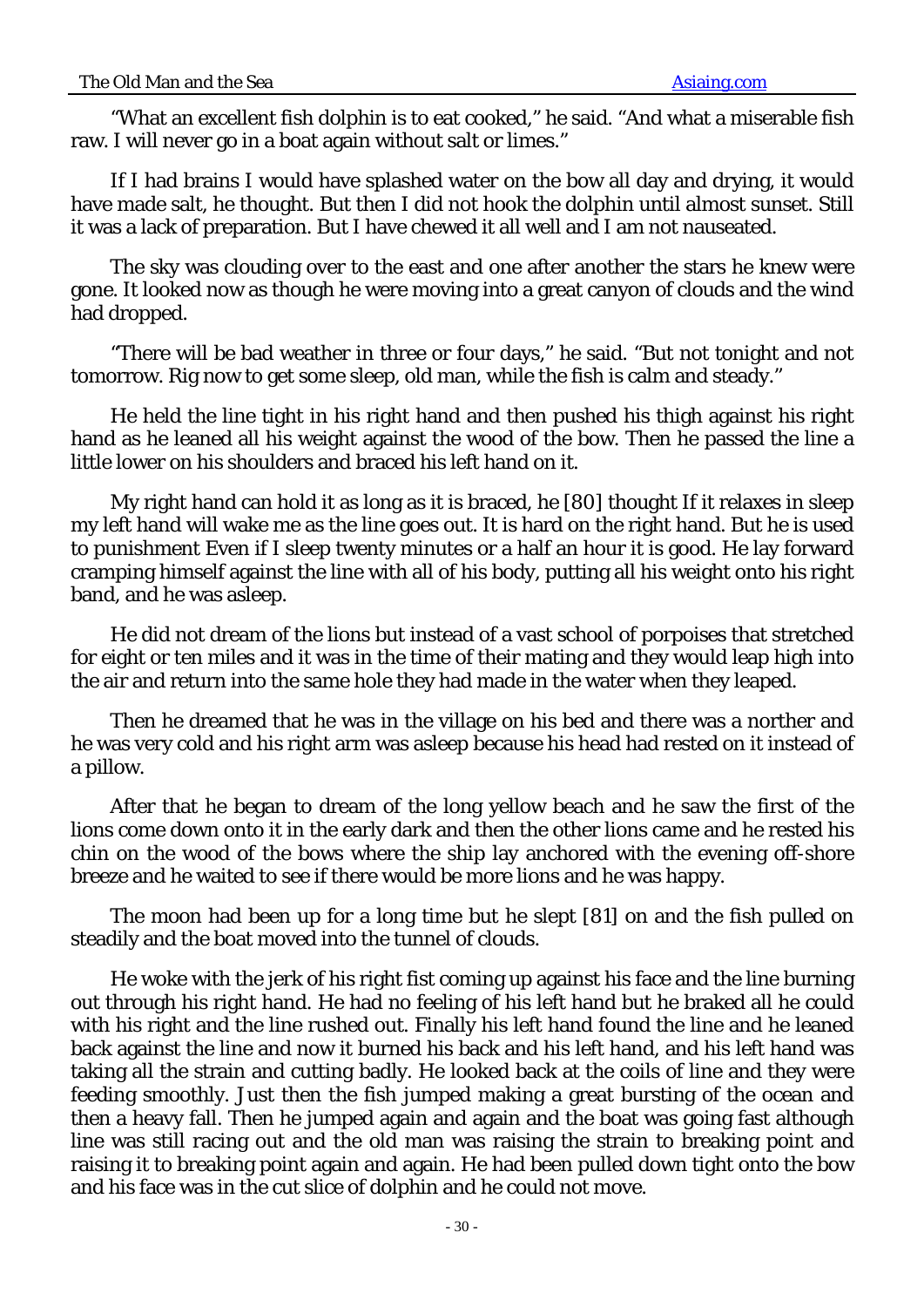This is what we waited for, he thought. So now let us take it. Make him pay for the line, he thought. Make him pay for it.

He could not see the fish's jumps but only heard the [82] breaking of the ocean and the heavy splash as he fell. The speed of the line was cutting his hands badly but he had always known this would happen and he tried to keep the cutting across the calloused parts and not let the line slip into the palm nor cut the fingers.

If the boy was here he would wet the coils of line, he thought. Yes. If the boy were here. If the boy were here.

The line went out and out and out but it was slowing now and he was making the fish earn each inch of it. Now he got his head up from the wood and out of the slice of fish that his cheek had crushed. Then he was on his knees and then he rose slowly to his feet. He was ceding line but more slowly all he time. He worked back to where he could feel with his foot the coils of line that he could not see. There was plenty of line still and now the fish had to pull the friction of all that new line through the water.

Yes, he thought. And now he has jumped more than a dozen times and filled the sacks along his back with air and he cannot go down deep to die where I cannot bring him up. He will start circling soon and then I must work on him. I wonder what started him so suddenly? Could it have been hunger that made him desperate, [83] or was he frightened by something in the night? Maybe he suddenly felt fear. But he was such a calm, strong fish and he seemed so fearless and so confident. It is strange.

"You better be fearless and confident yourself, old man," he said. "You're holding him again but you cannot get line. But soon he has to circle."

The old man held him with his left hand and his shoulders now and stooped down and scooped up water in his right hand to get the crushed dolphin flesh off of his face. He was afraid that it might nauseate him and he would vomit and lose his strength. When his face was cleaned he washed his right hand in the water over the side and then let it stay in the salt water while he watched the first light come before the sunrise. He's headed almost east, he thought. That means he is tired and going with the current. Soon he will have to circle. Then our true work begins.

After he judged that his right hand had been in the water long enough he took it out and looked at it.

"It is not bad," he said. "And pain does not matter to a man."

He took hold of the line carefully so that it did not fit into any of the fresh line cuts and shifted his weight [84] so that he could put his left hand into the sea on the other side of the skiff.

"You did not do so badly for something worthless," he said to his left hand. "But there was a moment when I could not find you."

Why was I not born with two good hands? he thought. Perhaps it was my fault in not training that one properly. But God knows he has had enough chances to learn. He did not do so badly in the night, though, and he has only cramped once. If he cramps again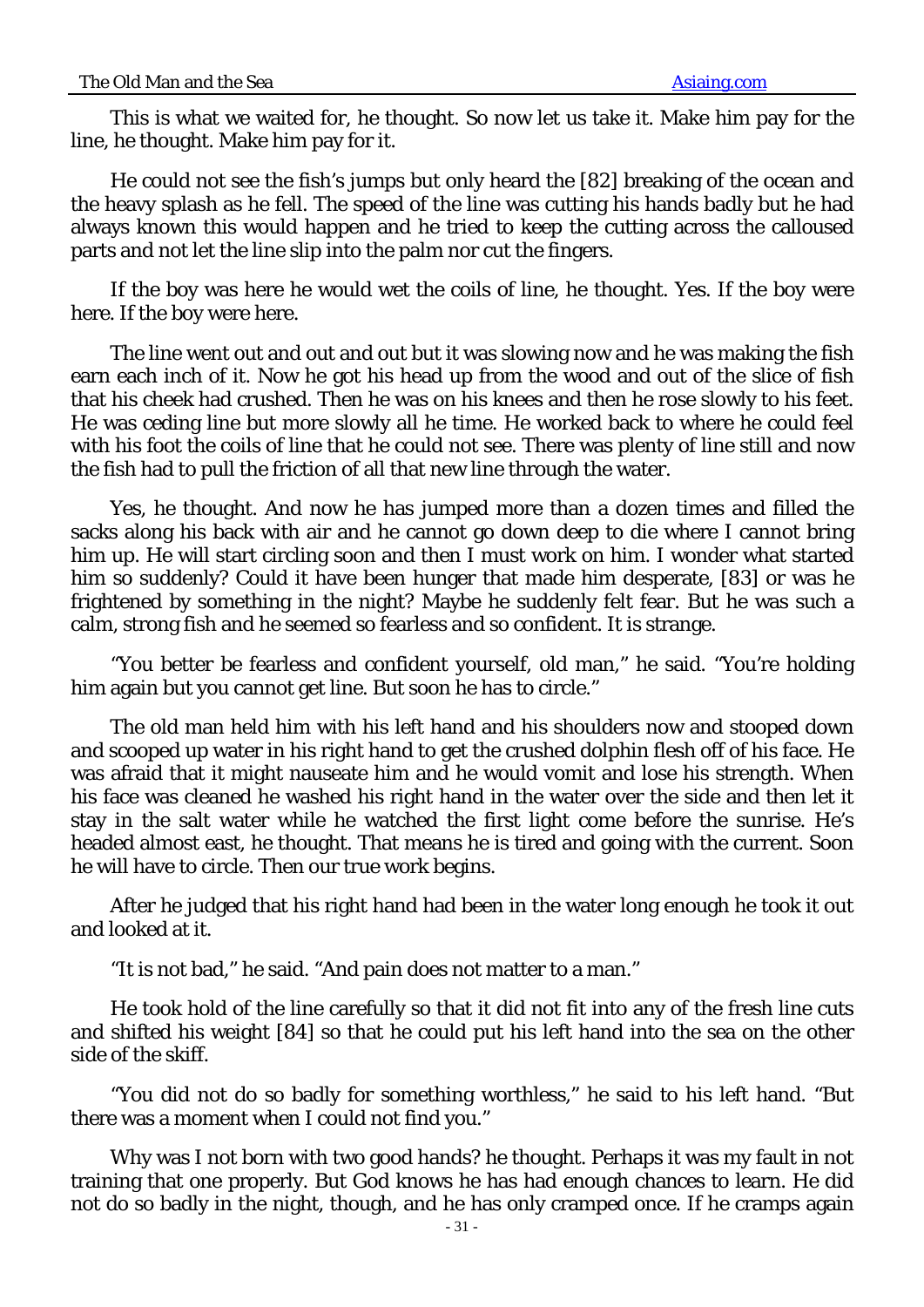let the line cut him off.

When he thought that he knew that he was not being clear-headed and he thought he should chew some more of the dolphin. But I can't, he told himself. It is better to be light-headed than to lose your strength from nausea. And I know I cannot keep it if I eat it since my face was in it. I will keep it for an emergency until it goes bad. But it is too late to try for strength now through nourishment. You're stupid, he told himself. Eat the other flying fish.

It was there, cleaned and ready, and he picked it up with his left hand and ate it chewing the bones carefully and eating all of it down to the tail.

It has more nourishment than almost any fish, he [85] thought. At least the kind of strength that I need. Now I have done what I can, he thought. Let him begin to circle and let the fight come.

The sun was rising for the third time since he had put to sea when the fish started to circle.

He could not see by the slant of the line that the fish was circling. It was too early for that. He just felt a faint slackening of the pressure of the line and he commenced to pull on it gently with his right hand. It tightened, as always, but just when he reached the point where it would break, line began to come in. He slipped his shoulders and head from under the line and began to pull in line steadily and gently. He used both of his hands in a swinging motion and tried to do the pulling as much as he could with his body and his legs. His old legs and shoulders pivoted with the swinging of the pulling.

"It is a very big circle," he said. "But he is circling." Then the line would not come in any more and he held it until he saw the drops jumping from it in the sun. Then it started out and the old man knelt down and let it go grudgingly back into the dark water.

"He is making the far part of his circle now," he said. I must hold all I can, he thought. The strain will [86] shorten his circle each time. Perhaps in an hour I will see him. Now I must convince him and then I must kill him.

But the fish kept on circling slowly and the old man was wet with sweat and tired deep into his bones two hours later. But the circles were much shorter now and from the way the line slanted he could tell the fish had risen steadily while he swam.

For an hour the old man had been seeing black spots before his eyes and the sweat salted his eyes and salted the cut over his eye and on his forehead. He was not afraid of the black spots. They were normal at the tension that he was pulling on the line. Twice, though, he had felt faint and dizzy and that had worried him.

"I could not fail myself and die on a fish like this," he said. "Now that I have him coming so beautifully, God help me endure. I'll say a hundred Our Fathers and a hundred Hail Marys. But I cannot say them now.

Consider them said, he thought. I'll say them later. Just then he felt a sudden banging and jerking on the line he held with his two hands. It was sharp and hard-feeling and heavy.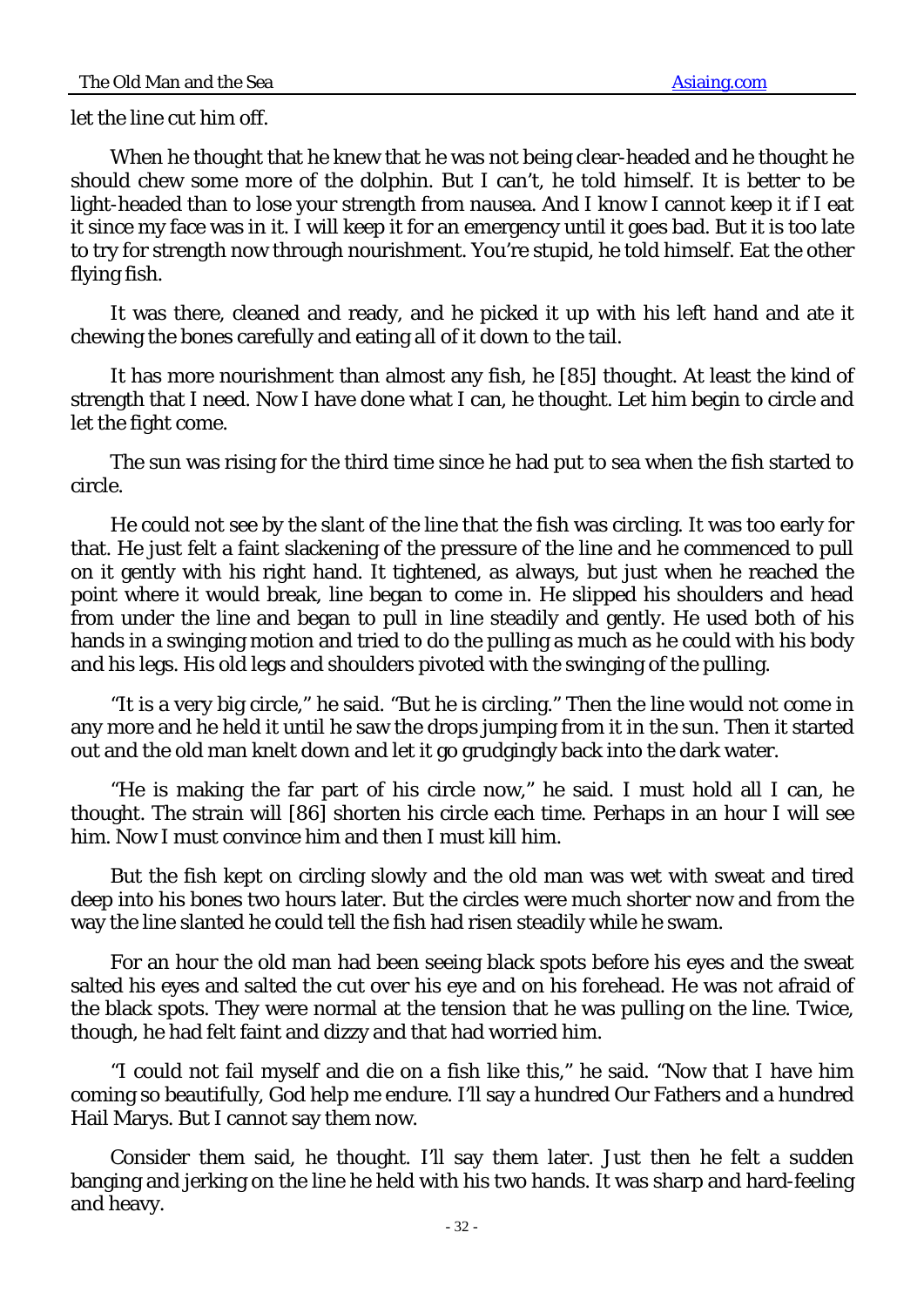He is hitting the wire leader with his spear, he [87] thought. That was bound to come. He had to do that. It may make him jump though and I would rather he stayed circling now. The jumps were necessary for him to take air. But after that each one can widen the opening of the hook wound and he can throw the hook.

"Don't jump, fish," he said. "Don't jump."

The fish hit the wire several times more and each time he shook his head the old man gave up a little line.

I must hold his pain where it is, he thought. Mine does not matter. I can control mine. But his pain could drive him mad.

After a while the fish stopped beating at the wire and started circling slowly again. The old man was gaining line steadily now. But he felt faint again. He lifted some sea water with his left hand and put it on his head. Then he put more on and rubbed the back of his neck.

"I have no cramps," he said. "He'll be up soon and I can last. You have to last. Don't even speak of it."

He kneeled against the bow and, for a moment, slipped the line over his back again. I'll rest now while he goes out on the circle and then stand up and work on him when he comes in, he decided.

[88] It was a great temptation to rest in the bow and let the fish make one circle by himself without recovering any line. But when the strain showed the fish had turned to come toward the boat, the old man rose to his feet and started the pivoting and the weaving pulling that brought in all the line he gained.

I'm tireder than I have ever been, he thought, and now the trade wind is rising. But that will be good to take him in with. I need that badly.

"I'll rest on the next turn as he goes out," he said. "I feel much better. Then in two or three turns more I will have him."

His straw hat was far on the back of his head and he sank down into the bow with the pull of the line as he felt the fish turn.

You work now, fish, he thought. I'll take you at the turn.

The sea had risen considerably. But it was a fair-weather breeze and he had to have it to get home.

"I'll just steer south and west," he said. "A man is never lost at sea and it is a long island."

It was on the third turn that he saw the fish first.

He saw him first as a dark shadow that took so long [89] to pass under the boat that he could not believe its length.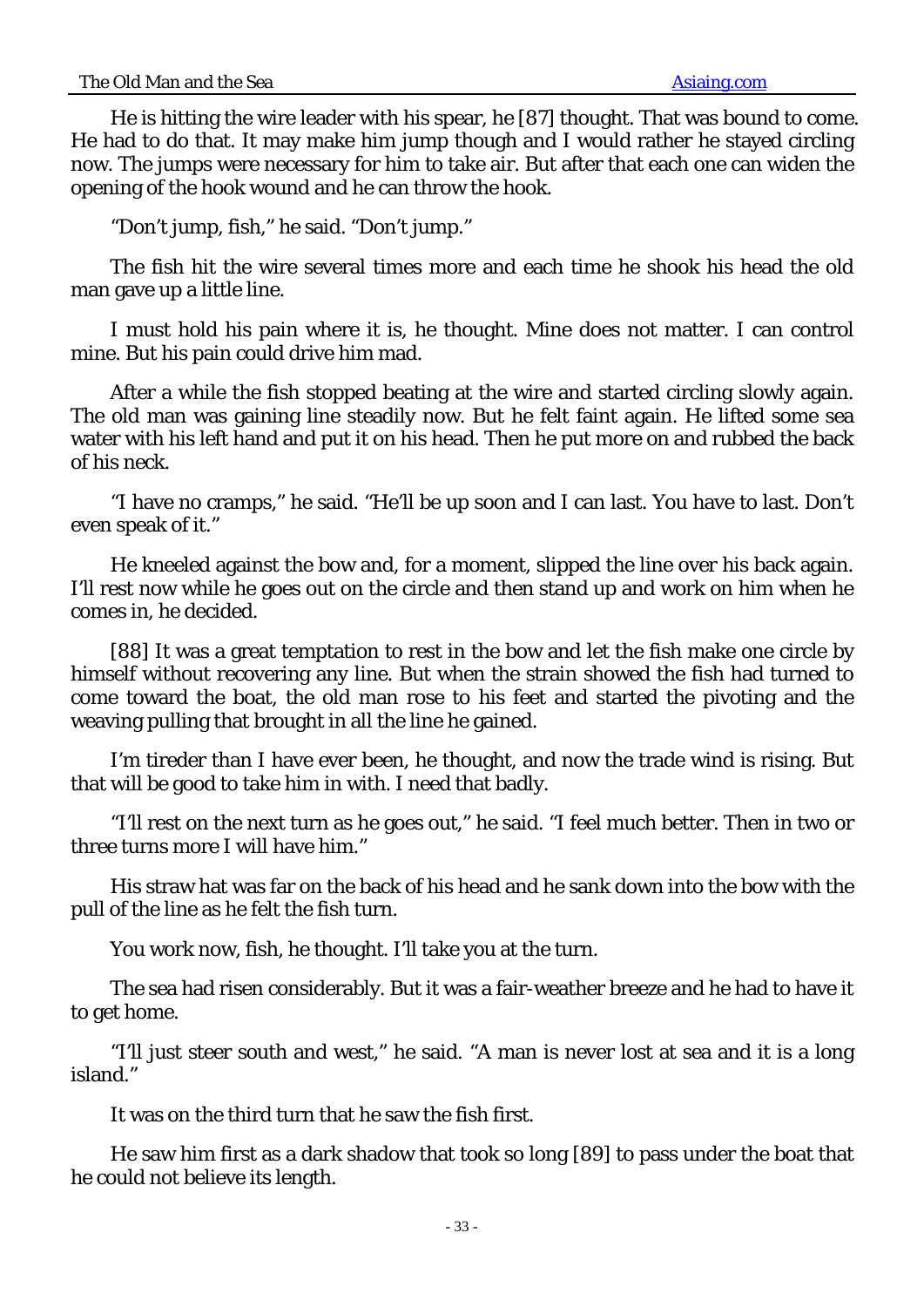"No," he said. "He can't be that big."

But he was that big and at the end of this circle he came to the surface only thirty yards away and the man saw his tail out of water. It was higher than a big scythe blade and a very pale lavender above the dark blue water. It raked back and as the fish swam just below the surface the old man could see his huge bulk and the purple stripes that banded him. His dorsal fin was down and his huge pectorals were spread wide.

On this circle the old man could see the fish's eye and the two gray sucking fish that swain around him. Sometimes they attached themselves to him. Sometimes they darted off. Sometimes they would swim easily in his shadow. They were each over three feet long and when they swam fast they lashed their whole bodies like eels.

The old man was sweating now but from something else besides the sun. On each calm placid turn the fish made he was gaining line and he was sure that in two turns more he would have a chance to get the harpoon in.

[90] But I must get him close, close, close, he thought. I mustn't try for the head. I must get the heart.

"Be calm and strong, old man," he said.

On the next circle the fish's beck was out but he was a little too far from the boat. On the next circle he was still too far away but he was higher out of water and the old man was sure that by gaining some more line he could have him alongside.

He had rigged his harpoon long before and its coil of light rope was in a round basket and the end was made fast to the bitt in the bow.

The fish was coming in on his circle now calm and beautiful looking and only his great tail moving. The old man pulled on him all that he could to bring him closer. For just a moment the fish turned a little on his side. Then he straightened himself and began another circle.

"I moved him," the old man said. "I moved him then."

He felt faint again now but he held on the great fish all the strain that he could. I moved him, he thought. Maybe this time I can get him over. Pull, hands, he thought. Hold up, legs. Last for me, head. Last for me. You never went. This time I'll pull him over.

[91] But when he put all of his effort on, starting it well out before the fish came alongside and pulling with all his strength, the fish pulled part way over and then righted himself and swam away.

"Fish," the old man said. "Fish, you are going to have to die anyway. Do you have to kill me too?"

That way nothing is accomplished, he thought. His mouth was too dry to speak but he could not reach for the water now. I must get him alongside this time, he thought. I am not good for many more turns. Yes you are, he told himself. You're good for ever.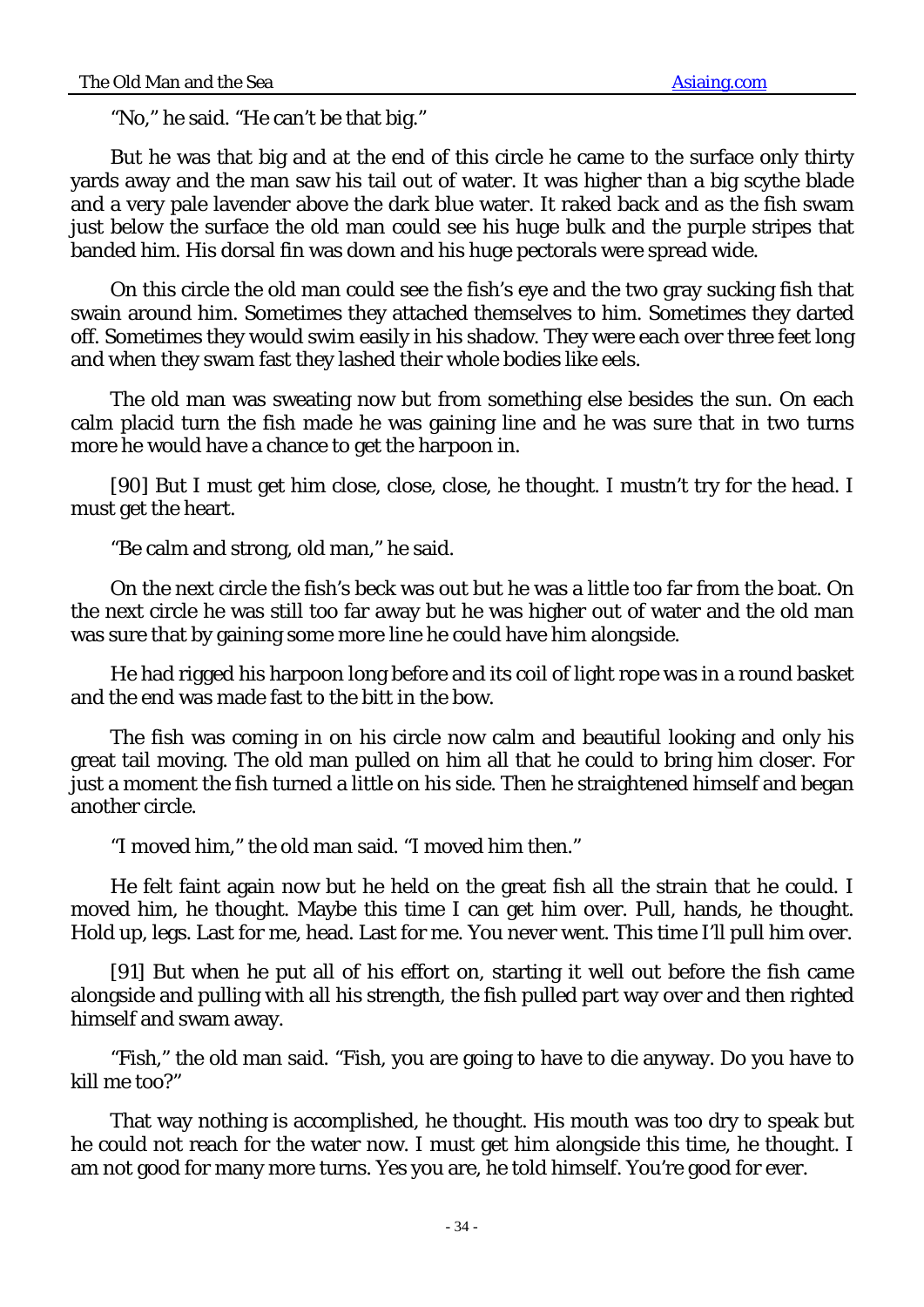On the next turn, he nearly had him. But again the fish righted himself and swam slowly away.

You are killing me, fish, the old man thought. But you have a right to. Never have I seen a greater, or more beautiful, or a calmer or more noble thing than you, brother. Come on and kill me. I do not care who kills who.

Now you are getting confused in the head, he thought. You must keep your head clear. Keep your head clear and know how to suffer like a man. Or a fish, he thought.

"Clear up, head," he said in a voice he could hardly hear. "Clear up."

[92] Twice more it was the same on the turns. I do not know, the old man thought. He had been on the point of feeling himself go each time. I do not know. But I will try it once more. He tried it once more and he felt himself going when he turned the fish. The fish righted himself and swam off again slowly with the great tail weaving in the air. I'll try it again, the old man promised, although his hands were mushy now and he could only see well in flashes. He tried it again and it was the same. So he thought, and he felt himself going before he started; I will try it once again.

He took all his pain and what was left of his strength and his long gone pride and he put it against the fish's agony and the fish came over onto his side and swam gently on his side, his bill almost touching the planking of the skiff and started to pass the boat, long, deep, wide, silver and barred with purple and interminable in the water.

The old man dropped the line and put his foot on it and lifted the harpoon as high as he could and drove it down with all his strength, and more strength he had [93] just summoned, into the fish's side just behind the great chest fin that rose high in the air to the altitude of the man's chest. He felt the iron go in and he leaned on it and drove it further and then pushed all his weight after it.

Then the fish came alive, with his death in him, and rose high out of the water showing all his great length and width and all his power and his beauty. He seemed to hang in the air above the old man in the skiff. Then he fell into the water with a crash that sent spray over the old man and over all of the skiff.

The old man felt faint and sick and he could not see well. But he cleared the harpoon line and let it run slowly through his raw hands and, when he could see, he saw the fish was on his back with his silver belly up. The shaft of the harpoon was projecting at an angle from the fish's shoulder and the sea was discolouring with the red of the blood from his heart. First it was dark as a shoal in the blue water that was more than a mile deep. Then it spread like a cloud. The fish was silvery and still and floated with the waves.

The old man looked carefully in the glimpse of vision that he had. Then he took two turns of the harpoon [94] line around the bitt in the bow and hid his head on his hands.

"Keep my head dear," he said against the wood of the bow. "I am a tired old man. But I have killed this fish which is my brother and now I must do the slave work."

Now I must prepare the nooses and the rope to lash him alongside, he thought. Even if we were two and swamped her to load him and bailed her out, this skiff would never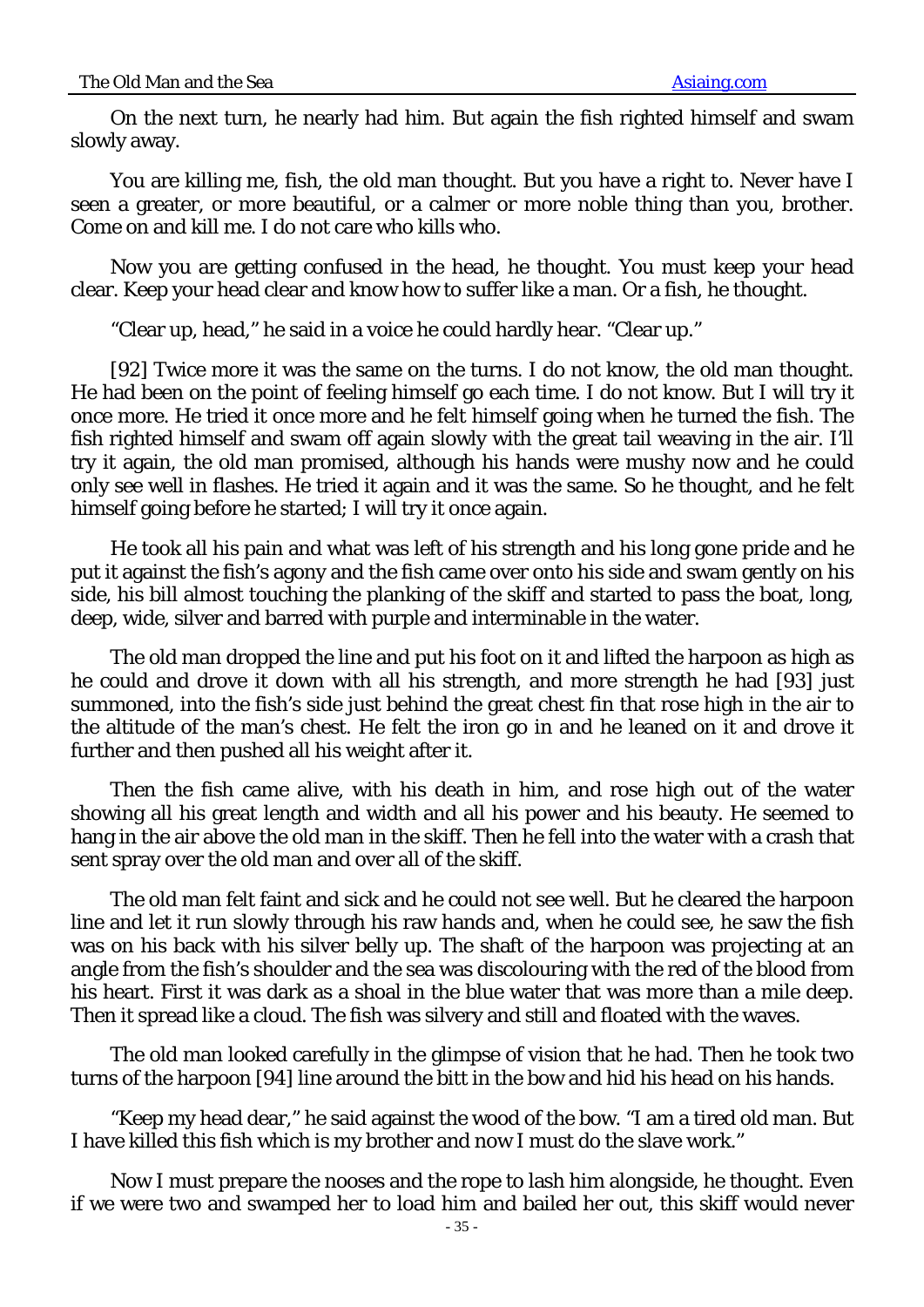hold him. I must prepare everything, then bring him in and lash him well and step the mast and set sail for home.

He started to pull the fish in to have him alongside so that he could pass a line through his gills and out his mouth and make his head fast alongside the bow. I want to see him, he thought, and to touch and to feel him. He is my fortune, he thought. But that is not why I wish to feel him. I think I felt his heart, he thought. When I pushed on the harpoon shaft the second time. Bring him in now and make him fast and get the noose around his tail and another around his middle to bind him to the skiff.

"Get to work, old man," he said. He took a very [95] small drink of the water. "There is very much slave work to be done now that the fight is over."

He looked up at the sky and then out to his fish. He looked at the sun carefully. It is not much more than noon, he thought. And the trade wind is rising. The lines all mean nothing now. The boy and I will splice them when we are home.

"Come on, fish," he said. But the fish did not come.

Instead he lay there wallowing now in the seas and the old man pulled the skiff upon to him.

When he was even with him and had the fish's head against the bow he could not believe his size. But he untied the harpoon rope from the bitt, passed it through the fish's gills and out his jaws, made a turn around his sword then passed the rope through the other gill, made another turn around the bill and knotted the double rope and made it fast to the bitt in the bow. He cut the rope then and went astern to noose the tail. The fish had turned silver from his original purple and silver, and the stripes showed the same pale violet colour as his tail. They were wider than a man's hand with his fingers spread and the fish's eye looked as detached as the mirrors in a periscope or as a saint in a procession.

[96] "It was the only way to kill him," the old man said. He was feeling better since the water and he knew he would not go away and his head was clear. He's over fifteen hundred pounds the way he is, he thought. Maybe much more. If he dresses out two-thirds of that at thirty cents a pound?

"I need a pencil for that," he said. "My head is not that clear. But I think the great DiMaggio would be proud of me today. I had no bone spurs. But the hands and the back hurt truly." I wonder what a bone spur is, he thought. Maybe we have them without knowing of it.

He made the fish fast to bow and stern and to the middle thwart. He was so big it was like lashing a much bigger skiff alongside. He cut a piece of line and tied the fish's lower jaw against his bill so his mouth would not open and they would sail as cleanly as possible. Then he stepped the mast and, with the stick that was his gaff and with his boom rigged, the patched sail drew, the boat began to move, and half lying in the stern he sailed south-west.

He did not need a compass to tell him where southwest was. He only needed the feel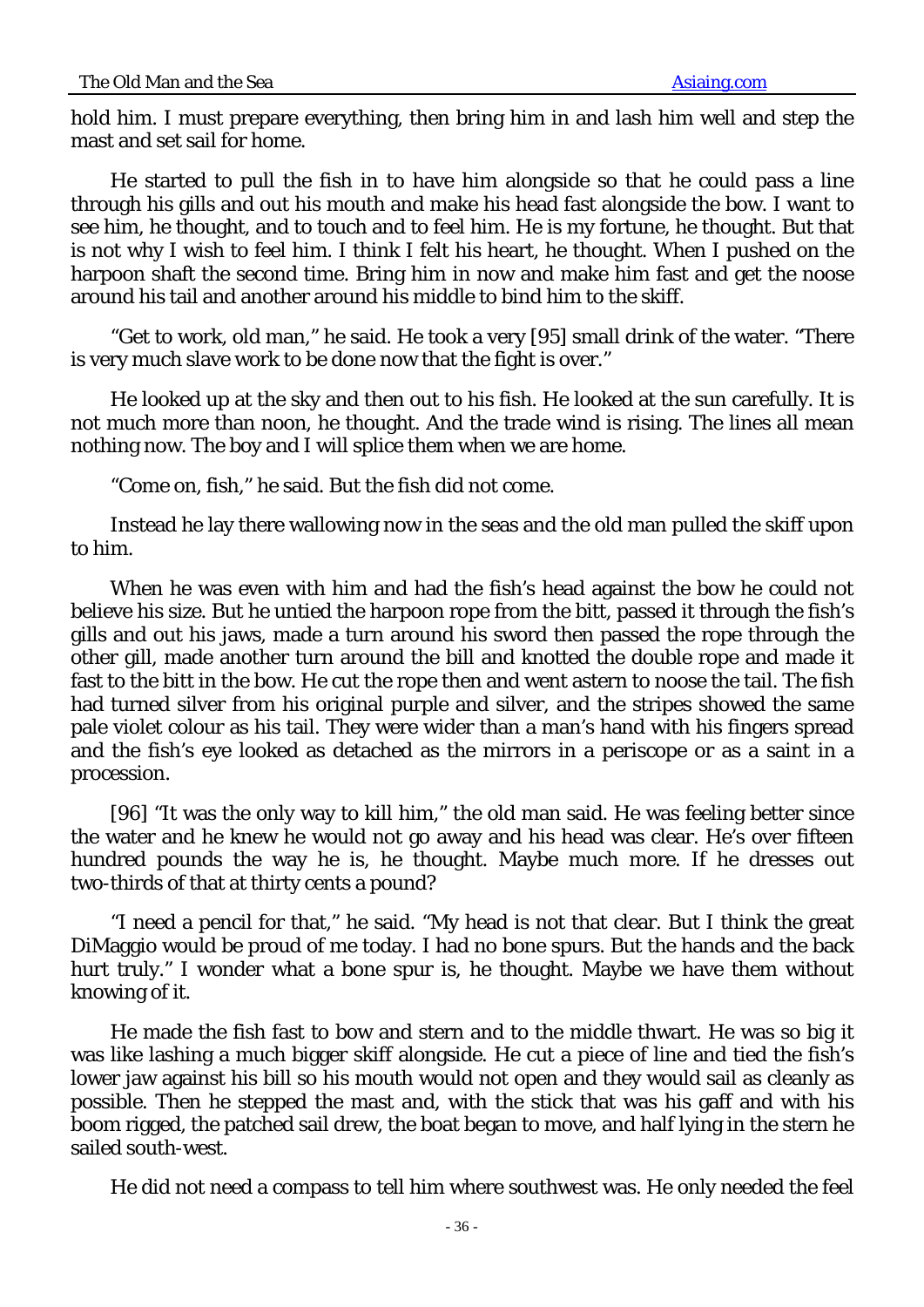of the trade wind and the drawing of the sail. I better put a small line [97] out with a spoon on it and try and get something to eat and drink for the moisture. But he could not find a spoon and his sardines were rotten. So he hooked a patch of yellow Gulf weed with the gaff as they passed and shook it so that the small shrimps that were in it fell onto the planking of the skiff. There were more than a dozen of them and they jumped and kicked like sand fleas. The old man pinched their heads off with his thumb and forefinger and ate them chewing up the shells and the tails. They were very tiny but he knew they were nourishing and they tasted good.

The old man still had two drinks of water in the bottle and he used half of one after he had eaten the shrimps. The skiff was sailing well considering the handicaps and he steered with the tiller under his arm. He could see the fish and he had only to look at his hands and feel his back against the stern to know that this had truly happened and was not a dream. At one time when he was feeling so badly toward the end, he had thought perhaps it was a dream. Then when he had seen the fish come out of the water and hang motionless in the sky before he fell, he was sure there was some great strangeness and he could not believe it.

[98] Then he could not see well, although now he saw as well as ever. Now he knew there was the fish and his hands and back were no dream. The hands cure quickly, he thought. I bled them clean and the salt water will heal them. The dark water of the true gulf is the greatest healer that there is. All I must do is keep the head clear. The hands have done their work and we sail well. With his mouth shut and his tail straight up and down we sail like brothers. Then his head started to become a little unclear and he thought, is he bringing me in or am I bringing him in? If I were towing him behind there would be no question. Nor if the fish were in the skiff, with all dignity gone, there would be no question either. But they were sailing together lashed side by side and the old man thought, let him bring me in if it pleases him. I am only better than him through trickery and he meant me no harm.

They sailed well and the old man soaked his hands in the salt water and tried to keep his head clear. There were high cumulus clouds and enough cirrus above them so that the old man knew the breeze would last all night. The old man looked at the fish constantly [99] to make sure it was true. It was an hour before the first shark hit him.

The shark was not an accident. He had come up from deep down in the water as the dark cloud of blood had settled and dispersed in the mile deep sea. He had come up so fast and absolutely without caution that he broke the surface of the blue water and was in the sun. Then he fell back into the sea and picked up the scent and started swimming on the course the skiff and the fish had taken.

Sometimes he lost the scent. But he would pick it up again, or have just a trace of it, and he swam fast and hard on the course. He was a very big Make shark built to swim as fast as the fastest fish in the sea and everything about him was beautiful except his jaws. His back was as blue as a sword fish's and his belly was silver and his hide was smooth and handsome. He was built as a sword fish except for his huge jaws which were tight shut now as he swam fast, just under the surface with his high dorsal fin knifing through the water without wavering. Inside the closed double lip of his jaws all of his eight rows of teeth were slanted inwards. They were not the ordinary pyramid-shaped teeth of most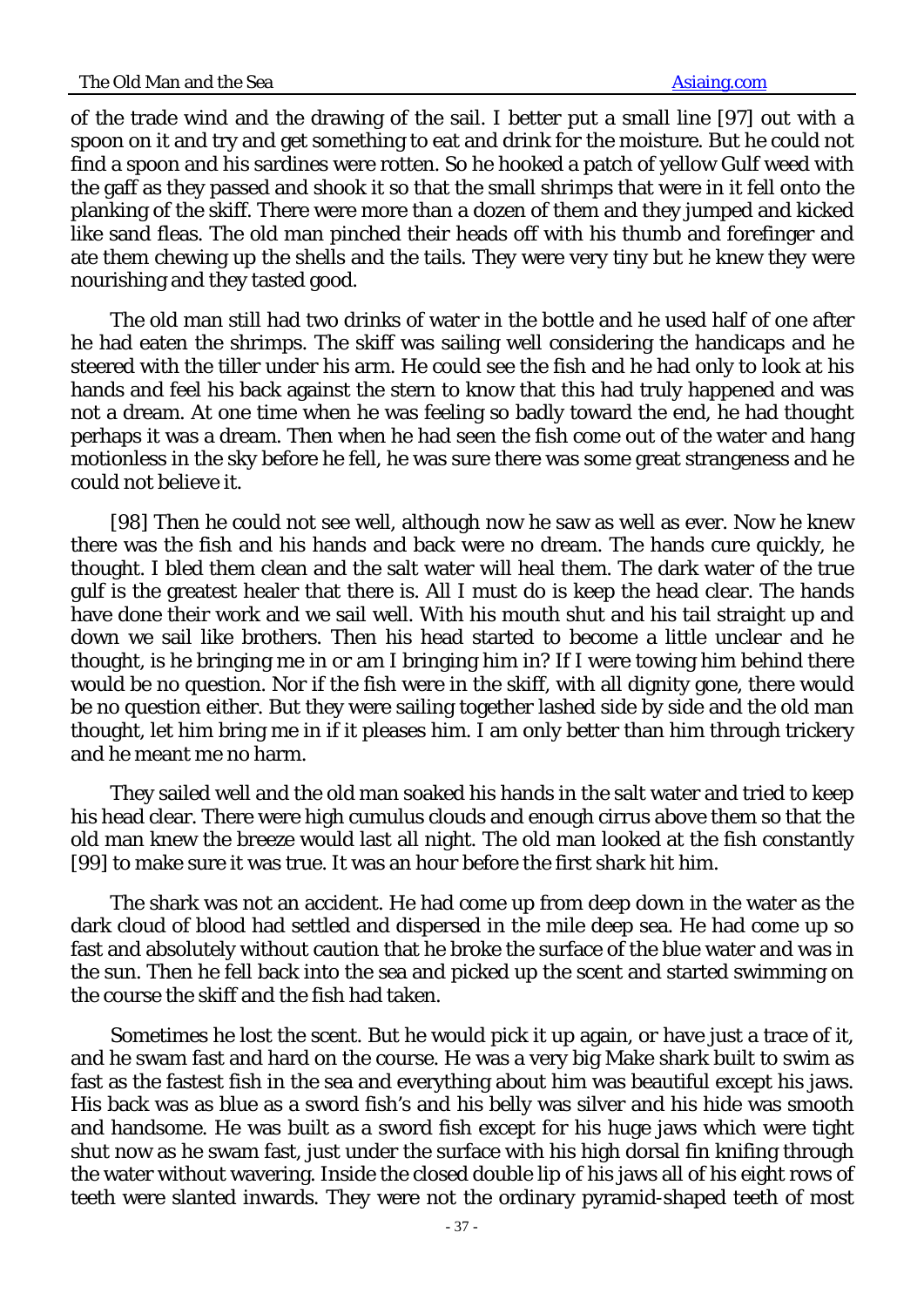sharks. They were shaped like a man's [100] fingers when they are crisped like claws. They were nearly as long as the fingers of the old man and they had razor-sharp cutting edges on both sides. This was a fish built to feed on all the fishes in the sea, that were so fast and strong and well armed that they had no other enemy. Now he speeded up as he smelled the fresher scent and his blue dorsal fin cut the water.

When the old man saw him coming he knew that this was a shark that had no fear at all and would do exactly what he wished. He prepared the harpoon and made the rope fast while he watched the shark come on. The rope was short as it lacked what he had cut away to lash the fish.

The old man's head was clear and good now and he was full of resolution but he had little hope. It was too good to last, he thought. He took one look at the great fish as he watched the shark close in. It might as well have been a dream, he thought. I cannot keep him from hitting me but maybe I can get him. Dentuso, he thought. Bad luck to your mother.

The shark closed fast astern and when he hit the fish the old man saw his mouth open and his strange eyes and the clicking chop of the teeth as he drove forward in the meat just above the tail. The shark's head [101] was out of water and his back was coming out and the old man could hear the noise of skin and flesh ripping on the big fish when he rammed the harpoon down onto the shark's head at a spot where the line between his eyes intersected with the line that ran straight back from his nose. There were no such lines. There was only the heavy sharp blue head and the big eyes and the clicking, thrusting all-swallowing jaws. But that was the location of the brain and the old man hit it. He hit it with his blood mushed hands driving a good harpoon with all his strength. He hit it without hope but with resolution and complete malignancy.

The shark swung over and the old man saw his eye was not alive and then he swung over once again, wrapping himself in two loops of the rope. The old man knew that he was dead but the shark would not accept it. Then, on his back, with his tail lashing and his jaws clicking, the shark plowed over the water as a speedboat does. The water was white where his tail beat it and three-quarters of his body was clear above the water when the rope came taut, shivered, and then snapped. The shark lay quietly for a little while on the surface and the old man watched him. Then he went down very slowly.

[102] "He took about forty pounds," the old man said aloud. He took my harpoon too and all the rope, he thought, and now my fish bleeds again and there will be others. He did not like to look at the fish anymore since he had been mutilated. When the fish had been hit it was as though he himself were hit. But I killed the shark that hit my fish, he thought. And he was the biggest dentuso that I have ever seen. And God knows that I have seen big ones. It was too good to last, he thought. I wish it had been a dream now and that I had never hooked the fish and was alone in bed on the newspapers.

"But man is not made for defeat," he said. "A man can be destroyed but not defeated." I am sorry that I killed the fish though, he thought. Now the bad time is coming and I do not even have the harpoon. The dentuso is cruel and able and strong and intelligent. But I was more intelligent than he was. Perhaps not, he thought. Perhaps I was only better armed.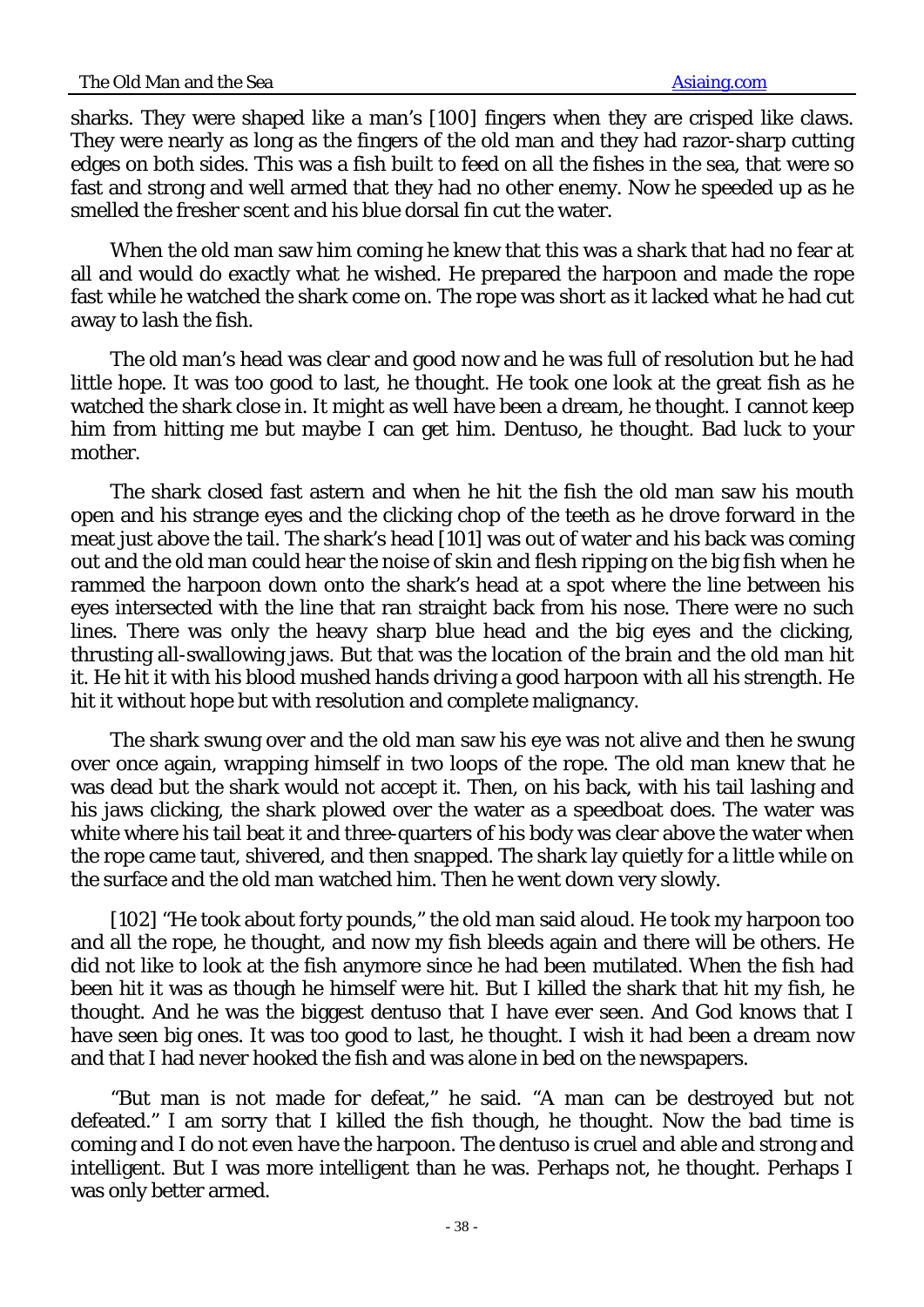"Don't think, old man," he said aloud. "Sail on this course and take it when it comes.

But I must think, he thought. Because it is all I have left. That and baseball. I wonder how the great [103] DiMaggio would have liked the way I hit him in the brain? It was no great thing, he thought. Any man could do it. But do you think my hands were as great a handicap as the bone spurs? I cannot know. I never had anything wrong with my heel except the time the sting ray stung it when I stepped on him when swimming and paralyzed the lower leg and made the unbearable pain.

"Think about something cheerful, old man," he said. "Every minute now you are closer to home. You sail lighter for the loss of forty pounds."

He knew quite well the pattern of what could happen when he reached the inner part of the current. But there was nothing to be done now.

"Yes there is," he said aloud. "I can lash my knife to the butt of one of the oars."

So he did that with the tiller under his arm and the sheet of the sail under his foot.

"Now," he said. "I am still an old man. But I am not unarmed."

The breeze was fresh now and he sailed on well. He watched only the forward part of the fish and some of his hope returned.

It is silly not to hope, he thought. Besides I believe [104] it is a sin. Do not think about sin, he thought. There are enough problems now without sin. Also I have no understanding of it.

I have no understanding of it and I am not sure that I believe in it. Perhaps it was a sin to kill the fish. I suppose it was even though I did it to keep me alive and feed many people. But then everything is a sin. Do not think about sin. It is much too late for that and there are people who are paid to do it. Let them think about it. You were born to be a fisherman as the fish was born to be a fish. San Pedro was a fisherman as was the father of the great DiMaggio.

But he liked to think about all things that he was involved in and since there was nothing to read and he did not have a radio, he thought much and he kept on thinking about sin. You did not kill the fish only to keep alive and to sell for food, he thought. You killed him for pride and because you are a fisherman. You loved him when he was alive and you loved him after. If you love him, it is not a sin to kill him. Or is it more?

"You think too much, old man," he said aloud.

But you enjoyed killing the dentuso, he thought. He lives on the live fish as you do. He is not a scavenger [105] nor just a moving appetite as some sharks are. He is beautiful and noble and knows no fear of anything.

"I killed him in self-defense," the old man said aloud. "And I killed him well."

Besides, he thought, everything kills everything else in some way. Fishing kills me exactly as it keeps me alive. The boy keeps me alive, he thought. I must not deceive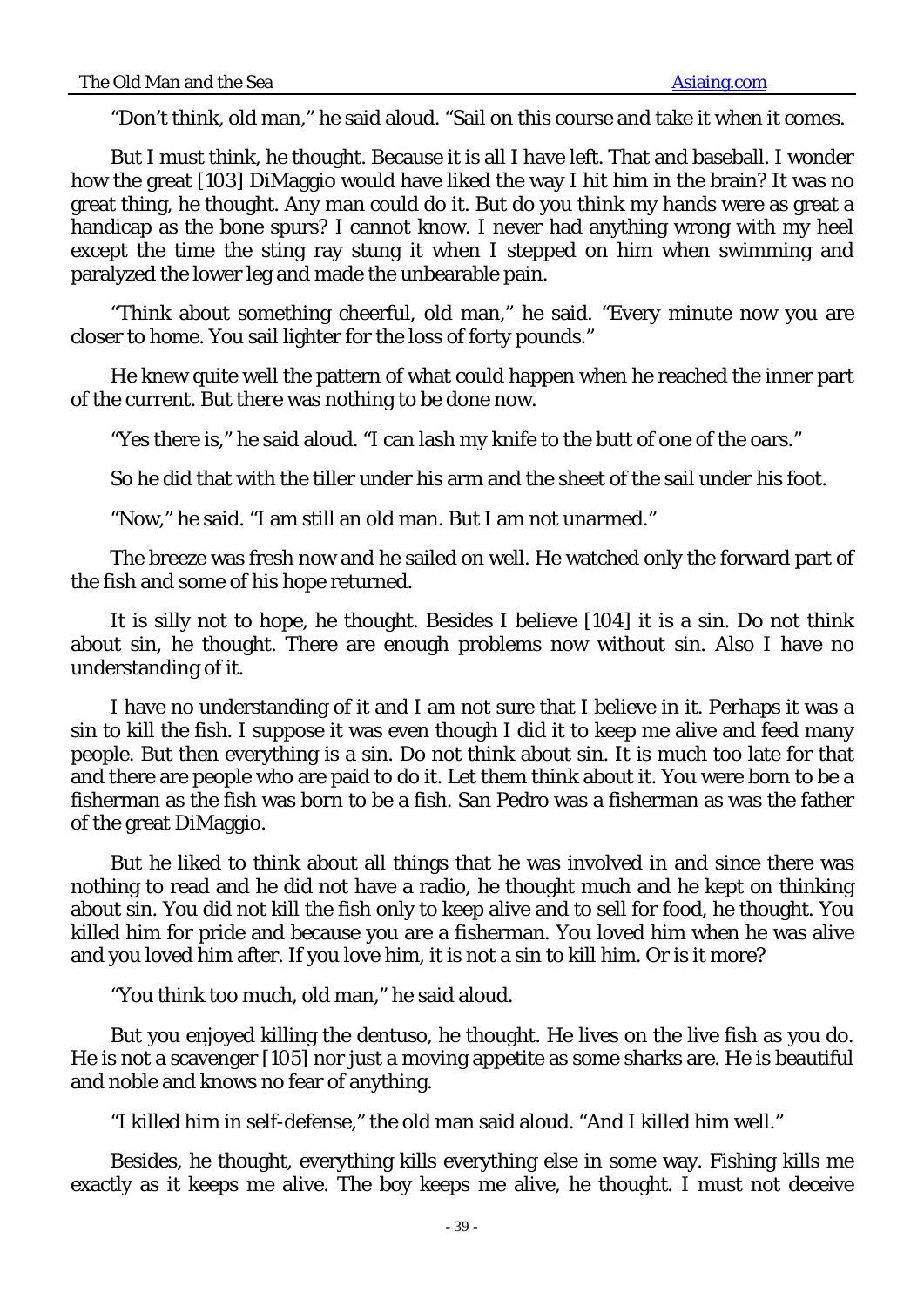myself too much.

He leaned over the side and pulled loose a piece of the meat of the fish where the shark had cut him. He chewed it and noted its quality and its good taste. It was firm and juicy, like meat, but it was not red. There was no stringiness in it and he knew that it would bring the highest price In the market. But there was no way to keep its scent out of the water and the old man knew that a very had time was coming.

The breeze was steady. It had backed a little further into the north-east and he knew that meant that it would not fall off. The old man looked ahead of him but he could see no sails nor could he see the hull nor the smoke of any ship. There were only the flying fish that went up from his bow sailing away to either side and the yellow patches of Gulf weed. He could not even see a bird.

[106] He had sailed for two hours, resting in the stern and sometimes chewing a bit of the meat from the marlin, trying to rest and to be strong, when he saw the first of the two sharks. "Ay," he said aloud. There is no translation for this word and perhaps it is just a noise such as a man might make, involuntarily, feeling the nail go through his hands and into the wood.

"Galanos," he said aloud. He had seen the second fin now coming up behind the first and had identified them as shovel-nosed sharks by the brown, triangular fin and the sweeping movements of the tail. They had the scent and were excited and in the stupidity of their great hunger they were losing and finding the scent in their excitement. But they were closing all the time.

The old man made the sheet fast and jammed the tiller. Then he took up the oar with the knife lashed to it. He lifted it as lightly as he could because his hands rebelled at the pain. Then he opened and closed them on it lightly to loosen them. He closed them firmly so they would take the pain now and would not flinch and watched the sharks come. He could see their wide, flattened, shovel-pointed heads now and their white tipped wide pectoral fins. They were hateful sharks, [107] bad smelling, scavengers as well as killers, and when they were hungry they would bite at an oar or the rudder of a boat. It was these sharks that would cut the turtles' legs and flippers off when the turtles were asleep on the surface, and they would hit a man in the water, if they were hungry, even if the man had no smell of fish blood nor of fish slime on him.

"Ay," the old man said. "Galanos. Come on galanos."

They came. But they did not come as the Mako had come. One turned and went out of sight under the skiff and the old man could feel the skiff shake as he jerked and pulled on the fish. The other watched the old man with his slitted yellow eyes and then came in fast with his half circle of jaws wide to hit the fish where he had already been bitten. The line showed clearly on the top of his brown head and back where the brain joined the spinal cord and the old man drove the knife on the oar into the juncture, withdrew it, and drove it in again into the shark's yellow cat-like eyes. The shark let go of the fish and slid down, swallowing what he had taken as he died.

The skiff was still shaking with the destruction the other shark was doing to the fish and the old man let [108] go the sheet so that the skiff would swing broadside and bring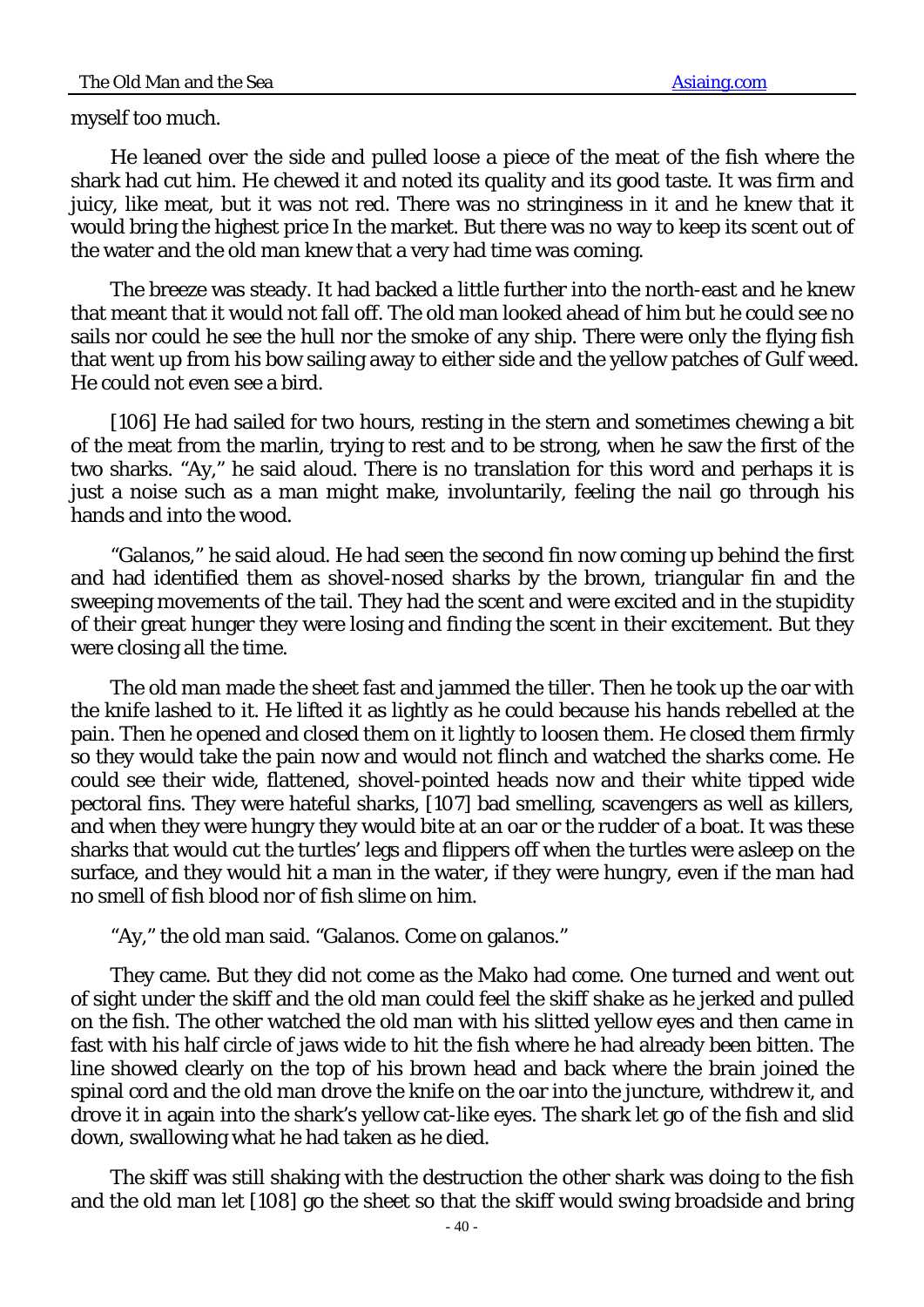the shark out from under. When he saw the shark he leaned over the side and punched at him. He hit only meat and the hide was set hard and he barely got the knife in. The blow hurt not only his hands but his shoulder too. But the shark came up fast with his head out and the old man hit him squarely in the center of his flat-topped head as his nose came out of water and lay against the fish. The old man withdrew the blade and punched the shark exactly in the same spot again. He still hung to the fish with his jaws hooked and the old man stabbed him in his left eye. The shark still hung there.

"No?" the old man said and he drove the blade between the vertebrae and the brain. It was an easy shot now and he felt the cartilage sever. The old man reversed the oar and put the blade between the shark's jaws to open them. He twisted the blade and as the shark slid loose he said, "Go on, galano. Slide down a mile deep. Go see your friend, or maybe it's your mother."

The old man wiped the blade of his knife and laid down the oar. Then he found the sheet and the sail filled and he brought the skiff onto her course.

[109] "They must have taken a quarter of him and of the best meat," he said aloud. "I wish it were a dream and that I had never hooked him. I'm sorry about it, fish. It makes everything wrong." He stopped and he did not want to look at the fish now. Drained of blood and awash he looked the colour of the silver backing of a minor and his stripes still showed.

"I shouldn't have gone out so far, fish," he said. "Neither for you nor for me. I'm sorry, fish."

Now, he said to himself. Look to the lashing on the knife and see if it has been cut. Then get your hand in order because there still is more to come.

"I wish I had a stone for the knife," the old man said after he had checked the lashing on the oar butt. "I should have brought a stone." You should have brought many things, he thought. But you did not bring them, old man. Now is no time to think of what you do not have. Think of what you can do with what there is.

"You give me much good counsel," he said aloud. "I'm tired of it." He held the tiller under his arm and soaked both his hands in the water as the skiff drove forward. "God knows how much that last one took," he said.

[110] "But she's much lighter now." He did not want to think of the mutilated under-side of the fish. He knew that each of the jerking bumps of the shark had been meat torn away and that the fish now made a trail for all sharks as wide as a highway through the sea.

He was a fish to keep a man all winter, he thought Don't think of that. Just rest and try to get your hands in shape to defend what is left of him. The blood smell from my hands means nothing now with all that scent in the water. Besides they do not bleed much. There is nothing cut that means anything. The bleeding may keep the left from cramping.

What can I think of now? he thought. Nothing. I must think of nothing and wait for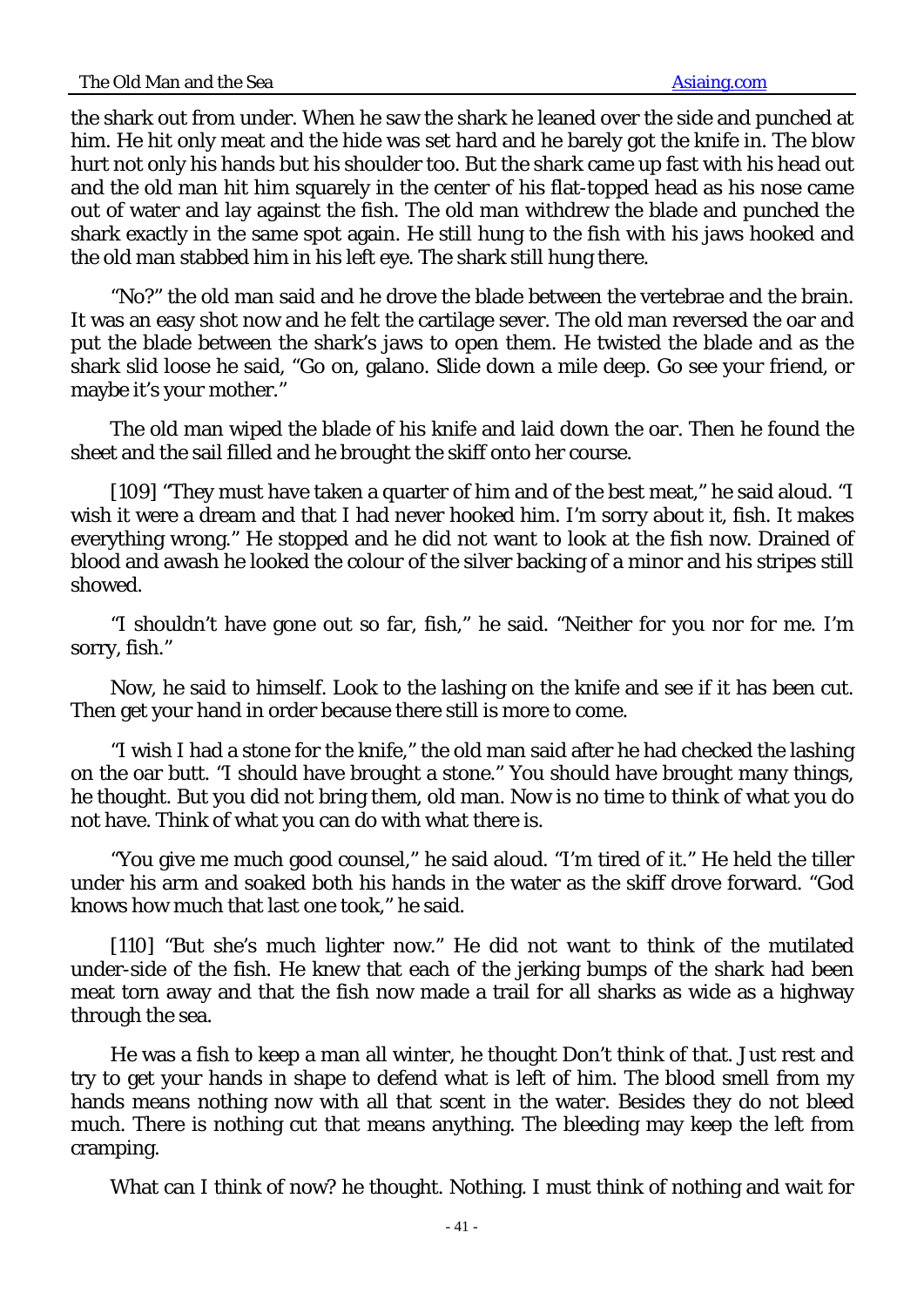the next ones. I wish it had really been a dream, he thought. But who knows? It might have turned out well.

The next shark that came was a single shovelnose. He came like a pig to the trough if a pig had a mouth so wide that you could put your head in it. The old man let him hit the fish and then drove the knife on the oar don into his brain. But the shark jerked backwards as he rolled and the knife blade snapped.

The old man settled himself to steer. He did not even watch the big shark sinking slowly in the water, [111] showing first life-size, then small, then tiny. That always fascinated the old man. But he did not even watch it now.

"I have the gaff now," he said. "But it will do no good. I have the two oars and the tiller and the short club."

Now they have beaten me, he thought. I am too old to club sharks to death. But I will try it as long as I have the oars and the short club and the tiller.

He put his hands in the water again to soak them. It was getting late in the afternoon and he saw nothing but the sea and the sky. There was more wind in the sky than there had been, and soon he hoped that he would see land.

"You're tired, old man," he said. "You're tired inside."

The sharks did not hit him again until just before sunset.

The old man saw the brown fins coming along the wide trail the fish must make in the water.

They were not even quartering on the scent. They were headed straight for the skiff swimming side by side. He jammed the tiller, made the sheet fast and reached under the stem for the club. It was an oar handle [112] from a broken oar sawed off to about two and a half feet in length. He could only use it

effectively with one hand because of the grip of the handle and he took good hold of it with his right hand, flexing his hand on it, as he watched the sharks come. They were both galanos.

I must let the first one get a good hold and hit him on the point of the nose or straight across the top of the head, he thought.

The two sharks closed together and as he saw the one nearest him open his jaws and sink them into the silver side of the fish, he raised the club high and brought it down heavy and slamming onto the top of the shark's broad head. He felt the rubbery solidity as the club came down. But he felt the rigidity of bone too and he struck the shark once more hard across the point of the nose as he slid down from the fish.

The other shark had been in and out and now came in again with his jaws wide. The old man could see pieces of the meat of the fish spilling white from the corner of his jaws as he bumped the fish and closed his jaws. He swung at him and hit only the head and the shark looked at him and wrenched the meat loose. The [113] old man swung the club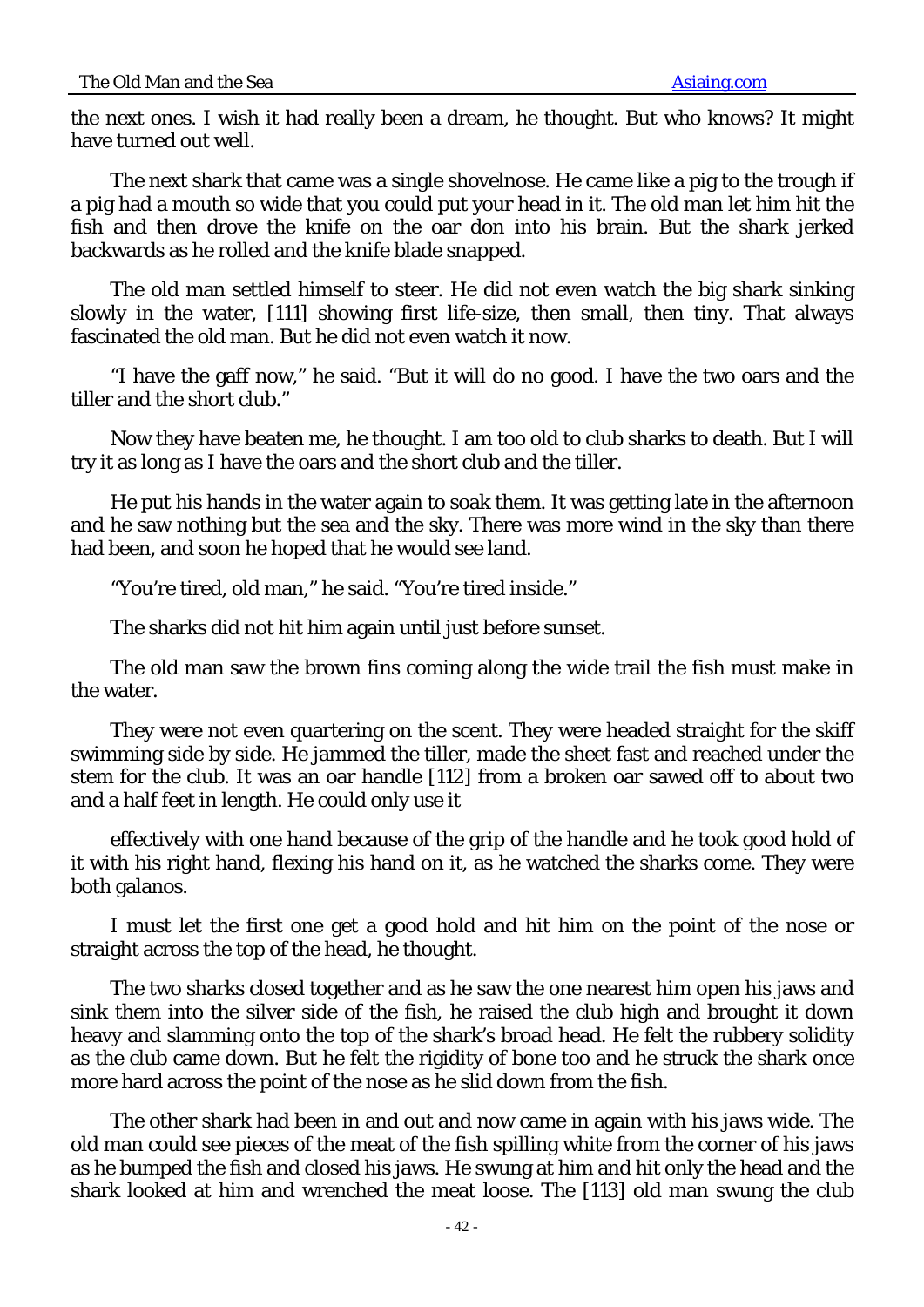down on him again as he slipped away to swallow and hit only the heavy solid rubberiness.

"Come on, galano," the old man said. "Come in again."

The shark came in a rush and the old man hit him as he shut his jaws. He hit him solidly and from as high up as he could raise the club. This time he felt the bone at the base of the brain and he hit him again in the same place while the shark tore the meat loose sluggishly and slid down from the fish.

The old man watched for him to come again but neither shark showed. Then he saw one on the surface swimming in circles. He did not see the fin of the other.

I could not expect to kill them, he thought. I could have in my time. But I have hurt them both badly and neither one can feel very good. If I could have used a bat with two hands I could have killed the first one surely. Even now, he thought.

He did not want to look at the fish. He knew that half of him had been destroyed. The sun had gone down while he had been in the fight with the sharks.

"It will be dark soon," he said. "Then I should see [114] the glow of Havana.. If I am too far to the eastward I will see the lights of one of the new beaches."

I cannot be too far out now, he thought. I hope no one has been too worried. There is only the boy to worry, of course. But I am sure he would have confidence. Many of the older fishermen will worry. Many others too, he thought. I live in a good town.

He could not talk to the fish anymore because the fish had been ruined too badly. Then something came into his head.

"Half fish," he said. "Fish that you were. I am sorry that I went too far out. I ruined us both. But we have killed many sharks, you and I, and ruined many others. How many did you ever kill, old fish? You do not have that spear on your head for nothing."

He liked to think of the fish and what he could do to a shark if he were swimming free. I should have chopped the bill off to fight them with, he thought. But there was no hatchet and then there was no knife.

But if I had, and could have lashed it to an oar butt, what a weapon. Then we might have fought them together. What will you do now if they come in the night? What can you do?

"Fight them," he said. "I'll fight them until I die."

[115] But in the dark now and no glow showing and no lights and only the wind and the steady pull of the sail he felt that perhaps he was already dead. He put his two hands together and felt the palms. They were not dead and he could bring the pain of life by simply opening and closing them. He leaned his back against the stern and knew he was not dead. His shoulders told him.

I have all those prayers I promised if I caught the fish, he thought. But I am too tired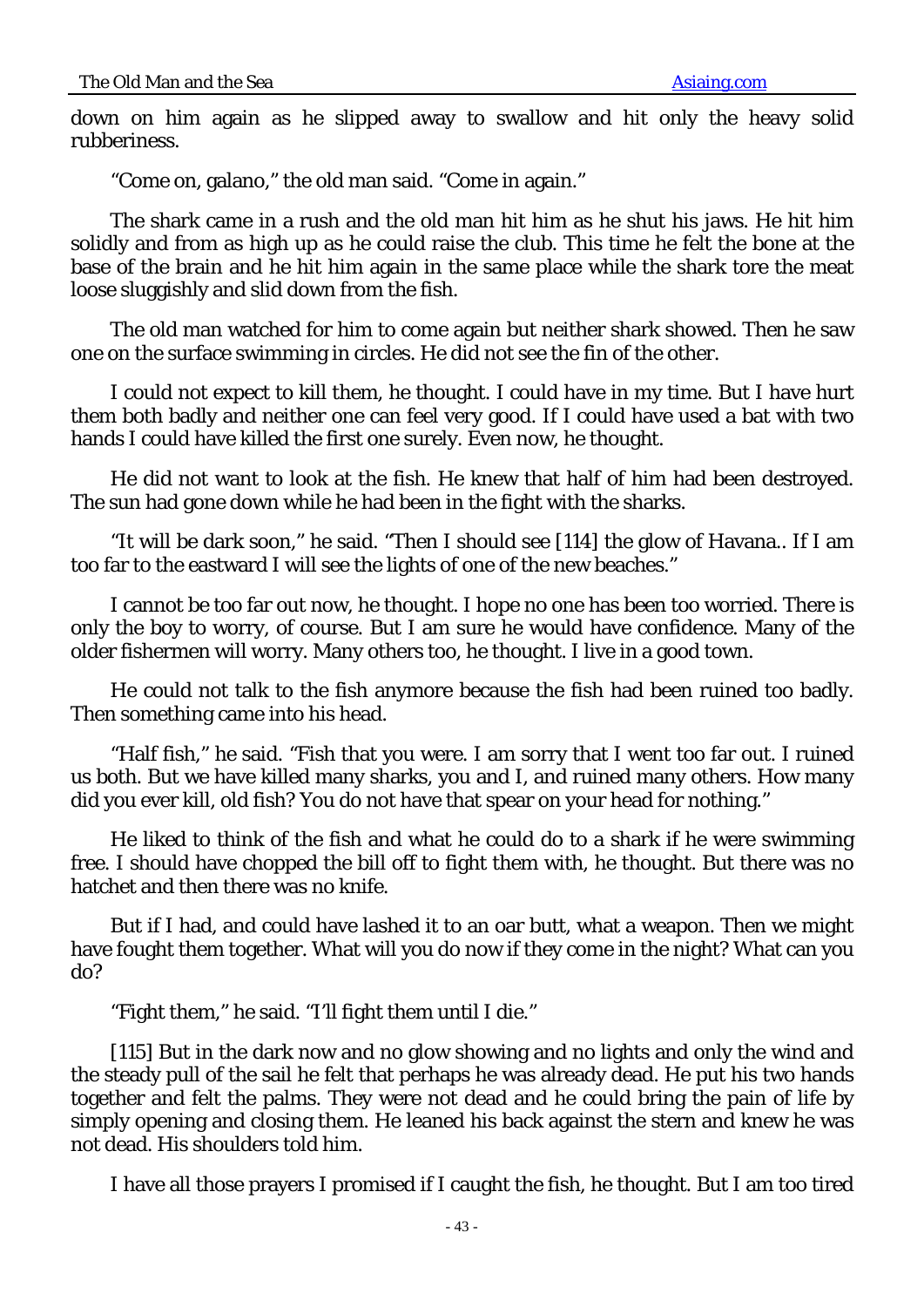to say them now. I better get the sack and put it over my shoulders.

He lay in the stern and steered and watched for the glow to come in the sky. I have half of him, he thought. Maybe I'll have the luck to bring the forward half in. I should have some luck. No, he said. You violated your luck when you went too far outside.

"Don't be silly," he said aloud. "And keep awake and steer. You may have much luck yet."

"I'd like to buy some if there's any place they sell it," he said.

What could I buy it with? he asked himself. Could I buy it with a lost harpoon and a broken knife and two bad hands?

"You might," he said. "You tried to buy it with [116] eighty-four days at sea. They nearly sold it to you too."

I must not think nonsense, he thought. Luck is a thing that comes in many forms and who can recognize her? I would take some though in any form and pay what they asked. I wish I could see the glow from the lights, he thought. I wish too many things. But that is the thing I wish for now. He tried to settle more comfortably to steer and from his pain he knew he was not dead.

He saw the reflected glare of the lights of the city at what must have been around ten o'clock at night. They were only perceptible at first as the light is in the sky before the moon rises. Then they were steady to see across the ocean which was rough now with the increasing breeze. He steered inside of the glow and he thought that now, soon, he must hit the edge of the stream.

Now it is over, he thought. They will probably hit me again. But what can a man do against them in the dark without a weapon?

He was stiff and sore now and his wounds and all of the strained parts of his body hurt with the cold of the night. I hope I do not have to fight again, he thought. I hope so much I do not have to fight again.

[117] But by midnight he fought and this time he knew the fight was useless. They came in a pack and he could only see the lines in the water that their fins made and their phosphorescence as they threw themselves on the fish. He clubbed at heads and heard the jaws chop and the shaking of the skiff as they took hold below. He clubbed desperately at what he could only feel and hear and he felt something seize the club and it was gone.

He jerked the tiller free from the rudder and beat and chopped with it, holding it in both hands and driving it down again and again. But they were up to the bow now and driving in one after the other and together, tearing off the pieces of meat that showed glowing below the sea as they turned to come once more.

One came, finally, against the head itself and he knew that it was over. He swung the tiller across the shark's head where the jaws were caught in the heaviness of the fish's head which would not tear. He swung it once and twice and again. He heard the tiller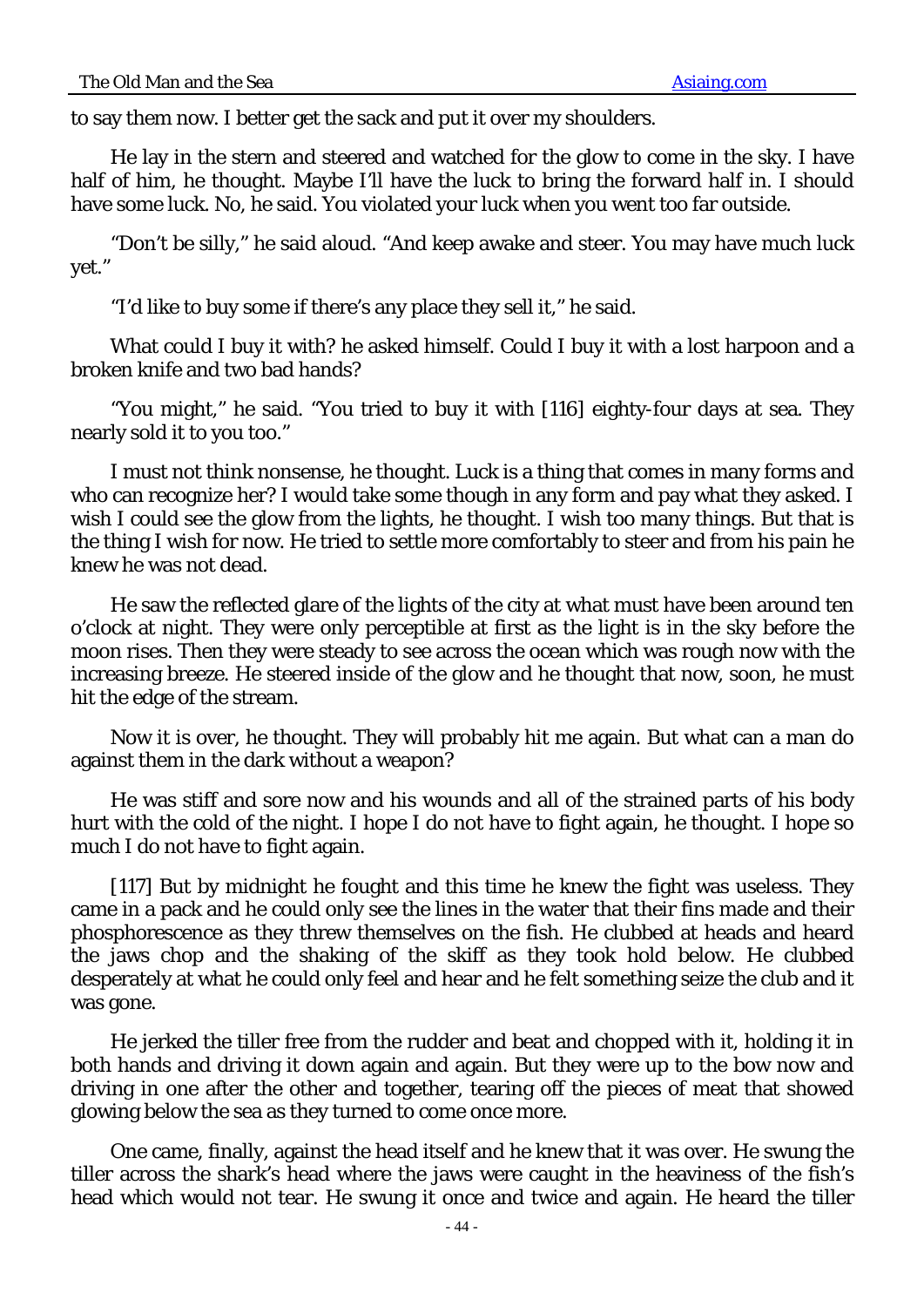break and he lunged at the shark with the splintered butt. He felt it go in and knowing it was sharp he drove it in again. The shark let go and rolled away. That was the [118] last shark of the pack that came. There was nothing more for them to eat.

The old man could hardly breathe now and he felt a strange taste in his mouth. It was coppery and sweet and he was afraid of it for a moment. But there was not much of it.

He spat into the ocean and said, "Eat that, galanos. And make a dream you've killed a man."

He knew he was beaten now finally and without remedy and he went back to the stern and found the jagged end of the tiller would fit in the slot of the rudder well enough for him to steer. He settled the sack around his shoulders and put the skiff on her course. He sailed lightly now and he had no thoughts nor any feelings of any kind. He was past everything now and he sailed the skiff to make his home port as well and as intelligently as he could. In the night sharks hit the carcass as someone might pick up crumbs from the table. The old man paid no attention to them and did not pay any attention to anything except steering. He only noticed how lightly and bow well the skiff sailed now there was no great weight beside her.

[119] She's good, he thought. She is sound and not harmed in any way except for the tiller. That is easily replaced. He could feel he was inside the current now and he could see the lights of the beach colonies along the shore. He knew where he was now and it was nothing to get home.

The wind is our friend, anyway, he thought. Then he added, sometimes. And the great sea with our friends and our enemies. And bed, he thought. Bed is my friend. Just bed, he thought. Bed will be a great thing. It is easy when you are beaten, he thought. I never knew how easy it was. And what beat you, he thought.

"Nothing," he said aloud. "I went out too far."

When he sailed into the little harbour the lights of the Terrace were out and he knew everyone was in bed. The breeze had risen steadily and was blowing strongly now. It was quiet in the harbour though and he sailed up onto the little patch of shingle below the rocks. There was no one to help him so he pulled the boat up as far as he could. Then he stepped out and made her fast to a rock.

[120] He unstepped the mast and furled the sail and tied it. Then he shouldered the mast and started to climb. It was then he knew the depth of his tiredness. He stopped for a moment and looked back and saw in the reflection from the street light the great tail of the fish standing up well behind the skiff's stern. He saw the white naked line of his backbone and the dark mass of the head with the projecting bill and all the nakedness between.

He started to climb again and at the top he fell and lay for some time with the mast across his shoulder. He tried to get up. But it was too difficult and he sat there with the mast on his shoulder and looked at the road. A cat passed on the far side going about its business and the old man watched it. Then he just watched the road.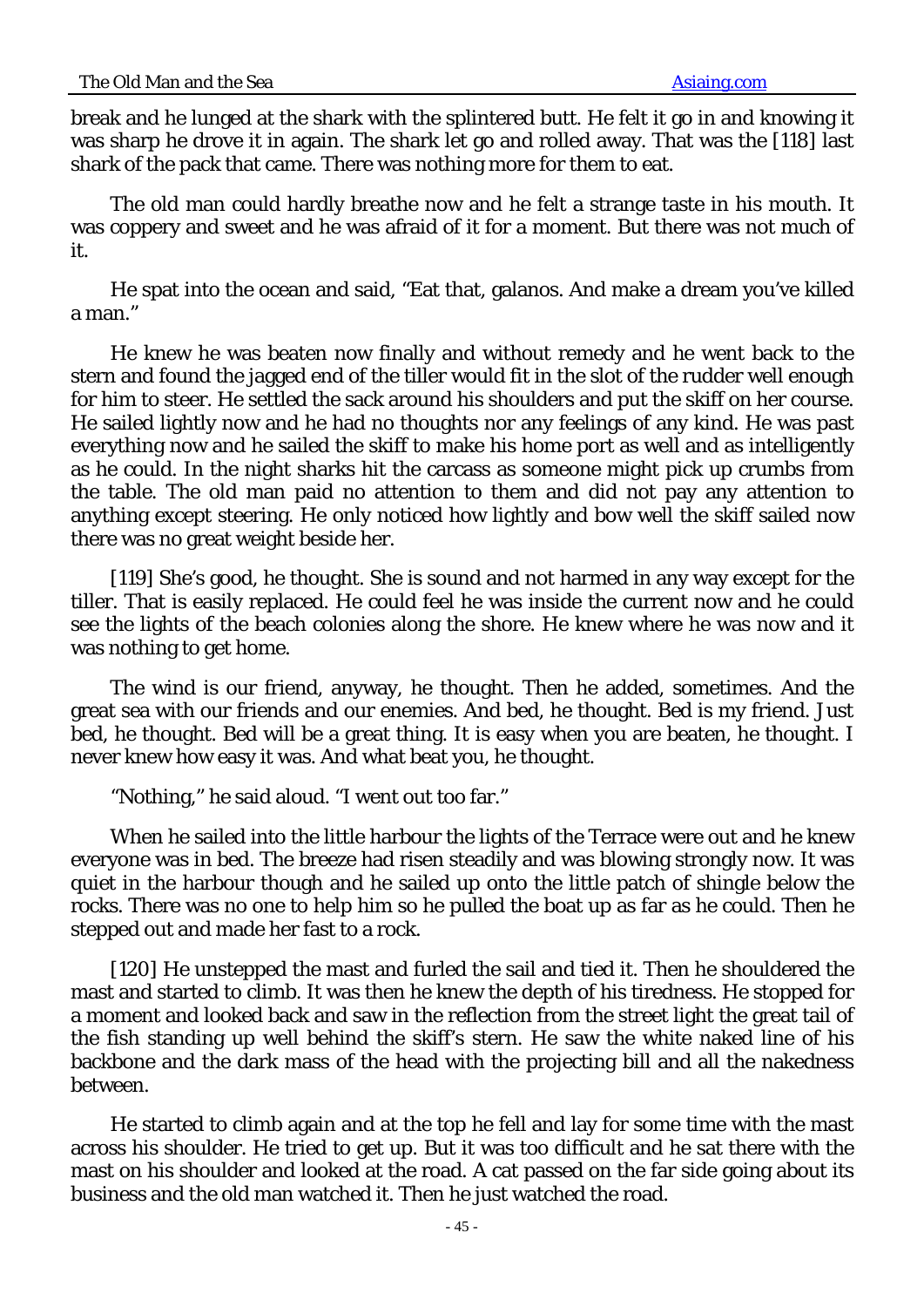Finally he put the mast down and stood up. He picked the mast up and put it on his shoulder and started up the road. He had to sit down five times before he reached his shack.

Inside the shack he leaned the mast against the wall. In the dark he found a water bottle and took a drink. Then he lay down on the bed. He pulled the blanket [121] over his shoulders and then over his back and legs and he slept face down on the newspapers with his arms out straight and the palms of his hands up.

He was asleep when the boy looked in the door in the morning. It was blowing so hard that the drifting-boats would not be going out and the boy had slept late and then come to the old man's shack as he had come each morning. The boy saw that the old man was breathing and then he saw the old man's hands and he started to cry. He went out very quietly to go to bring some coffee and all the way down the road he was crying.

Many fishermen were around the skiff looking at what was lashed beside it and one was in the water, his trousers rolled up, measuring the skeleton with a length of line.

The boy did not go down. He had been there before and one of the fishermen was looking after the skiff for him. "How is he?" one of the fishermen shouted. "Sleeping," the boy called. He did not care that they saw him crying. "Let no one disturb him." "He was eighteen feet from nose to tail," the fisherman who was measuring him called.

[122] "I believe it," the boy said.

He went into the Terrace and asked for a can of coffee.

"Hot and with plenty of milk and sugar in it."

"Anything more?"

"No. Afterwards I will see what he can eat."

"What a fish it was," the proprietor said. "There has never been such a fish. Those were two fine fish you took yesterday too." "Damn my fish," the boy said and he started to cry again.

"Do you want a drink of any kind?" the proprietor asked.

"No," the boy said. "Tell them not to bother Santiago. I'll be back."

"Tell him how sorry I am."

"Thanks," the boy said.

The boy carried the hot can of coffee up to the old man's shack and sat by him until he woke. Once it looked as though he were waking. But he had gone back into heavy sleep and the boy had gone across the road to borrow some wood to heat the coffee.

Finally the old man woke.

[123] "Don't sit up," the boy said. "Drink this."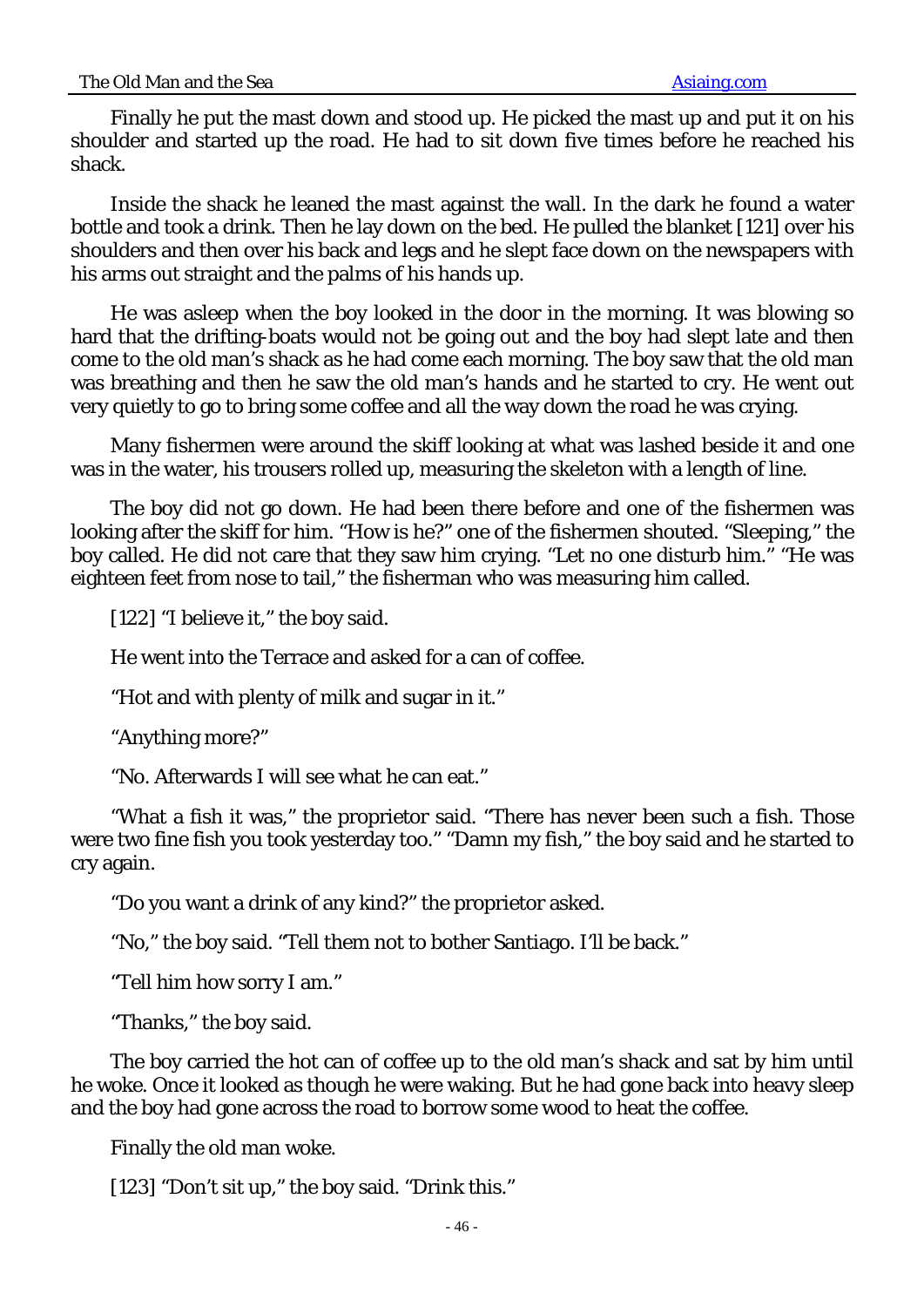He poured some of the coffee in a glass.

The old man took it and drank it.

"They beat me, Manolin," he said. "They truly beat me."

"He didn't beat you. Not the fish."

"No. Truly. It was afterwards."

"Pedrico is looking after the skiff and the gear. What do you want done with the head?"

"Let Pedrico chop it up to use in fish traps."

"And the spear?"

"You keep it if you want it."

"I want it," the boy said. "Now we must make our plans about the other things."

"Did they search for me?"

"Of course. With coast guard and with planes."

"The ocean is very big and a skiff is small and hard to see," the old man said. He noticed how pleasant it was to have someone to talk to instead of speaking only to himself and to the sea. "I missed you," he said. "What did you catch?" "One the first day. One the second and two the third."

[124] "Very good."

"Now we fish together again."

"No. I am not lucky. I am not lucky anymore."

"The hell with luck," the boy said. "I'll bring the luck with me."

"What will your family say?"

"I do not care. I caught two yesterday. But we will fish together now for I still have much to learn."

"We must get a good killing lance and always have it on board. You can make the blade from a spring leaf from an old Ford. We can grind it in Guanabacoa. It should be sharp and not tempered so it will break. My knife broke."

"I'll get another knife and have the spring ground."

How many days of heavy brisa have we?"

"Maybe three. Maybe more."

"I will have everything in order," the boy said. "You get your hands well old man."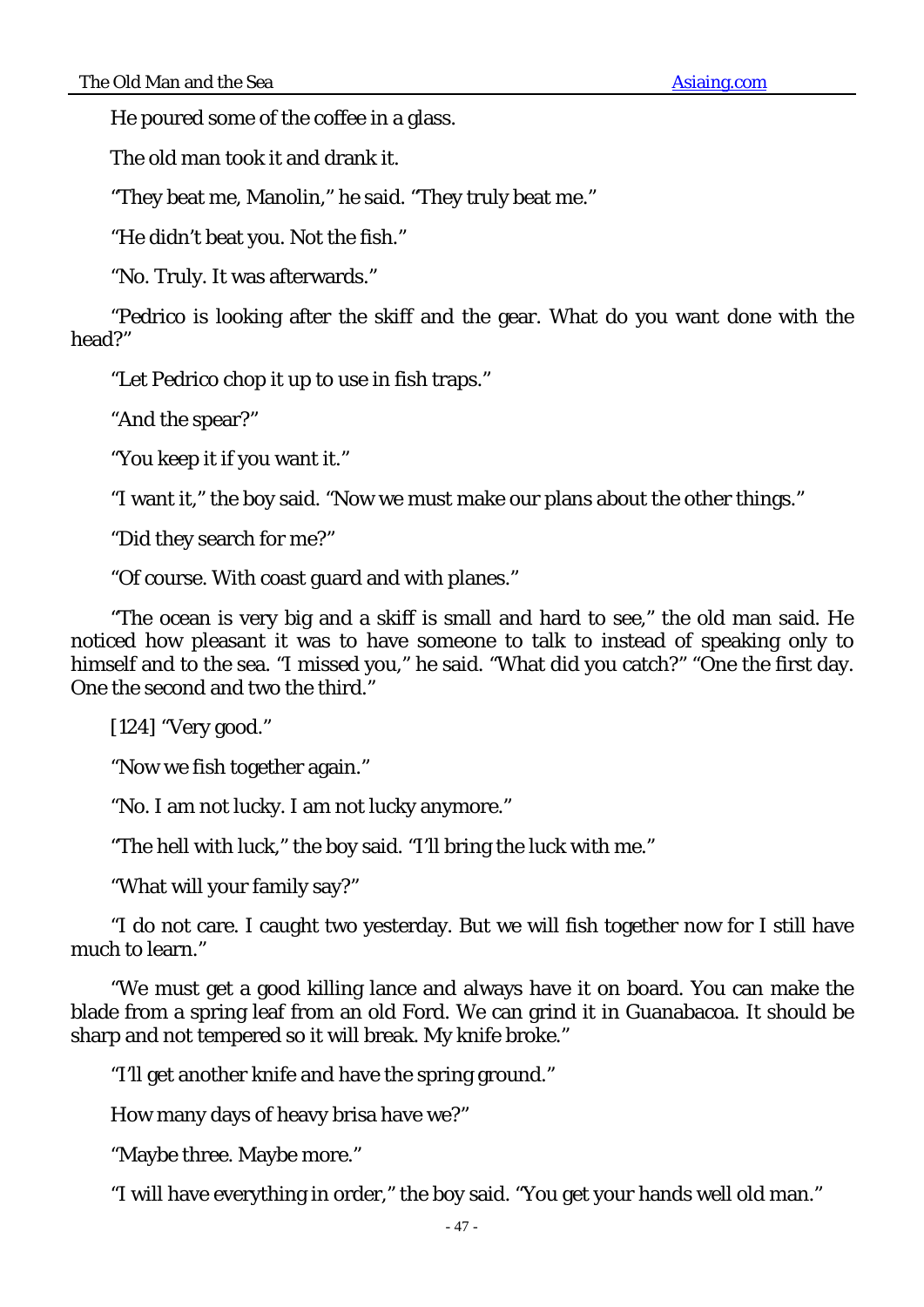"I know how to care for them. In the night I spat something strange and felt something in my chest was broken." "Get that well too," the boy said. "Lie down, old man, and I will bring you your clean shirt. And something to eat."

[125] "Bring any of the papers of the time that I was gone," the old man said. "You must get well fast for there is much that I can learn and you can teach me everything.

How much did you suffer?" "Plenty," the old man said.

"I'll bring the food and the papers," the boy said. "Rest well, old man. I will bring stuff from the drugstore for your hands."

"Don't forget to tell Pedrico the head is his."

"No. I will remember."

As the boy went out the door and down the worn coral rock road he was crying again.

That afternoon there was a party of tourists at the Terrace and looking down in the water among the empty beer cans and dead barracudas a woman saw a great long white spine with a huge tail at the end that lifted and swung with the tide while the east wind blew a heavy steady sea outside the entrance to the harbour.

"What's that?" she asked a waiter and pointed to the long backbone of the great fish that was now just garbage waiting to go out with the tide.

"Tiburon," the waiter said. "Shark." He was meaning to explain what had happened.

"I didn't know sharks had such handsome, beautifully formed tails."

"I didn't either," her male companion said.

Up the road, in his shack, the old man was sleeping again. He was still sleeping on his face and the boy was sitting by him watching him. The old man was dreaming about the lions.

THE END.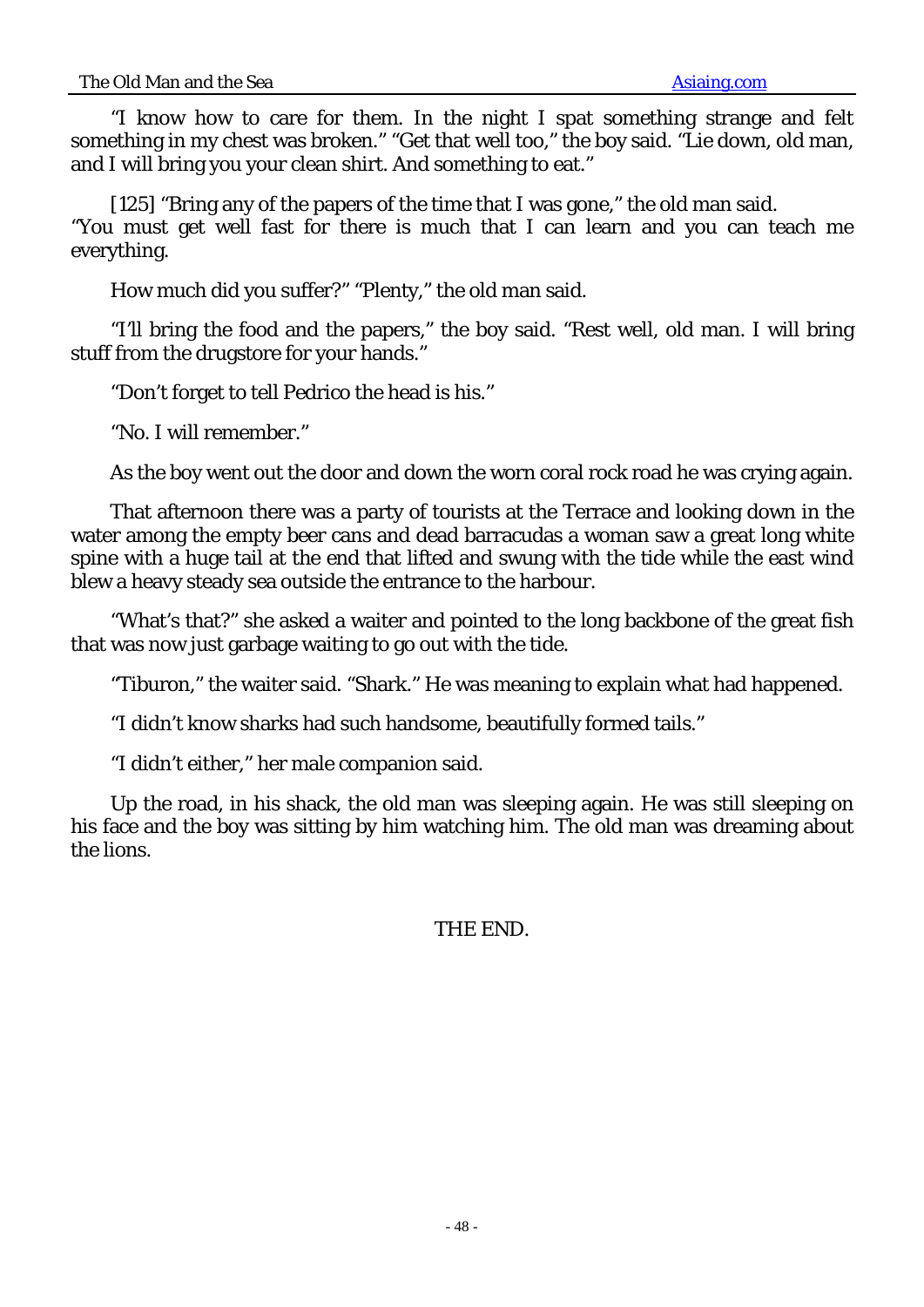#### Ernest Hemingway, **Writer**

- Born: 21 July 1899
- Birthplace: Oak Park, Illinois
- Died: 2 July 1961 (suicide)

• Best Known As: Famously manly author of *For Whom the Bell Tolls*

Hemingway is one of the 20th century's most famous American writers. His books include *The Sun Also Rises* (1926), *A Farewell to Arms* (1929), and *For Whom the Bell Tolls* (1940). Hemingway's plainspoken no-frills writing style became so famous that it was (and is) frequently parodied. His dashing machismo was almost as famous as his writing: he lived in Paris, Cuba and Key West, fancied bullfighting and big game hunting, and served as a war correspondent in WWII and the Spanish Civil War. He sealed his own notoriety when he killed himself with a shotgun in 1961.

Hemingway was awarded the Nobel Prize for Literature in 1954... Hemingway is sometimes called by his familiar nickname "Papa"... His birthdate is sometimes listed in error as 1898. According to a 1954 article in the *New York Times*, "In most reference books and in his own conversation he is one year older because he gave 1898 as his birth date when he tried to enlist [in the army] early in 1917, and stuck to that date ever since"... Hemingway's father also committed suicide, shooting himself with a Civil War pistol in 1928.

Works

Novels/Novellas

- (1925) *The Torrents of Spring*
- (1926) *The Sun Also Rises*
- (1929) *A Farewell to Arms*
- (1937) *To Have and Have Not*
- (1940) *For Whom the Bell Tolls*
- (1950) *Across the River and Into the Trees*
- (1952) *The Old Man and the Sea*
- (1962) *Adventures of a Young Man*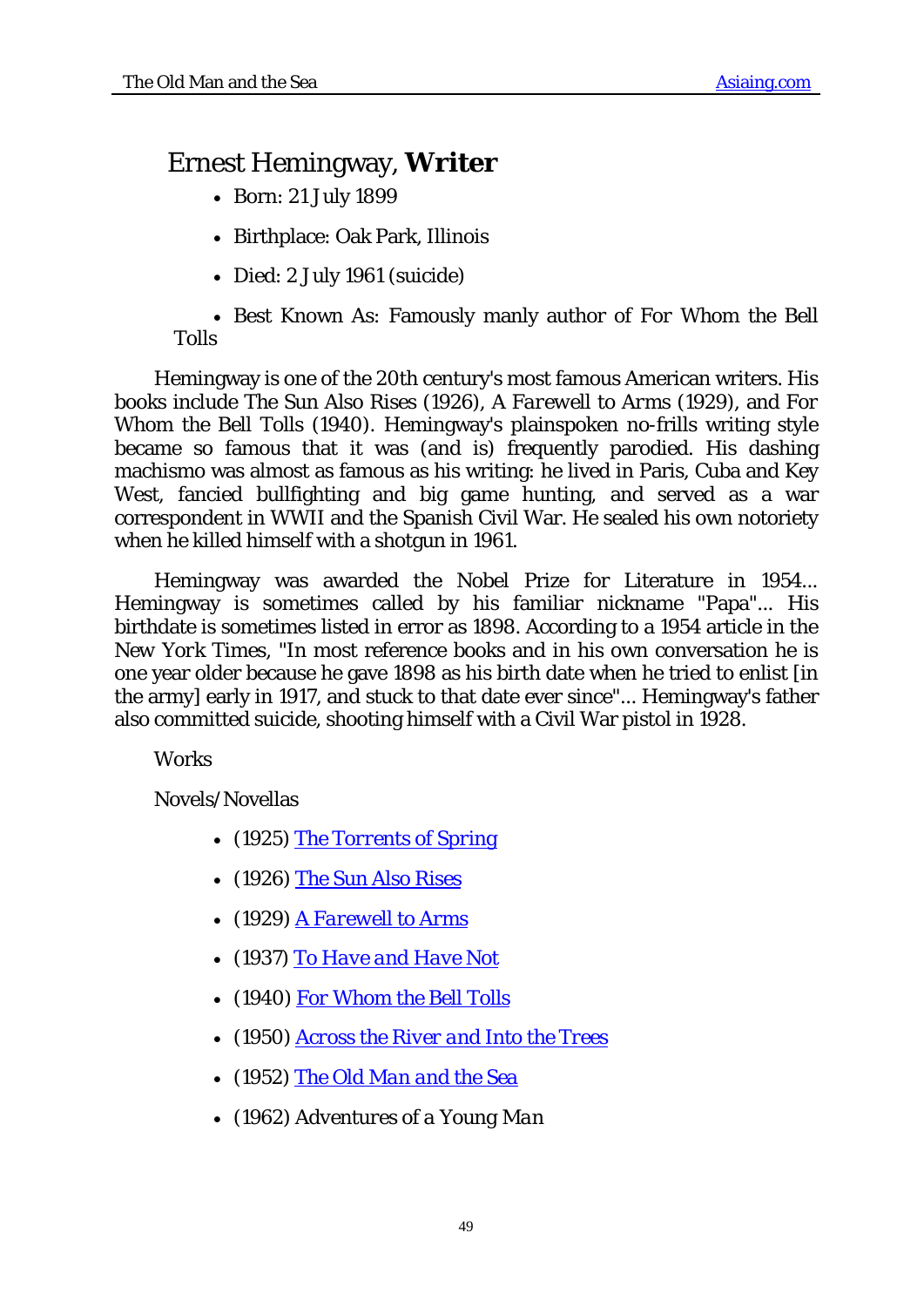- (1970) *Islands in the Stream*
- (1986) *The Garden of Eden*

Nonfiction

- (1932) *Death in the Afternoon*
- (1935) *Green Hills of Africa*
- (1960) *The Dangerous Summer*
- (1964) *A Moveable Feast*
- (2003) *Ernest Hemingway Selected Letters 1917-1961*
- (2005) *Under Kilimanjaro*

Short story collections

- (1923) *Three Stories and Ten Poems*
- (1925) *In Our Time*
- (1927) *Men Without Women*
- (1932) *The Snows of Kilimanjaro*
- (1933) *Winner Take Nothing*
- (1938) *The Fifth Column and the First Forty-Nine Stories*
- (1947) *The Essential Hemingway*
- (1953) *The Hemingway Reader*
- (1972) *The Nick Adams Stories*
- (1976) *The Complete Short Stories of Ernest Hemingway*
- (1995) *Collected Stories*